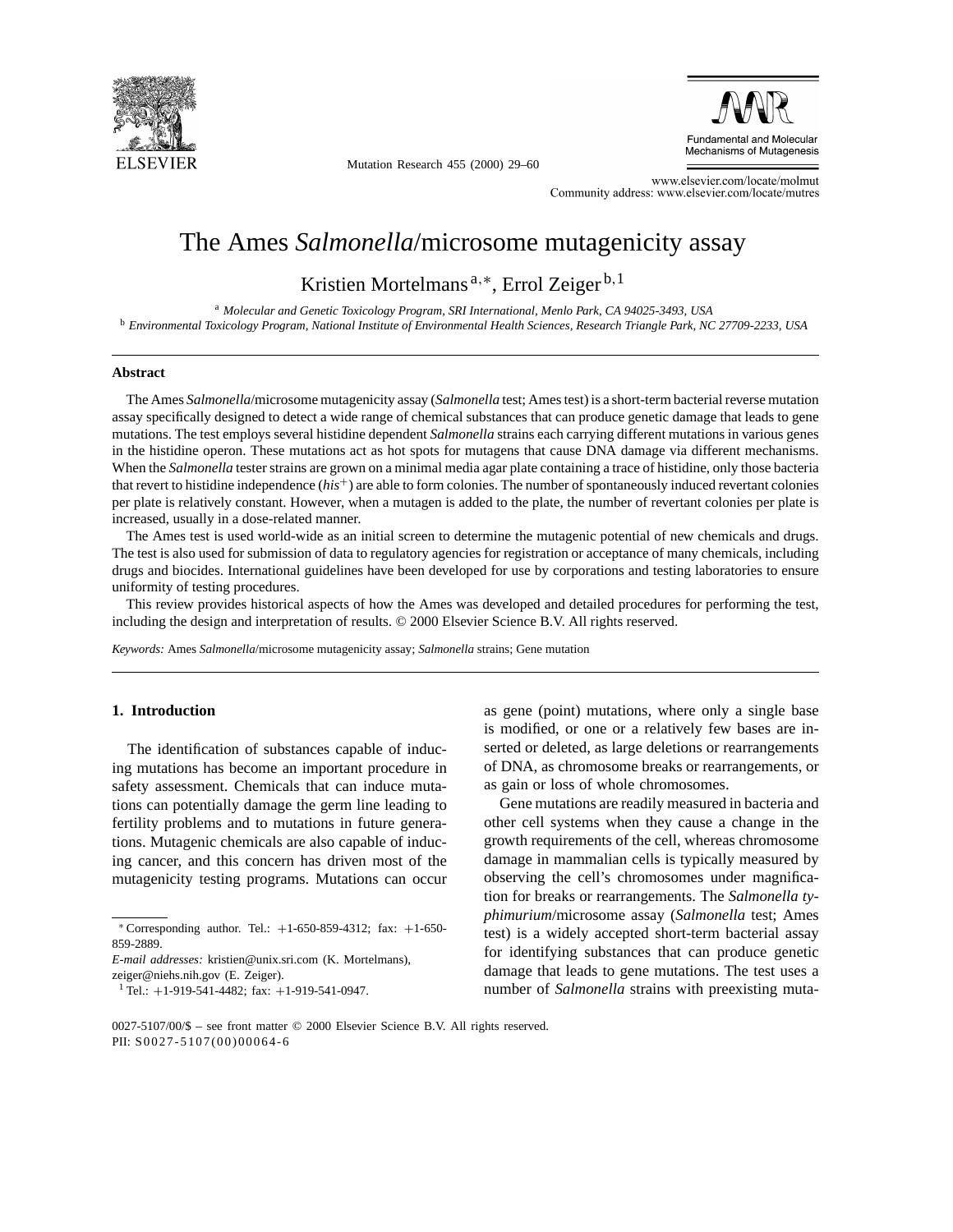tions that leave the bacteria unable to synthesize the required amino acid, histidine, and therefore unable to grow and form colonies in its absence. New mutations at the site of these preexisting mutations, or nearby in the genes, can restore the gene's function and allow the cells to synthesize histidine. These newly mutated cells can grow in the absence of histidine and form colonies. For this reason, the test is often referred to as a "reversion assay."

The *Salmonella* strains used in the test have different mutations in various genes in the histidine operon; each of these mutations is designed to be responsive to mutagens that act via different mechanisms. Additional mutations were engineered into these strains to make them more sensitive to a wide variety of substances.

The *Salmonella* mutagenicity test was specifically designed to detect chemically induced mutagenesis [7]. Over the years its value as such has been recognized by the scientific community, and by government agencies and corporations. The test is used world-wide as an initial screen to determine the mutagenic potential of new chemicals and drugs because there is a high predictive value for rodent carcinogenicity when a mutagenic response is obtained [49,71,85,92]. International guidelines have also been developed (e.g., Organisation for Economic Co-operation and Development (OECD); International Commission on Harmonization (ICH)) for use by corporations and testing laboratories to ensure uniformity of testing procedures prior to submission of data to regulatory agencies for registration or acceptance of many chemicals, including drugs and biocides.

#### **2. Historical aspects**

The Ames *Salmonella*/microsome mutagenicity assay evolved over the years from the initial screening of a number of histidine mutants which led to the selection of mutants that were highly sensitive to reversion by a variety of chemical mutagens [2,5,39,40,47]. Because bacteria are unable to metabolize chemicals via cytochromes P450, as in mammals and other vertebrates, a key component for making the bacterial mutagenicity test useful was the inclusion of an exogenous mammalian metabolic activation system [6,43]. At the same time, the development of the plate

incorporation assay protocol to replace spot test or liquid suspension procedures was a major contributing factor to the success of the Ames test because it made the test easier to perform and reduced its cost.

# *2.1. Screening of histidine mutants and development of the plate incorporation assay*

Studies performed to identify and map the genes responsible for histidine biosynthesis produced a large number of spontaneous, radiation-, and chemical-induced histidine mutants of *Salmonella typhimurium* LT-2 [27,82]. Some of the mutants contained single base changes (base-pair substitution mutants), and others contained additions or deletions of one or more bases (frameshift mutants). It was later realized that some of these mutant strains could be used to identify and characterize mutagenic chemicals by their ability to revert to wild-type (histidine-independence) in the presence of mutagens. In 1966, Ames and Whitfield [4] proposed a set of histidine mutant strains for screening chemicals for mutagens using a spot test procedure that was previously used by Szybalski [72] and Iyer and Szybalski [34] for mutagen screening with an *E. coli* strain. The spot test consists of applying a small amount of the test chemical directly to the center of a selective agar medium plate seeded with the test organism. As the chemical diffuses into the agar a concentration gradient is formed. A mutagenic chemical will give rise to a ring of revertant colonies surrounding the area where the chemical was applied. If the chemical is toxic, a zone of growth inhibition will also be observed [2]. Fig. 1 depicts a spot test with methylmethane sulfonate and strain *Salmonella* strain TA100.

In 1973, Ames et al. [5,6] developed the plate incorporation assay procedure which is more sensitive and quantitative than the spot test. The procedure consists of adding the buffer or S-9 mix, the histidine dependent bacteria (about  $10^8$ ) and test chemical to 2 ml of top agar containing biotin and a trace amount of histidine (0.05 mM each). The mixture is then gently mixed and poured on glucose minimal (GM) agar plates. When the top agar has solidified the plates are incubated in an inverted position in a 37◦C incubator for 48 h at which time the histidine revertant colonies are counted. The assay procedure is depicted in Fig. 2.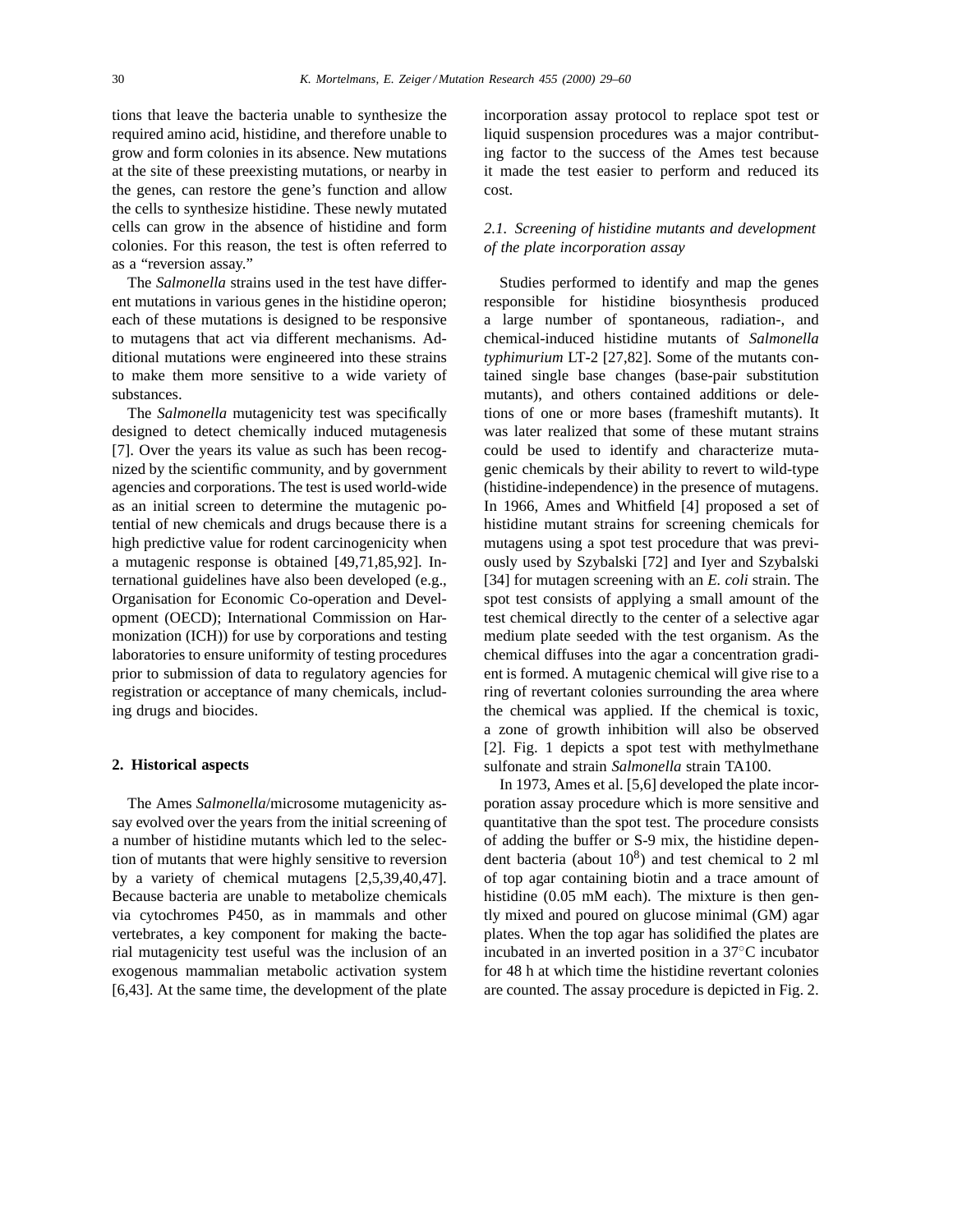

**Spot Test** 

Fig. 1. Spot test with strain TA100 and methyl methanesulfonate  $(10 \mu l)$ .

When the histidine dependent bacteria are grown on a glucose minimal (GM) agar plate containing a trace amount of histidine, only those cells that revert to histidine independence  $(His<sup>+</sup>)$  are able to form colonies. The small amount of histidine allows all the plated bacteria to undergo a few cell divisions; in many cases, this growth is essential for mutagenesis to occur. The  $His<sup>+</sup>$  revertants are easily scored as colonies against the slight background growth. The number of spontaneously induced revertant colonies is relatively constant for each strain. However, when a mutagen is added to the plate, the number of revertant colonies per plate is increased, usually in a dose related manner as depicted in Fig. 3.

The plate incorporation test does not permit the enumeration of the total number of surviving cells because of bacterial growth on the plate and competing toxicity due to the chemical treatment. Also, because of the extra cell divisions that take place after adding the



Fig. 2. Diagram depicting the steps involved in the plate incorporation assay.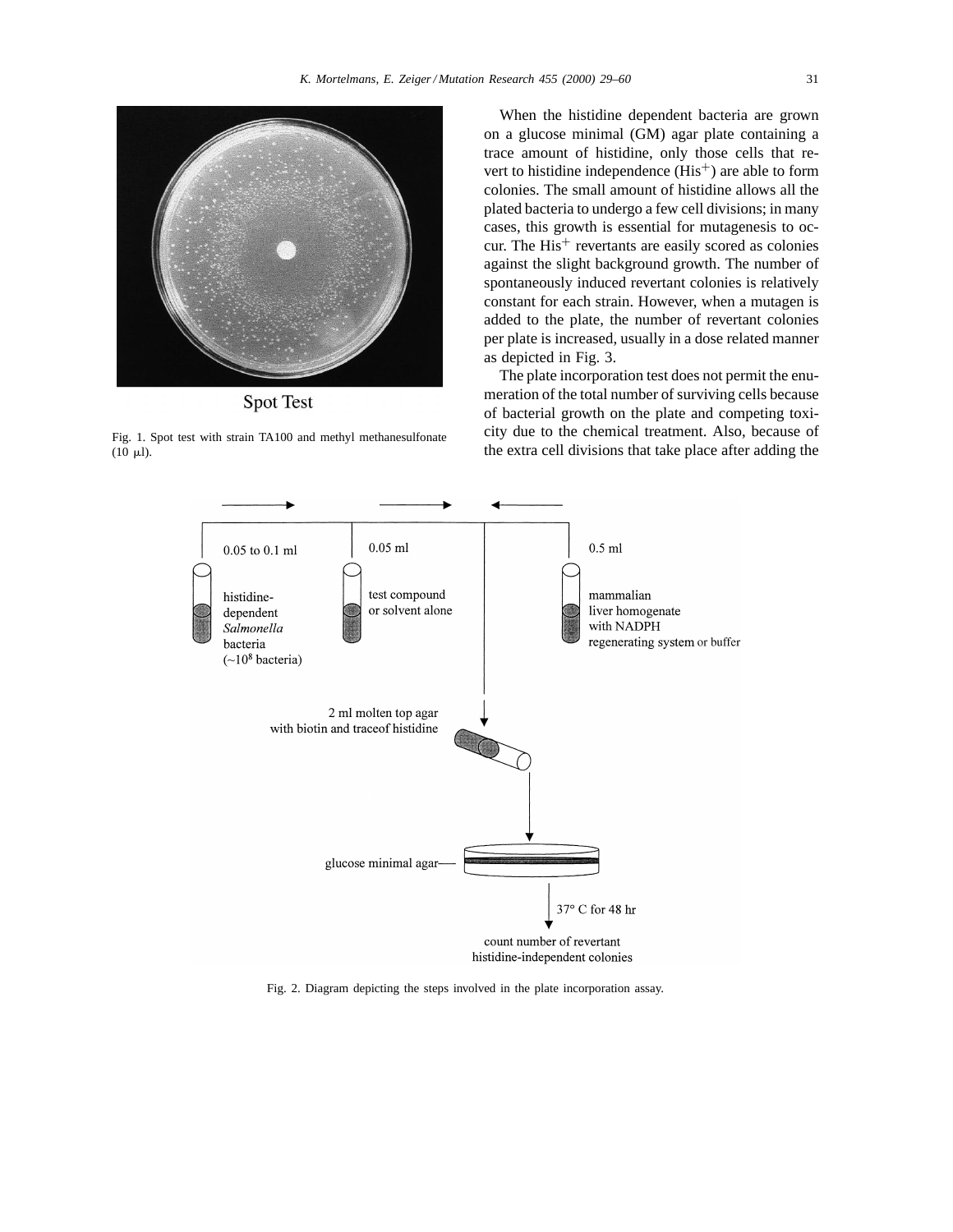





Dose 1

Dose 2

Fig. 3. Mutagenic dose response with strain TA100 and sodium azide. Control: spontaneous revertants; dose 1:2.5  $\mu$ g/plate; dose 2:5 mg/plate.

bacteria to the plate, it is not possible to estimate the number of cells at risk for mutation. Therefore, the mutation values obtained can only be expressed as number of mutants/plate, or number of mutants/amount of chemical added.

A plate test that can provide quantitative toxicity information is the "treat-and-plate" suspension procedure but takes longer to perform than the plate incorporation assay. In this procedure, the bacteria are washed free of growth medium, resuspended in non-nutrient growth medium and treated with the test substance for various time intervals. Separate samples of the bacteria are then plated on selective medium for mutant determination and on complete medium for survival determination. The results establish the mutation frequency by calculating the number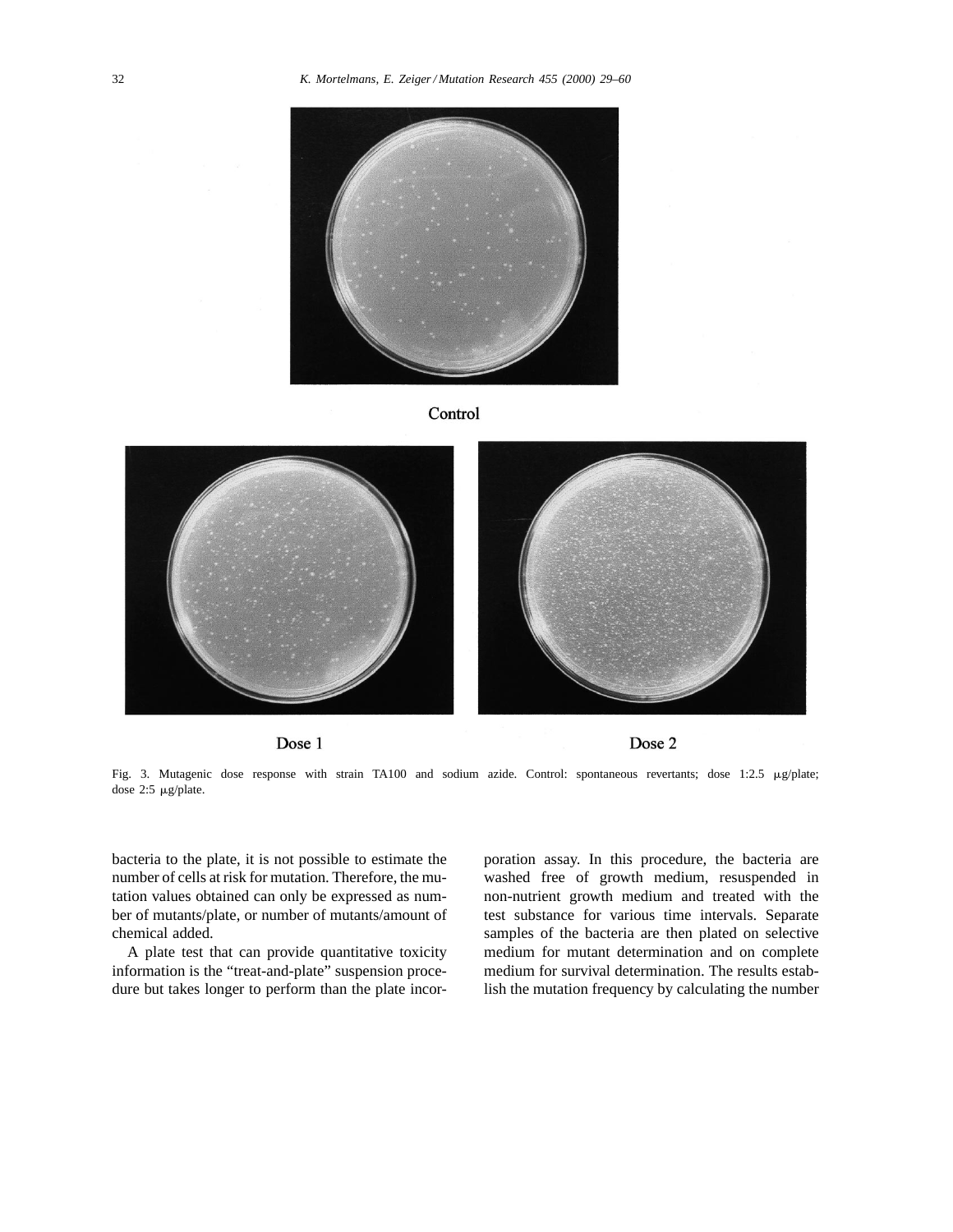of mutants per surviving fraction of bacteria [26]. However, the plate incorporation assay offers the advantages that limited steps are required to expose the bacteria to the test chemical with no need for washing or resuspending the bacteria prior to or after treatment. In addition, the bacteria are allowed to undergo a few cell divisions in the presence of the test substance, which increases their sensitivity to mutation induction.

#### *2.2. Metabolic activation systems*

#### *2.2.1. Oxidative metabolism*

Some carcinogenic chemicals, such aromatic amines or polycyclic aromatic hydrocarbons, are biologically inactive unless they are metabolized to active forms. In humans and lower animals, the cytochrome-based P450 metabolic oxidation system, which is present mainly in the liver and to a lesser extent in the lung and kidneys, is capable of metabolizing a large number of these chemicals to DNA-reactive, electrophilic forms. Some of the intermediate metabolites are potent mutagens in the Ames *Salmonella* assay. Since bacteria do not have this metabolic capability, an exogenous mammalian organ activation system needs to be added to the petri plate together with the test chemical and the bacteria. For this purpose, a rodent metabolic activation system was introduced into the test system [5,22,43,51,69]. The metabolic activation system usually consists of a  $9000 \times g$  supernatant fraction of a rat liver homogenate (S-9 microsomal fraction), which is delivered to the test system in the presence of NADP and cofactors for NADPH-supported oxidation (S-9 mix) [47]. To increase the level of metabolizing enzymes, the animals are pretreated with the mixed-function oxidase inducer Aroclor 1254. Other inducers, such as phenobarbital and  $\beta$ -naphthoflavone, can also be used.

The mixed function oxidase enzymes (S-9 fraction) can also be obtained from animal species other than rat such as mouse, hamster, guinea-pig and monkey and organs other than liver such as kidney [1,31,48] and from human liver [66]. In comparative studies in which coded compounds were tested, induced and uninduced Syrian hamster or mouse liver S-9 offered no overall advantage over Aroclor-1254 induced rat liver S-9 for the induction of mutagenesis [17,18,29].

However, there are chemicals that may be more efficiently detected as mutagens with rat, mouse, or hamster liver S-9 [17,18,90].

## *2.2.2. Reductive metabolism*

The metabolic activation system can also consist of a reductive enzyme system for classes of chemicals containing azo and diazo bonds. Reduction of chemical substances can occur in mammals, including humans, by anaerobic intestinal microflora, and very likely by mammalian reductases in the intestinal wall or in the liver. Two types of reductive in vitro metabolic activation systems have generally been used, those based on a liver homogenate supplemented with FMN [58,59], and those that are based on rat intestinal microflora preparations [62–64].

### *2.3. The Salmonella tester strains*

#### *2.3.1. Genotypes*

The genotypes of the commonly used *Salmonella* tester strains are listed in Table 1. All strains are histi-

Table 1

Genotype of the most commonly used *Salmonella* tester strains

| Mutation<br>(strain) | bio chlD uvrB gal | LPS<br>defect | Plasmid      |
|----------------------|-------------------|---------------|--------------|
| hisG46               |                   |               |              |
| TA1535               | Deletion mutation | rfa           | No plasmid   |
| <b>TA100</b>         | Deletion mutation | rfa           | pKM101       |
| hisD3052             |                   |               |              |
| TA1538               | Deletion mutation | rfa           | No plasmid   |
| <b>TA98</b>          | Deletion mutation | rfa           | pKM101       |
| hisC3076             |                   |               |              |
| TA1537               | Deletion mutation | rfa           | No plasmid   |
| hisD6610             | Deletion mutation | rfa           | pKM101       |
| hisO1242             |                   |               |              |
| TA97                 |                   |               |              |
| hisG428              |                   |               |              |
| <b>TA104</b>         | Deletion mutation | rfa           | No plasmid   |
| TA102                | Wild type         | rfa           | pKM101, pAQ1 |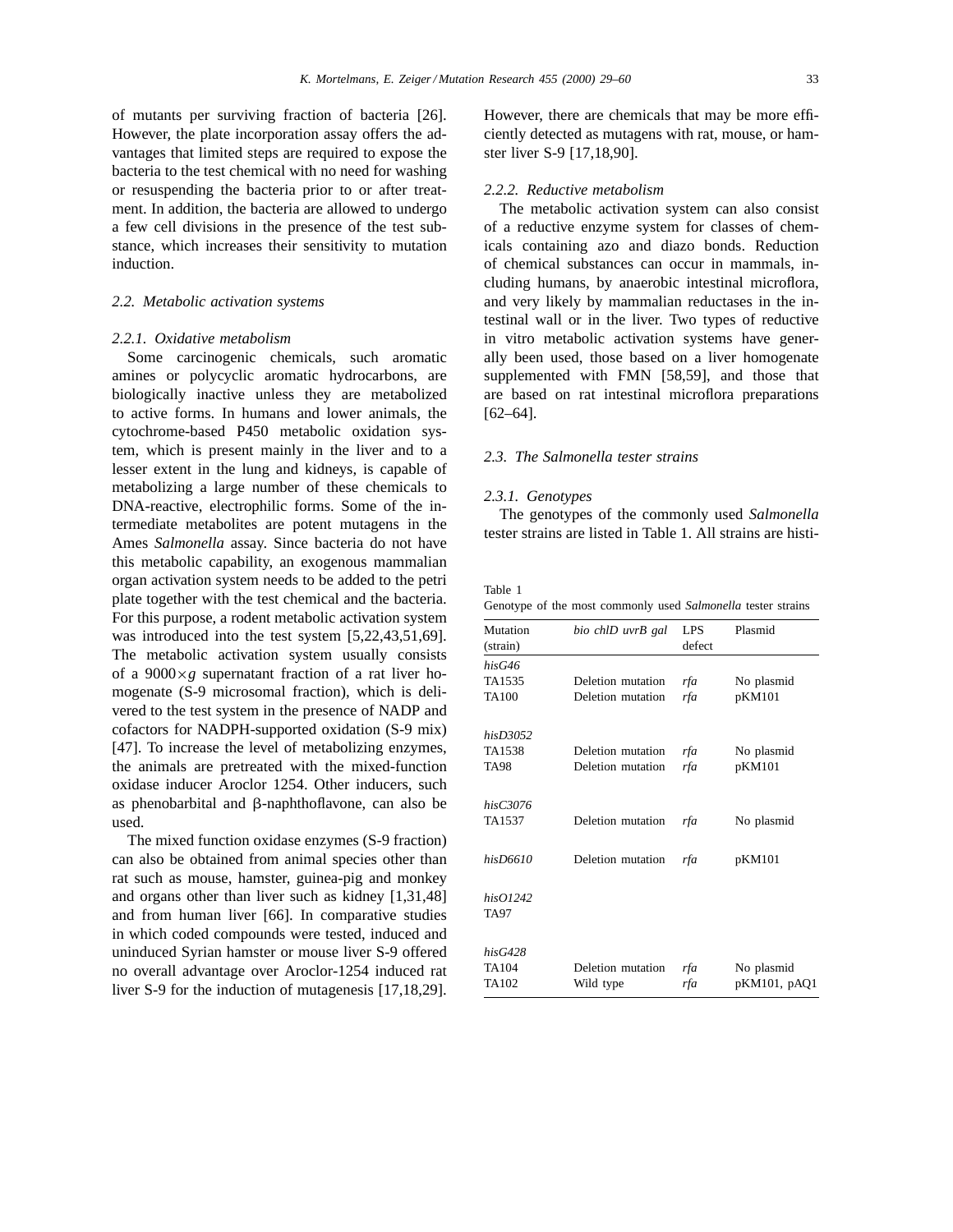dine dependent by virtue of a mutation in the histidine operon. Additional mutations/genetic alterations that have made the tester strains more sensitive to chemical mutagens are listed below.

• A deletion mutation through the *uvrB-bio* genes in all strains, except TA102. The *uvrB* deletion mutation eliminates the accurate excision repair mechanism, thereby allowing more DNA lesions to be repaired by the error-prone DNA repair mechanism. The deletion through the biotin gene makes the bacteria biotin dependent [5].

• A mutation (*rfa*) in all strains that leads to a defective lipolysaccharide (LPS) layer that coats the bacterial surface, making the bacteria more permeable to bulky chemicals [5].

• Introduction of plasmid pKM101 in strains TA1535 and TA1538 resulting in the corresponding isogenic strains TA100 and TA98 [7] and in strains TA97 [39] and TA102 and TA104 [40]. Plasmid pKM101 enhances chemical and UV-induced mutagenesis via an increase in the error-prone recombinational DNA repair pathway [50,65,80]. The plasmid confers ampicillin resistance, which is a convenient marker to detect the presence of the plasmid [53].

• Insertion of the mutation *hisG428* on the multicopy plasmid pAQ1 which was introduced in strain TA102 with the aim of amplifying the number of target sites. To enhance the ability of this strain to detect DNA cross-linking agents, the *uvrB* gene was retained making the bacterium DNA repair proficient [40].

#### *2.3.2. Specific target DNA sequence*

Table 2 lists the DNA sequences of the target mutations in the commonly used *Salmonella* tester strains. The *hisG46* marker in strains TA1535 and TA100 results from the substitution of a leucine (GAG/CTC) by a proline (GGG/CCC) [11]. This mutation is reverted to the wild-type state by mutagens that cause base-pair substitution mutations primarily at one of the GC pairs. The *hisD3052* mutation carried by strains TA1538 and TA98 is a -1 frameshift mutation which affects the reading frame of a nearby repetitive –C–G–C–G–C–G–C–G– sequence [33]. Reversion of the *hisD3052* mutation back to the wild-type state is induced by various frameshift mutagens such as 2-nitrofluorene and various aromatic nitroso derivatives of amine carcinogens. Strain TA1537 which carries the *hisC3076* mutation appears to have  $a +1$  frameshift mutation

Table 2

DNA sequence specificity on the *Salmonella* tester strains

| Allele/strain(s)                  | DNA target                                        | Reversion event           | Reference |
|-----------------------------------|---------------------------------------------------|---------------------------|-----------|
| hisG46<br><b>TA100</b><br>TA1535  | $-G-G-G-$                                         | Base-pair substitution    | $[11]$    |
| hisD3052<br><b>TA98</b><br>TA1538 | $-C-G-C-G-C-G-C-G-C-G$                            | Frameshifts               | $[33]$    |
| hisC3076<br>TA1537                | $+1$ frameshift<br>$(near -C-C-C- run)$           | Frameshifts               | $[5]$     |
| hisD6610<br>TA97                  | $-C-C-C-C-C-C-C$<br>$(+1$ cytosine at run of C's) | Frameshifts               | $[39]$    |
| hisG428<br>TA102<br>TA104         | TAA (ochre)                                       | Transitions/transversions | $[40]$    |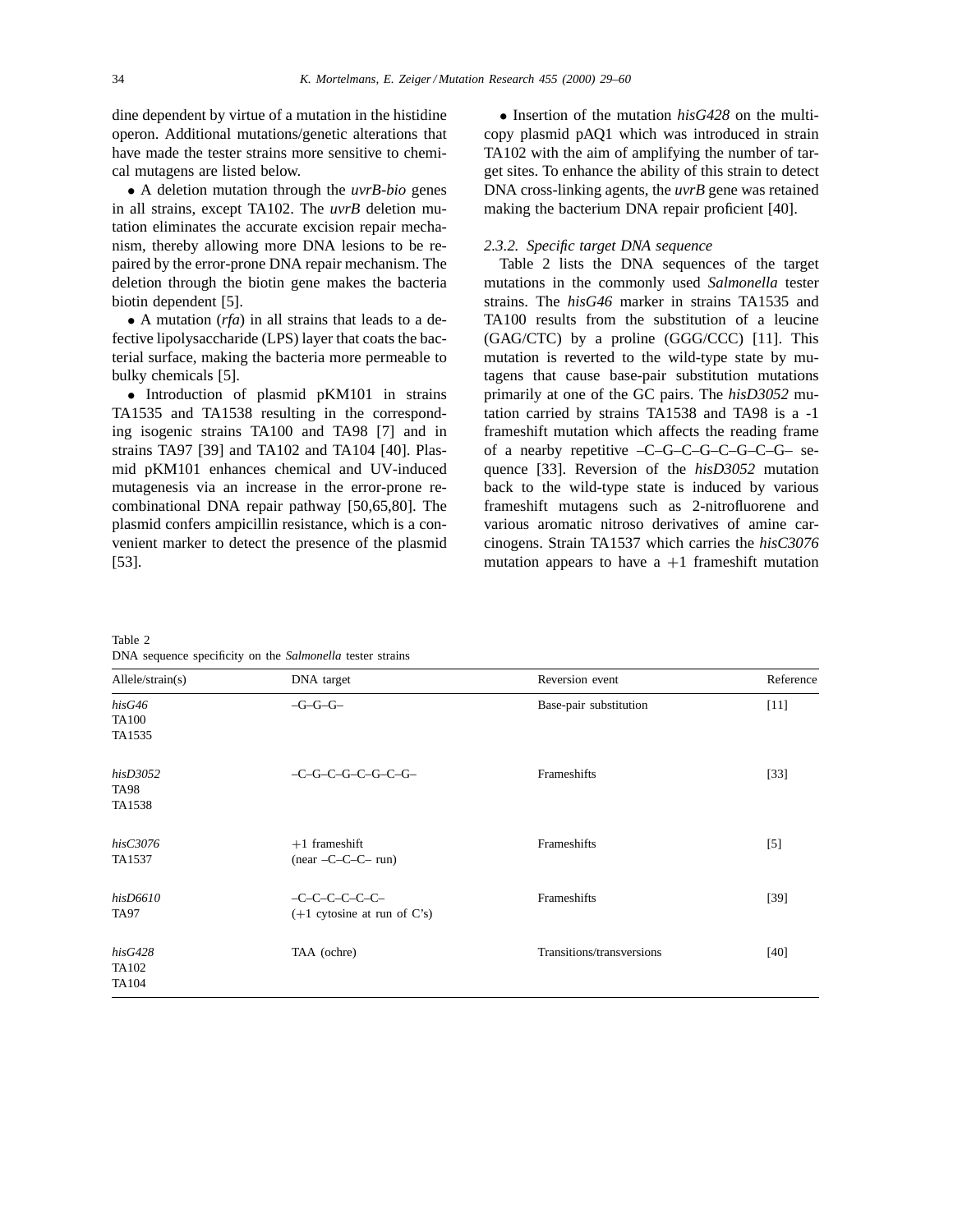near the site of a repetitive –C–C–C– sequence and is reverted to the wild-type level by frameshift mutagens that are not readily detected by the *hisD3052* marker, such as 9-aminoacridine [5]. The *hisD6610* mutation in strain TA97 also carries  $a +1$  frameshift mutation (cytosine) resulting in a run of 6 cytosines (–C–C–C–C–C–C–). This strain is believed to be more sensitive than TA1537 to frameshift mutagens, and, unlike strain TA1537, is sensitive to some of the mutagens that revert strains TA1538 and TA98 [39].

It should be noted that the DNA target sites of the above described tester strains contain GC base pairs. In contrast, two additional strains TA102 and TA104 were developed that contain AT base pairs at the *hisG428* mutant site. The mutation is carried on the multi-copy plasmid pAQ1 in strain TA102 and on the chromosome in strain TA104. The plasmid confers tetracycline resistance, which is a convenient marker to detect the presence of the plasmid. The *hisG428* mutation is an ochre mutation, TAA, in the *hisG* gene which can be reverted by all six possible base-pair changes; both transitions and transversions. This mutation is also reverted by mutagens that cause oxidative damage. In addition, the DNA repair proficient strain TA102 detects cross-linking agents such as bleomycin and mitomycin C [40].

# *2.4. Construction of base-specific Salmonella tester strains*

A set of 6 base-specific *Salmonella* tester strains was developed by Gee et al. [24], with the unique property that each strain can be reverted by a unique transition or transversion event thereby enabling the identification of specific base-pair substitutions. In addition to the *his* mutation all strains carry the following genetic markers:

- the *rfa* mutation that affects the permeability of the cell wall
- the *uvrB-bio* deletion that affects the accurate DNA repair pathway and which makes the cells biotin dependent
- the mutagenesis-enhancing plasmid pKM101.

Each strain carries a unique missense mutation with the base change indicated below in the histidine biosynthetic operon:

| Strain | <b>Operon</b> | <b>Mutation</b> |
|--------|---------------|-----------------|
| TA7001 | hisG1775      | AT to GC        |
| TA7002 | hisC9138      | TA to AT        |
| TA7003 | hisG9074      | TA to GC        |
| TA7004 | hisG9133      | GC to AT        |
| TA7005 | hisG9130      | CG to AT        |
| TA7006 | hisC9070      | CG to GC        |
|        |               |                 |

The results of a validation study were published by Gee et al. [25].

# *2.4.1. Modifications of the standard plate incorporation assay*

Over the years, modifications to the standard plate incorporation assay (Fig. 2) have been developed by different researchers that enhanced the sensitivity of the test and allowed the testing of a wider range of chemicals, including gases and volatile chemicals. The most commonly used modifications are described below.

## *2.4.2. The preincubation assay*

In the preincubation assay, the tester strains are exposed to the chemical for a short period (20 to 30 min) in a small volume (0.5 ml) of either buffer or S-9 mix, prior to plating on glucose agar minimal medium (GM agar) supplemented with a trace amount of histidine. With few exceptions it is believed that this assay is more sensitive than the plate incorporation assay, because short-lived mutagenic metabolites may have a better chance reacting with the tester strains in the small volume of preincubation mixture, and the effective concentration of S-9 mix in the preincubation volume is higher than on the plate [29,55,84, 89,90].

# *2.4.3. The desiccator assay for volatile liquids and gases*

The use of a closed chamber is recommended for testing highly volatile chemicals and gases [8,30,67,91].

# *2.4.4. The Kado Salmonella microsuspension assay for testing small sample volumes*

This procedure was designed to detect mutagenic metabolites in urine samples obtained from animals treated with test chemicals [35] because of the relatively small sample volumes obtained in these stud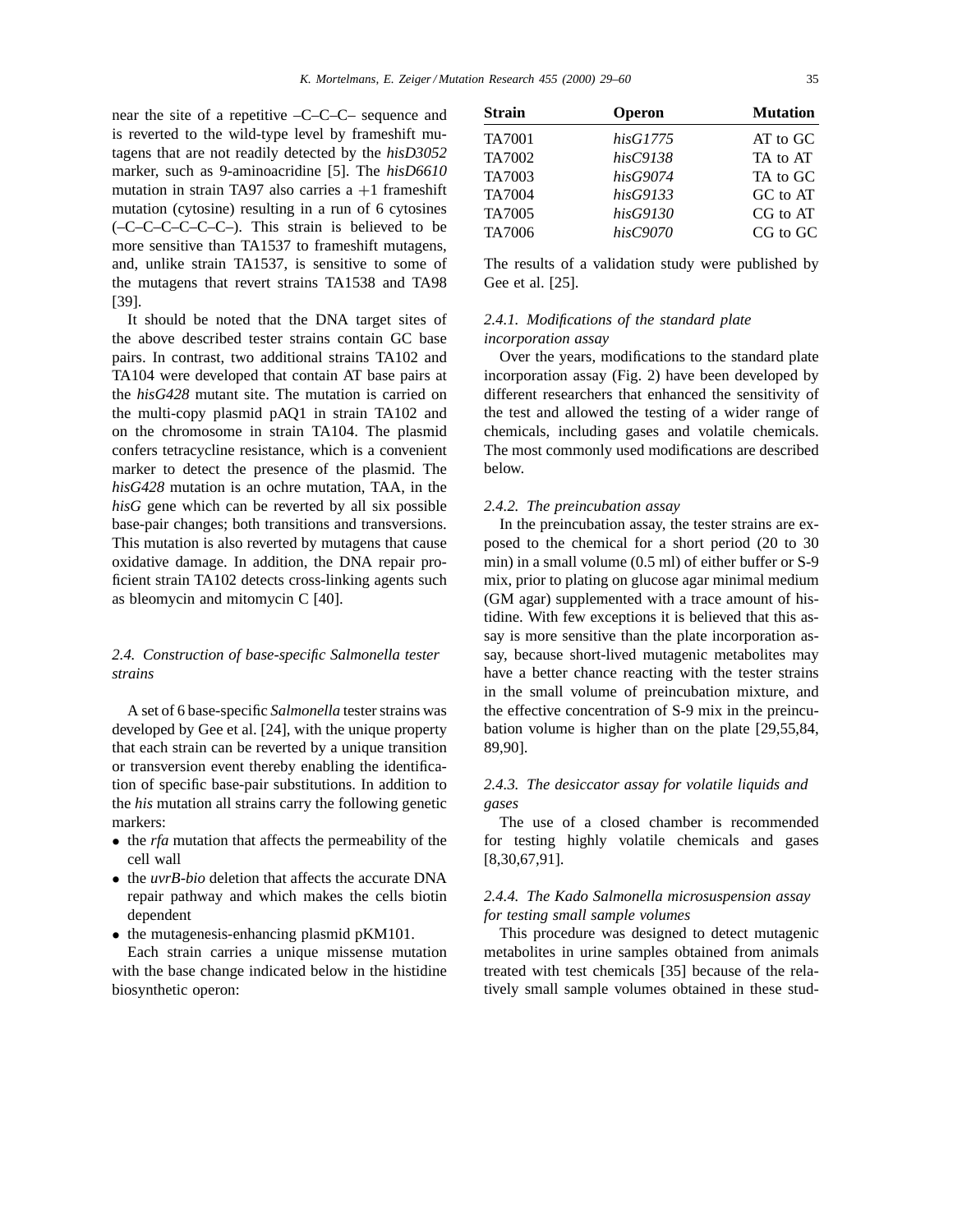ies. In this procedure, the overnight cultures are centrifuged to obtain a 10-fold higher than normal cell density (i.e., about 1 to  $2 \times 10^{10}$  bacteria per ml, which results in about 1 to  $2 \times 10^9$  bacteria per tube when delivered in a 0.1 ml inoculum) for use in the preincubation assay. The exposure of a higher number of bacteria to the urine samples is believed to enhance the detection of mutagenic metabolites present in urine samples. This procedure is also well suited for testing small quantities (about 20 mg) of samples where the sample quantities are limited, and for testing complex mixtures other than urine samples.

# *2.4.5. Testing of chemicals in a reduced oxygen atmosphere*

Anaerobic environments, such as anaerobic chambers, have been used to study mutagenicity of chemicals and fecal samples under reduced oxygen levels [14,28,41,54,74,75]. Highly reduced oxygen levels may lead to a reduction in both spontaneous and induced revertant colonies and may interfere with the interpretation of the results. A complete absence of revertant colonies is observed when a strict anaerobic environment and prereduced and anaerobically sterilized (PRAS) media are used [54]. It is therefore important to perform preliminary experiments to determine whether the spontaneous reversion rate is affected by the intended reduced oxygen level.

#### *2.5. Validation studies*

Over the years, many validation studies have been performed to determine the reproducibility of test results on an intra- and inter-laboratory level [17,18,45,57,61,77,85]. In addition, many studies have been performed to determine the sensitivity and correlation of the Ames test with animal carcinogenicity studies. It has indeed been established that there is a high predictivity of a positive mutagenic response in the Ames test for rodent carcinogenicity [3,49,71,73,88], ranging from 90% [49] to 77% [88], the primary differences being the chemical composition of the compiled databases. The test therefore is in many instances used as a first screen to determine the mutagenic potential of new chemicals and drugs. In addition, data from the test is submitted to regulatory agencies in support of registration or acceptance of many chemicals, including drugs and

biocides [9,21,38,68]. International guidelines have been developed for use by corporations and testing laboratories to ensure uniformity of testing procedures [32,56].

# **3. Long term storage and propagation of the tester strains**

## *3.1. Preparation of frozen permanent cultures*

For long-term preservation, the *Salmonella* tester strains should be kept frozen at −80◦C (freezer or liquid nitrogen). Upon receipt of the new strains, up to five frozen permanent cultures should be prepared from one single colony isolate that has been purified and checked for its genotypic characteristics (*his*, *rfa*, *uvrB-bio*) and for the presence of plasmids pKM101 and pAQ1, when appropriate. These cultures should be considered the frozen permanent strains and should be accessed only for the preparation of new frozen working cultures or master agar plates.

If the new strain is received on a small sterile filter disk embedded in nutrient agar, first wipe the disk across the surface of a nutrient agar plate, and then transfer the disk to 5 ml of nutrient broth. If the strain comes as a lyophilized culture, aseptically add 1 ml of nutrient broth to rehydrate the culture (a process which should take up to 2 min), then transfer the rehydrated culture to 4 ml of nutrient broth. Keep a drop of the rehydrated culture for transfer to a nutrient agar plate and streak the inoculum for individual colonies across the surface of the plate. The broth culture serves as a back-up in case no growth is observed on the agar plate.

After overnight incubation at 37◦C, inspect the agar plates for growth. If single colonies are observed, pick one healthy looking colony and restreak it for individual colonies on GM agar plate supplemented with an excess of biotin and histidine, and with ampicillin and tetracycline (for the strain(s) carrying plasmid pKM101and pAQ1, respectively). This purification step should be repeated. At least two purification steps are recommended to ensure that a pure culture will be used for propagation of the frozen permanent cultures.

*Note*: For purification purposes nutrient agar plates may be used instead of appropriately supplemented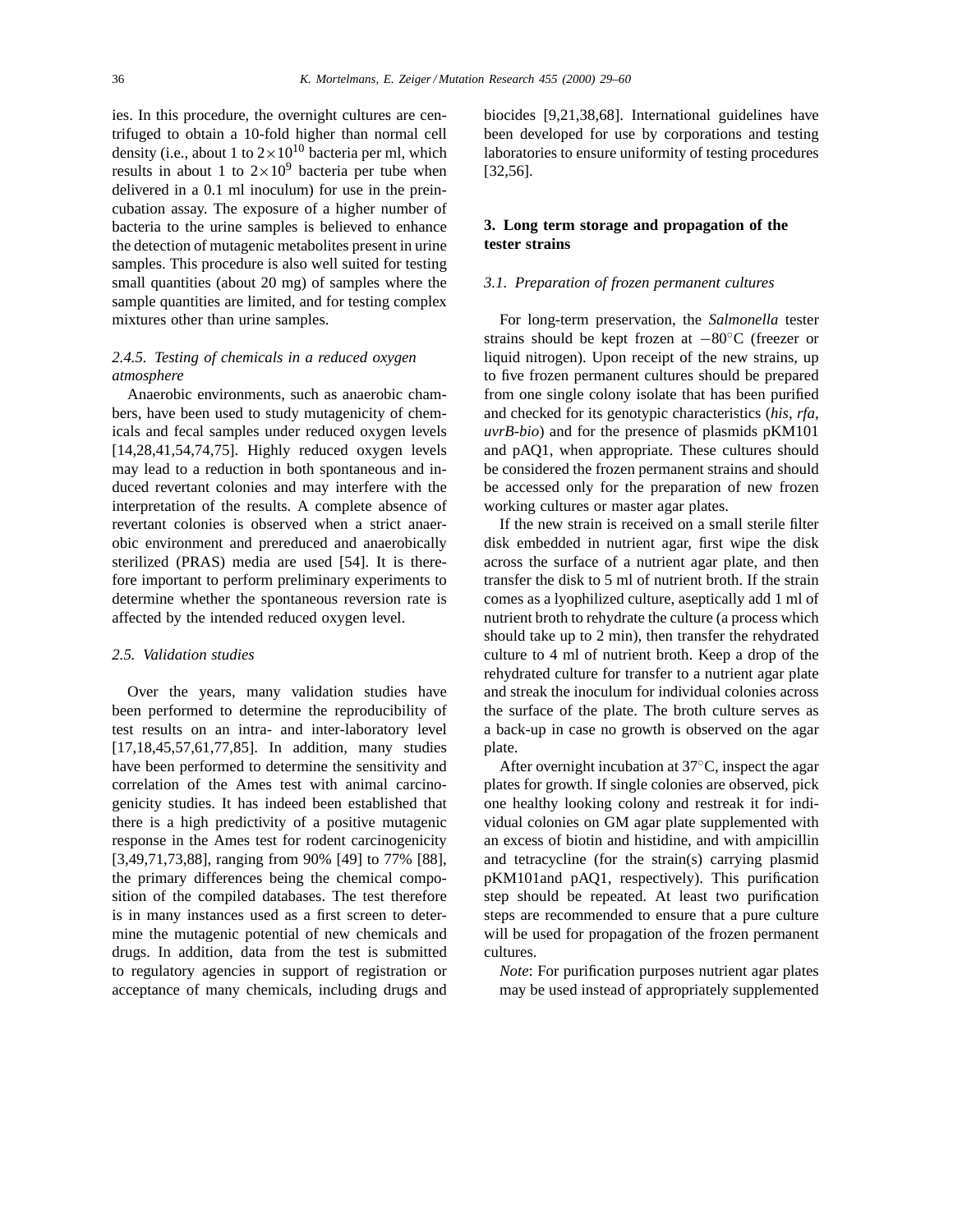GM agar plates; however, the use of minimal defined medium reduces the risk of contamination. It takes 2 days of incubation at 37◦C to obtain good growth on GM agar plates. The supplemental nutrients and antibiotics can be applied directly to the surface of the GM plates by delivering two to three drops of the appropriate solutions (see the Section 15: Recipes for reagents and media) which are then evenly distributed over the agar surface by a sterile glass spreader. These solutions can also be incorporated in the agar when the plates are prepared.

Pick up to five single colonies from the second (or later) purification plate and transfer to a preassigned location on a GM agar plate supplemented with the appropriate nutrient/antibiotics which will serve as the master plates during the process of preparing the permanent frozen cultures. For convenience, label the locations, 1, 2, 3, 4, 5, on the backs of the plates. Incubate the master plates for 2 days at 37◦C. When good growth is observed, inoculate 5 ml of nutrient broth with a small inoculum from each of the single isolated colonies on the master plate. After overnight incubation at 37◦C confirm the genotypes (strain check) of the tester strains (see the section: Genetic analysis).

Upon completion of the strain check, select the colony from the master plate that has given the best overall results in terms of phenotypic characteristics, including the best overall spontaneous mutation induction. Transfer a small inoculum in 4.5 ml of nutrient broth and incubate overnight at 37◦C with shaking till the cells reach a density of 1 to  $2 \times 10^9$ CFU/ml  $(O.D.540$  between 0.1 and 0.2). Add 0.5 ml of a sterile cryopreservative such as glycerol or DMSO to the culture (final concentration, 10%, v/v), mix thoroughly and dispense 1 ml aliquots in sterile cryogenic tubes prelabelled "PERMA-NENT CULTURES" with strain number and date of preparation. Quick freeze on dry ice and store at  $-80^\circ$ C.

*Note*: If permanent frozen cultures are prepared of several tester strain, up to 25 clones can be placed on the master plate. Replica plating can then be performed for determination of histidine and biotin dependence and for the presence of plasmid pKM101 (ampicillin resistance) and plasmid pAQ1 (tetracycline resistance).

#### *3.2. Preparation of frozen working cultures*

New frozen working cultures should be prepared at least every 12 months with an expiration date of 1 year from the time the frozen working cultures were prepared. For preparation of the working cultures, scrape the surface of one frozen permanent culture with a sterile wooden applicator stick or inoculation loop. This procedure should be done quickly to prevent the frozen permanent culture from thawing which might result in decreased viability and loss of plasmid(s). Inoculate 5 ml of nutrient broth with the small inoculum. After overnight incubation at 37◦C with shaking (100–120 rpm), streak a loopful of the culture for individual colonies on GM agar plates supplemented with an excess of biotin and histidine, and as needed with ampicillin and tetracycline, for the strain(s) carrying plasmid pKM101and pAQ1, respectively. Purify one healthy looking colony at least twice.

Pick up to five single colonies from the second purification plate and transfer to a preassigned location on a GM agar plate supplemented with the appropriate nutrient/antibiotics; this will be considered the master plate. All subsequent steps are identical to those described above for the preparation of the frozen permanent cultures except for the following. The cryogenic tubes should be prelabelled: WORKING CULTURES, with strain number, date of preparation and expiration date and more than 5 frozen cultures should be prepared (see Note below).

*Note*: It is recommended that one frozen working culture (one cryogenic tube) be used for each experiment and that the unused portion be discarded. Frequent rethawing and refreezing of the tester strains may result in reduced viability and loss of the plasmid(s). It is therefore important to prepare sufficient frozen working cultures for 1 year. However, if needed, frozen working cultures can be prepared several times a year. It is important that the final concentration of the cryopreservative, glycerol or DMSO, is at least 10%, v/v.

# *3.3. Preparation of working stock agar plates*

In case there is a problem maintaining frozen working cultures, working stock agar plates can be prepared by streaking appropriately supplemented GM agar plates with the tester strains after a strain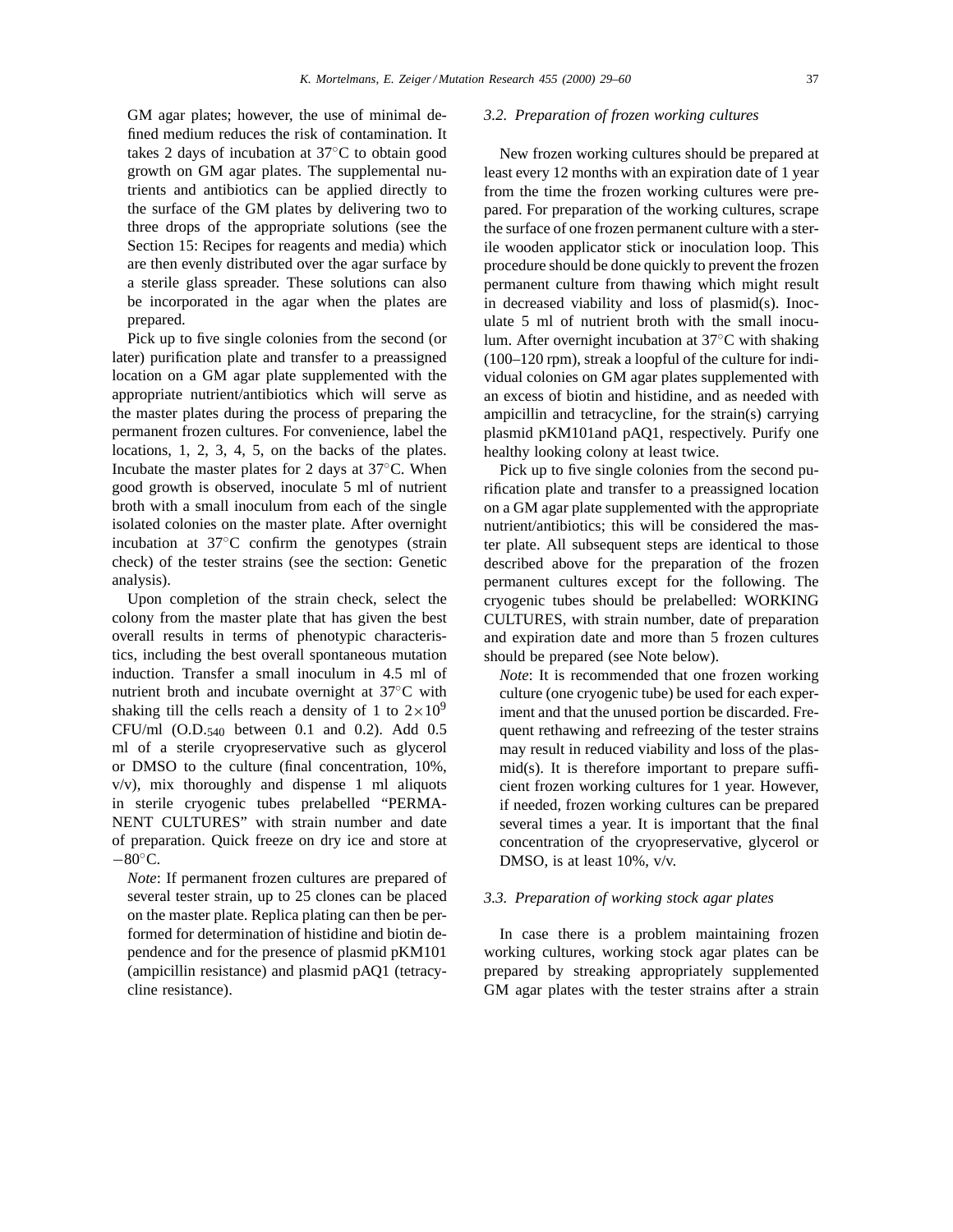check. These plates should be stored in the refrigerator wrapped in parafilm to prevent dehydration of the agar. For inoculation purposes, a small inoculum, preferably from an area of confluent growth instead of a single colony, should be used to inoculate the nutrient broth. The plates can be stored up to 2 months, except for the plate containing strain TA102 which can only be stored for 2 weeks because the number of spontaneous revertant colonies increases over time. This may be due to the generation of a higher copy number of plasmid pAQ1 and does not appear to be an indication of tetracycline mutagenicity [40,47]. Therefore, it is recommended that frozen working cultures, rather than working agar plates, be prepared for strain TA102.

#### *3.4. Growing overnight cultures*

For each experiment, the tester strain cultures are grown overnight in Oxoid nutrient broth No. 2 to a density of  $1-2\times10^9$  colony forming units (CFU)/ml. The volume of the cultures will depend on the size of the experiment but is usually between 10 and 50 ml. Care should be taken that the size of the culture flask be at least three to five times the volume of the culture medium to ensure adequate aeration.

Individual culture flasks are inoculated with each strain. When using frozen stock cultures, allow the culture to thaw at room temperature. Aliquots between 0.1 and 0.5 ml are then transferred into nutrient broth with volumes between 10 and 50 ml, respectively, which gives an initial cell density between  $10<sup>6</sup>$  and  $10^7$  CFU/ml (1:100 dilution). The remainder of the working culture should be discarded, because frequent thawing and refreezing of the frozen cultures results in permanent injury to the bacteria. Overnight cultures may also be inoculated with a small inoculum taken from a working stock agar plate.

The freshly inoculated cultures are placed on a shaker in the dark at room temperature for 4 h without shaking, then gently shaken (100 rpm) for 11–14 h at 37◦C. The use of a timer is convenient for following this procedure. The next morning the cultures are removed from the incubator and kept at room temperature away from direct fluorescent light by wrapping them in aluminum foil. This precautionary procedure is not required if the laboratories are equipped with yellow or red overhead lights. Some investigators keep the cultures on ice to prevent loss of viability of the *rfa* strains which will occur if they are maintained for an extended period of time at room temperature in the nutrient broth. However, to prevent thermal shock to the bacteria when they are added to the 43◦C to 48◦C top agar, it is best to leave the cultures at room temperature during the course of the mutagenicity testing.

### **4. Genetic analysis**

It is recommended that the tester strains be analyzed for their genetic integrity and spontaneous mutation rate when frozen cultures are prepared. A strain check should also be performed whenever an experiment is performed. The strain check is usually performed with the nutrient broth overnight cultures in the following way.

The following steps should be followed for a complete strain check.

• **Histidine dependence (**his**):** streak a loopful of the culture across a GM agar plate supplemented with an excess of biotin. Because all the *Salmonella* strains are histidine dependent, there should be no growth on the plates.

• **Biotin dependence (**bio**):** streak a loopful of the culture across a GM agar plate supplemented with an excess of histidine. There should be no growth on the plate except for strain TA102 which is biotin independent.

• **Biotin and histidine dependence (**bio, his**):** streak a loopful of the culture across a GM agar plate supplemented with an excess of biotin and histidine. Growth should be observed with all strains.

• *rfa* marker: streak a loopful of the culture across a GM agar plate supplemented with an excess of biotin and histidine. Place a sterile filter paper disk in the center of the streak and apply 10  $\mu$ l of a sterile 0.1% crystal violet solution. All *Salmonella* strains should show a zone of growth inhibition surrounding the disk.

*Note*: The crystal violet disks can be prepared in advance and stored at room temperature. Nutrient agar plates can be substituted for the GM agar plates.

• uvrB **deletion:** because the deletion mutation stretches across the *bio-uvrB* region of the chromosome and cannot revert to wild-type, it is sufficient to show that the tester strains are biotin dependent (see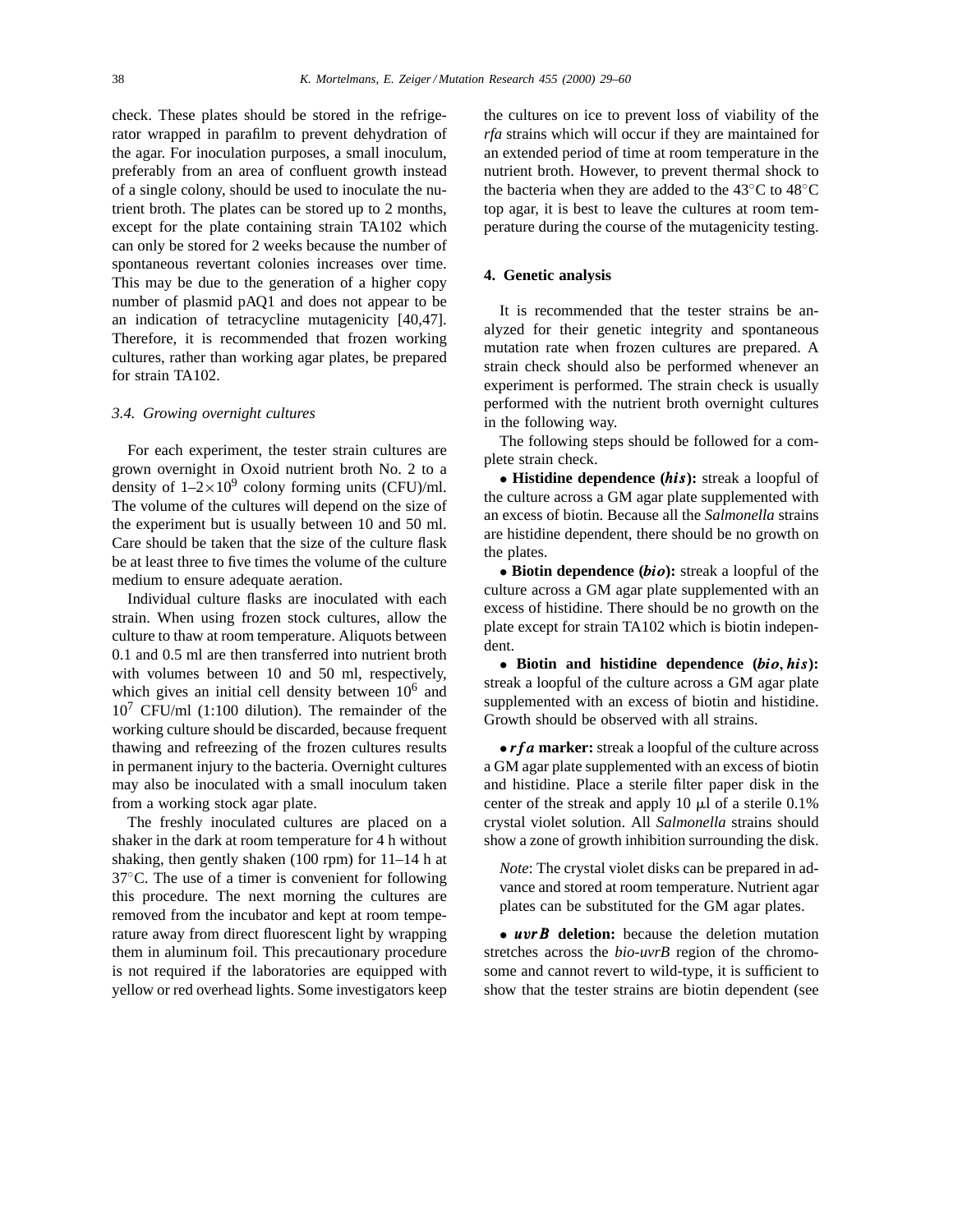above) to infer that they are also defective in the accurate DNA repair pathway due to the *uvrB* deletion.

• **Presence of plasmid pKM101 (ampicillin resistance)**: streak a loopful of the pKM101-carrying *Salmonella* culture across a GM agar plate supplemented with an excess of histidine and biotin and  $24 \mu$ g/ml ampicillin. Alternatively, a sterile 6-mm filter paper disk containing 10  $\mu$ g/ml ampicillin can be placed on a streak of the strain on the GM agar plate supplemented with histidine and biotin. As a control, a strain should be included that does not carry plasmid pKM101. Growth should be observed only with strains carrying pKM101.

*Note*: The ampicillin disks can be prepared in advance and stored in the refrigerator.

• **Presence of plasmid pAQ1 (Tetracycline resistance)**: streak a loopful of a TA102 overnight culture across a GM agar plate supplemented with an excess of histidine and biotin, and  $2 \mu g/ml$  tetracycline. Alternatively, a sterile 6-mm filter paper disk containing  $2 \mu g/ml$  tetracycline can be placed on a streak of the strain on the GM agar plate supplemented with histidine (biotin is not required for growth of TA102). However, there is no problem using GM agar plates supplemented with both histidine and biotin. As a control, a strain should be included that does not carry plasmid pAQ1 plasmid. Growth should be observed with strain TA102 which is the only strain that carries plasmid pAQ1.

*Note*: The tetracycline disks can be prepared in advance and stored in the refrigerator.

• **Spontaneous mutant frequency:** use the standard plate incorporation assay procedure (see below) without the inclusion of a solvent for determining the spontaneous mutant frequency (negative control) of each of the tester strains. When the spontaneous control values fall outside an acceptable historical range (see Table 3) the genetic integrity of the strain(s) is considered compromised, and a new culture should be isolated. There may be non-strain related reasons for a spontaneous value that is too high or too low (see Troubleshooting, below). These should be considered before a new culture is isolated.

If one or more of the above strain checks fails, the culture is considered unacceptable for use. If such a culture was used for performing an experiment, the results should be considered invalid and the experiment should be repeated. In case the strain check was performed when the strains were frozen (permanent or working cultures) and yielded unacceptable results, the strain(s) should be reisolated following the procedures outlined above.

*Note*: For routine genetic analysis when experiments are performed, the modified procedure described by Zeiger et al. [94] may be used instead of the more lengthy procedure described above.

#### **5. Spontaneous control values**

Each tester strain has a characteristic spontaneous mutant frequency. There is usually some day-to-day and laboratory-to-laboratory variation in the number of spontaneous revertant colonies. Choice of solvent may also affect the spontaneous mutant frequency [46]. Each laboratory has a characteristic range of revertant colonies for each strain which is referred to as "historical control values". The spontaneous mutant frequency obtained when the strain check is performed should be compared to the laboratory's historical control values. Table 3 presents a range of spontaneous histidine revertant (negative solvent) control values per plate with and without metabolic activation considered valid in the authors' laboratories. The values obtained in the presence of a metabolic activation system includes both rat and hamster liver S-9. The spontaneous values presented for S-9 were from 10% S-9 in the S-9 mix. Some of the strains (e.g., TA97, TA102, TA104) are highly sensitive to S-9 concentrations and their spontaneous reversion values will increase with the S-9 concentra-

Table 3 Spontaneous revertant control values

| Strain            | Number of revertants <sup>a</sup> |             |  |
|-------------------|-----------------------------------|-------------|--|
|                   | Without S-9                       | With S-9    |  |
| <b>TA97</b>       | $75 - 200$                        | $100 - 200$ |  |
| <b>TA98</b>       | $20 - 50$                         | $20 - 50$   |  |
| <b>TA100</b>      | $75 - 200$                        | $75 - 200$  |  |
| TA <sub>102</sub> | $100 - 300$                       | $200 - 400$ |  |
| TA104             | $200 - 300$                       | 300-400     |  |
| TA1535            | $5 - 20$                          | $5 - 20$    |  |
| TA1537            | $5 - 20$                          | $5 - 20$    |  |
| TA1538            | $5 - 20$                          | $5 - 20$    |  |

<sup>a</sup>Range considered valid in the authors' laboratories.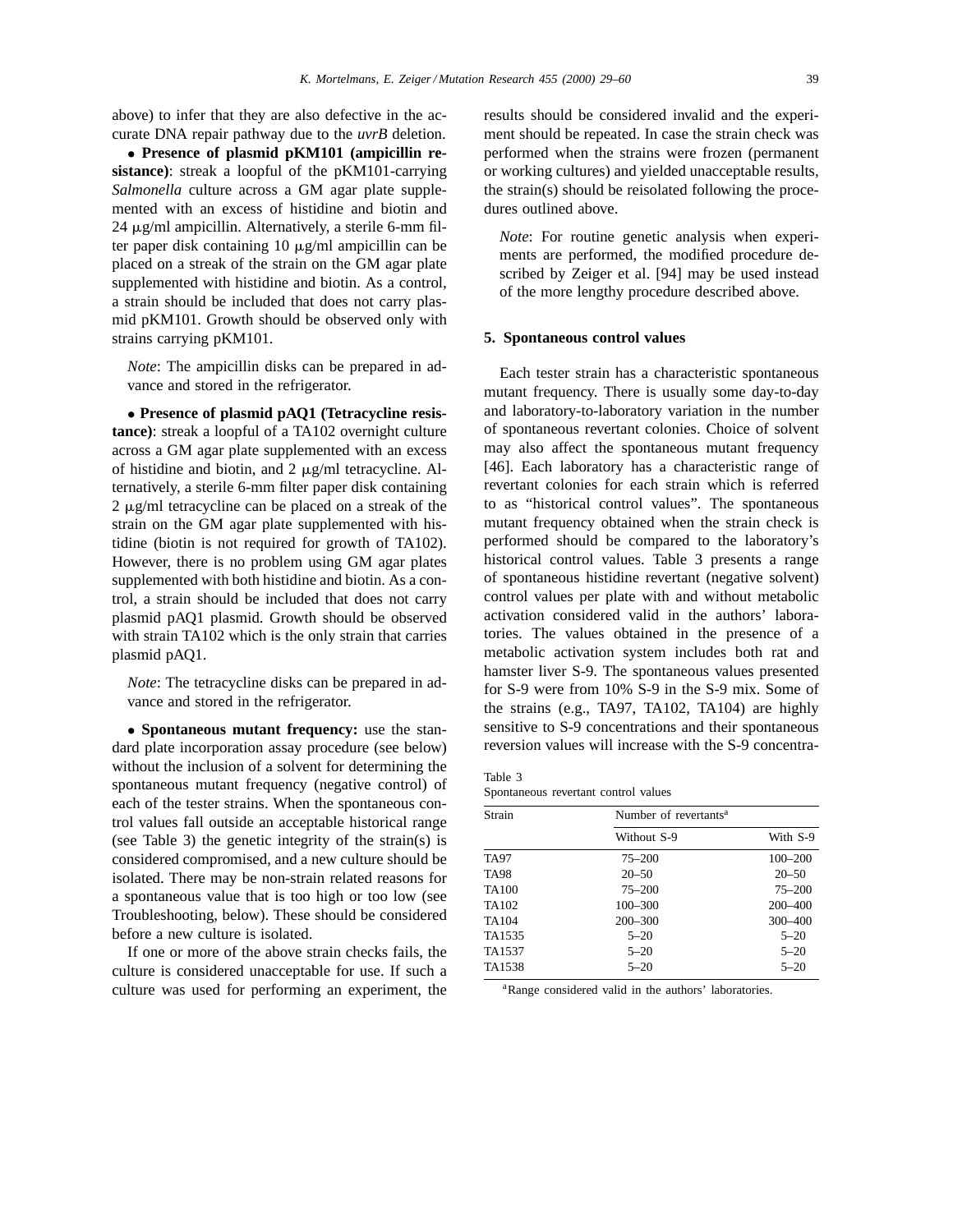tion. Other acceptable ranges of background revertant counts have been published [7,37,47].

## **6. Toxicity determination**

Toxicity determination in the Ames *Salmonella* test requires the evaluation of characteristics of the final population on the GM agar plate after the 48-h incubation instead of a quantitative survival determination. These characteristics are:

- thinning of the background lawn which may be accompanied by a decrease in the number of revertant colonies
- absence of background lawn (i.e., complete absence of growth)
- presence of pinpoint non-revertant colonies (generally in conjunction with an absence of background lawn)

The overnight *Salmonella* nutrient broth cultures largely consist of histidine-dependent bacteria with just a few pre-existing histidine-independent  $(His<sup>+</sup>)$ bacteria that arose during the overnight incubation. The addition of a small amount of histidine to the top agar allows all the plated bacteria (approximately  $1 \times 10^8$  cells) to undergo between six and eight cell division before the histidine is depleted. In many cases, this limited growth is essential for mutagenesis to occur by allowing fixation of the mutational lesions. The pre-existing  $His<sup>+</sup> bacteria as well as the  $His<sup>+</sup>$  rever$ tants that arose on the plate (plate revertants) will continue to grow in the absence of histidine and will give rise to visible colonies. These  $His<sup>+</sup>$  colonies are easily scored against a slightly hazy looking background lawn which is made up of the microcolonies of the histidine-dependent bacteria.

Microscopic (40×) examination of the background lawn in the absence of toxicity will reveal the presence of densely packed microcolonies which form a uniform, though somewhat granular thin film. In such cases, all the plated histidine-dependent bacteria were able to undergo six to eight cell divisions. However, when a chemical is toxic there may be "thinning" or complete absence of the background lawn compared to the negative or solvent control. Partial toxicity of the chemical will give rise to thinning since not all the plated bacteria were killed or had their growth inhibited. In this case, the surviving bacteria still form

microcolonies but they are not densely packed and may appear as single sparsely spaced microcolonies which results in the "thinning" effect; these colonies will not be visible to the naked eye. A decrease in the number of revertant colonies to levels below the spontaneous reversion level may on occasion be seen with thinning. A complete absence of background lawn indicates a high level of toxicity with the inability of the bacteria to grow and form a lawn. Such a toxic dose should not be used.

Occasionally numerous small non-revertant colonies are present on the plate. The colonies are referred to as "pinpoint colonies" and consist of histidine-dependent bacteria that survived high chemical toxicity. These colonies are readily visible by the naked eye and may be mistaken for revertant colonies. Microscopic inspection of the plates will, however, reveal that there is a total absence of background lawn. The pinpoint colonies arise due to the fact that the high level of toxicity resulted in more histidine being available to the surviving His− bacteria on a per cell basis. Therefore, these bacteria can undergo additional cell divisions until the depletion of the histidine. The histidine dependency can be readily checked by streaking a few pinpoint colonies on GM agar plates supplemented with biotin but without histidine in the absence of the test chemical. A preliminary toxicity experiment is usually performed to determine the top dose that can be tested (see Dose selection, below).

It is important that the same number of bacteria be used in the preliminary toxicity assay as well as in the definitive mutagenicity assay. Dilution of the tester strain to plate <1000 cells to enable a quantitative toxicity determination could lead to an erroneous result. On a per cell basis, more chemical would be available to each bacterium than would be available if  $1-2\times10^8$ bacteria are exposed to the substance, as happens in the definitive mutagenicity test procedure [79].

## **7. Minimal defined agar medium**

## *7.1. Top agar*

The top agar, consisting of 0.6% agar and 0.6% NaCl, is one of the most critical medium components in the Ames test because it contains the trace amount of histidine (0.05 mM) for limited growth. It also contains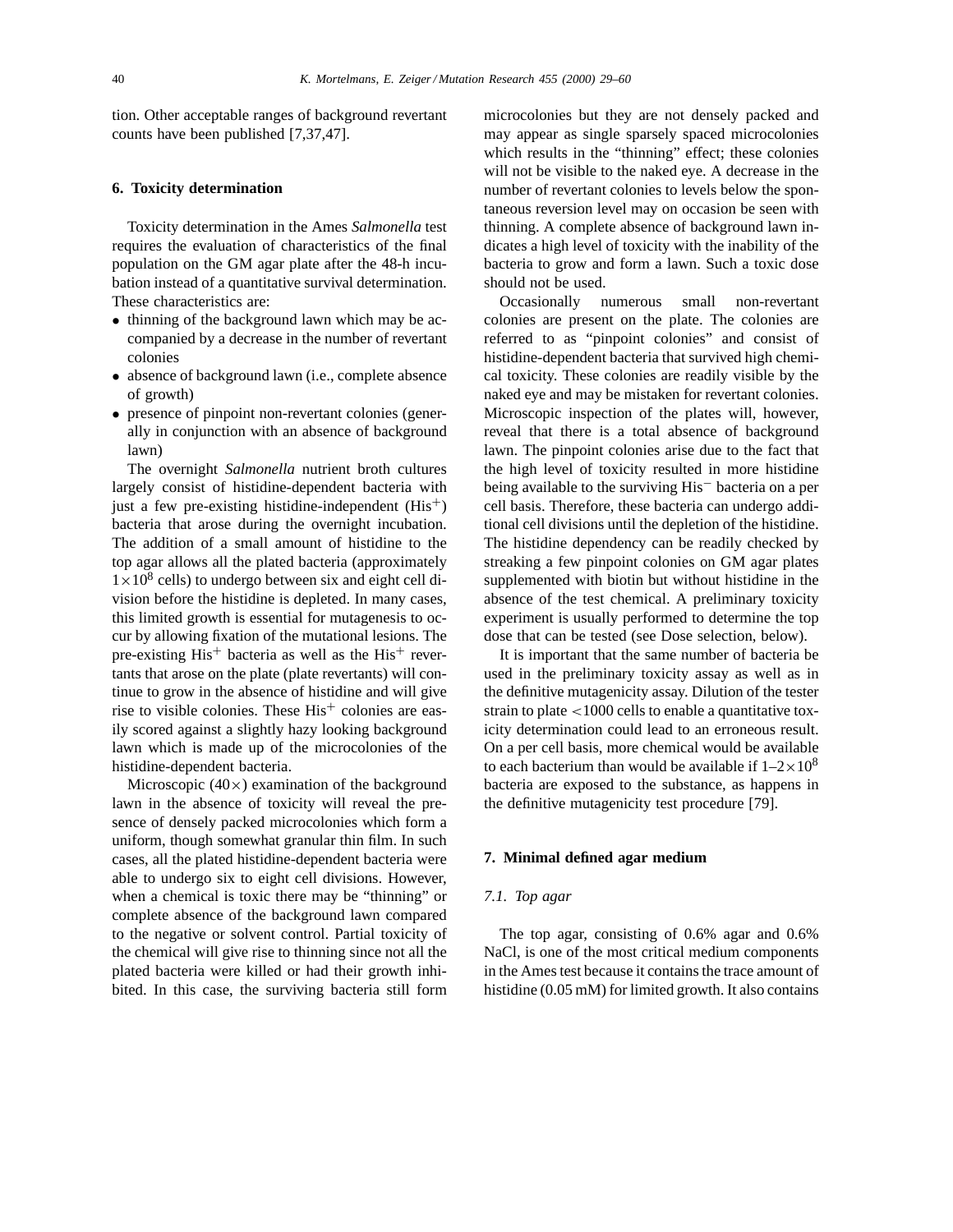biotin at a concentration of 0.05 mM which is in excess of what is needed for the growth of the *Salmonella* strains. Because the His− bacteria stop growing when the histidine is depleted, the final population of His− bacteria is dependent on the histidine concentration. In turn, the final population on the plate will affect the number of spontaneous revertant colonies. It is therefore important that utmost care is taken to accurately supplement the top agar with 0.05 mM histidine. Too little histidine may result in the background lawn looking sparse, which might be taken as evidence that toxicity is present even on the solvent negative control plates. Too much histidine will cause heavy growth that may obscure the revertant colonies. For the same reason, it is also important to ensure that consistent techniques are used to deliver 2 ml of the top agar to the GM agar plates.

#### *7.2. GM agar plates*

The Ames test uses minimal defined agar medium consisting of Vogel-Bonner E medium (V/B salts) [78], supplemented with glucose (between 0.5% and  $2\%$ , w/v) and agar (1.5%, w/v). This medium is generally referred to as glucose minimal agar medium (GM agar). Plates usually contain between 20 and 30 ml of the medium and may be stored for several months in the refrigerator in sealed plastic bags to prevent dehydration. Ideally, each laboratory should work with plates that have a constant volume of agar medium. The plates should be used fairly soon after they have been poured before excessive dehydration of the agar medium occurs. Dehydration of the agar medium will increase the concentrations of the V/B salts, glucose and agar which may affect the spontaneous and induced mutagenesis process. As described above for the top agar, small variations in the medium composition may increase variability in test results.

# **8. Assay procedures**

## *8.1. Standard plate incorporation assay*

**Concept**: The standard plate incorporation assay consists of exposing the tester strain(s) to the test chemical directly on a minimal glucose agar plate (GM plate) usually in the presence and absence of a

metabolic activation system (see Fig. 2). The different components are first added to sterile test tubes containing 2 ml of molten top agar supplemented with limited histidine and biotin. It is important to maintain the top agar at a temperature between 43◦C and 48◦C and to minimize prolonged exposure to avoid killing of the tester strains. The contents of the tubes are mixed and poured on glucose minimal agar plates. After the top agar has hardened the plates are inverted and incubated at 37◦C for 48 h, at which time histidine-revertant colonies are counted on all plates. The number of colonies on the test plates are compared to those on the (negative) solvent control plates.

# *8.2. Experimental procedure*

- 1. Steps taken prior to performing the experiment
	- Inoculate *Salmonella* cultures 15–18 h prior to performing the experiment.
	- Label an appropriate number of GM agar plates and sterile test tubes for each test chemical
	- Prepare metabolic activation system and keep on ice until use
	- Prepare chemical dilutions
	- Melt top agar supplemented with 0.05 mM histidine and biotin and maintain at 43◦C to 48◦C.
- 2. To the  $13 \times 100$  mm sterile glass tubes maintained at 43◦C, add in the following order with mixing (e.g., vortexing) after each addition.
	- 2 ml of molten top agar
	- 0.50 ml of metabolic activation (S-9) mix or buffer
	- 0.05 ml of the test chemical dilution
	- 0.05–0.10 ml overnight culture of the *Salmonella* strain (about  $1-2\times10^8$  bacteria per tube).
- 3. The contents of the test tubes are then mixed and poured onto the surface of GM agar plates.
- 4. When the top agar has hardened (2–3 min), the plates are inverted and placed in a 37◦C incubator for 48 h.
- 5. The colonies are then counted and the results are expressed as the number of revertant colonies per plate.

#### *8.3. Preincubation assay*

**Concept**: The preincubation assay is a modification of the standard plate incorporation assay and involves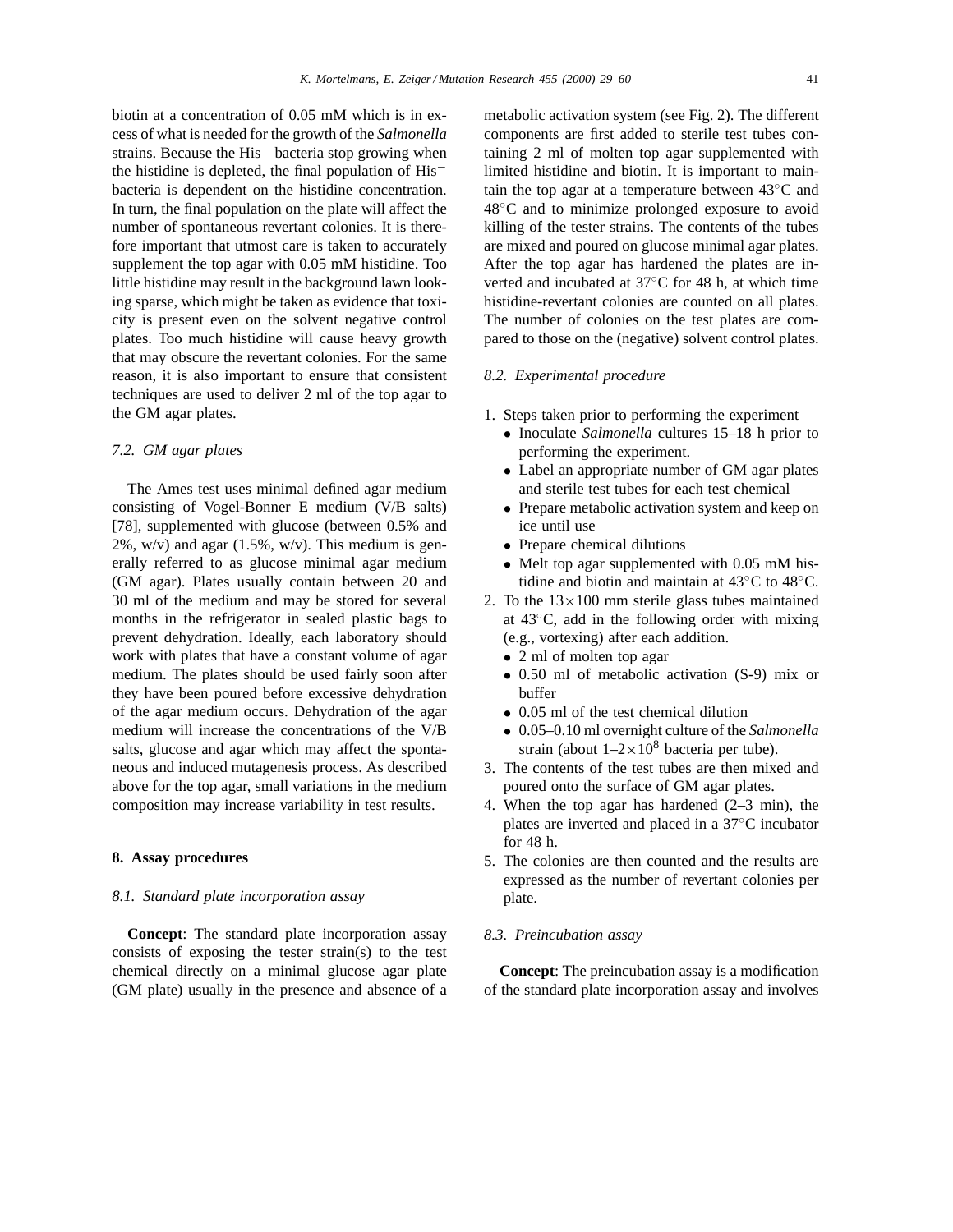exposing the tester strains for a short period (usually 20 min) in a small volume (usually 0.50 ml) containing the test agent with buffer or S-9 mix prior to plating on GM agar medium. It is believed that short-lived mutagenic metabolites have a better chance of reacting with the tester strains in the small volume of the preincubation mixture compared to when the incubation mixture is plated immediately on minimal defined agar plates [29,55,84,89–91]. In addition, the smaller preincubation volume results in a higher effective concentration of the S-9 and cofactors.

## *8.4. Experimental procedure*

The steps taken prior to performing the experiment are the same as those for the standard incorporation assay described above. The preincubation assay is performed as follows:

- 1. To the  $13\times100$  mm sterile glass tubes maintained at room temperature add in the following order with mild mixing after each addition
	- 0.50 ml of metabolic activation (S-9) mix or buffer
	- 0.05 ml of the test chemical dilution
	- 0.05 to 0.10 ml overnight culture of the *Salmonella* strain (about  $1-2\times10^8$  bacteria per tube).
- 2. Incubate the mixture at 37◦C for 20 min.
- 3. To each tube add 2 ml of molten top agar maintained at 43◦C to 48◦C. The contents of test tubes are then mixed and poured onto the surface of GM agar plates.
- 4. When the top agar has hardened (2–3 min), the plates are inverted and placed in a 37◦C incubator for 48 h.
- 5. The colonies are then counted and the results are expressed as the number of revertant colonies per plate.

*Note*: If the test chemical is known or suspected to be volatile the tubes should be capped prior to the preincubation step.

# *8.5. Desiccator assay for volatile liquids*

**Concept**: Neither the standard plate incorporation assay nor the preincubation assay is suitable for testing highly volatile substances. The use of a closed



Fig. 4. Diagram depicting the desiccator assay set-up.

chamber is recommended for testing such chemicals in a vapor phase, as well as for gases [67,91]. Procedures using plastic bags in lieu of desiccators have also been described [8,30]. Fig. 4 depicts a desiccator assay procedure for volatile liquids. This procedure should be used only if it is known that the test chemical will volatilize at 37◦C and disperse throughout the desiccator. A 9-l desiccator is recommended because up to 18 plates can be placed inside one desiccator.

# *8.6. Experimental procedure*

The steps taken prior to performing the experiment are the same as those for the standard incorporation assay described above with the exception that the chemical is omitted from the test tubes.

(1) To the  $13 \times 100$  mm sterile glass tubes add in the following order with mild mixing after each addition: • 2 ml of molten top agar

- 
- 0.5 ml of metabolic activation (S-9) mix or buffer
- 0.05 to 0.1 ml overnight culture of the *Salmonella* strain (about  $1-2\times10^8$  bacteria per tube).

(2) The contents of the test tubes are then mixed and poured onto the surface of GM agar plates.

(3) While the top agar is hardening, tape a sterile half of a glass petri dish, or a watchglass, to the bottom center of the perforated ceramic shelf of the desiccator. Place a magnetic stir bar in the bottom of the desiccator prior to replacing the ceramic shelf in the desiccator.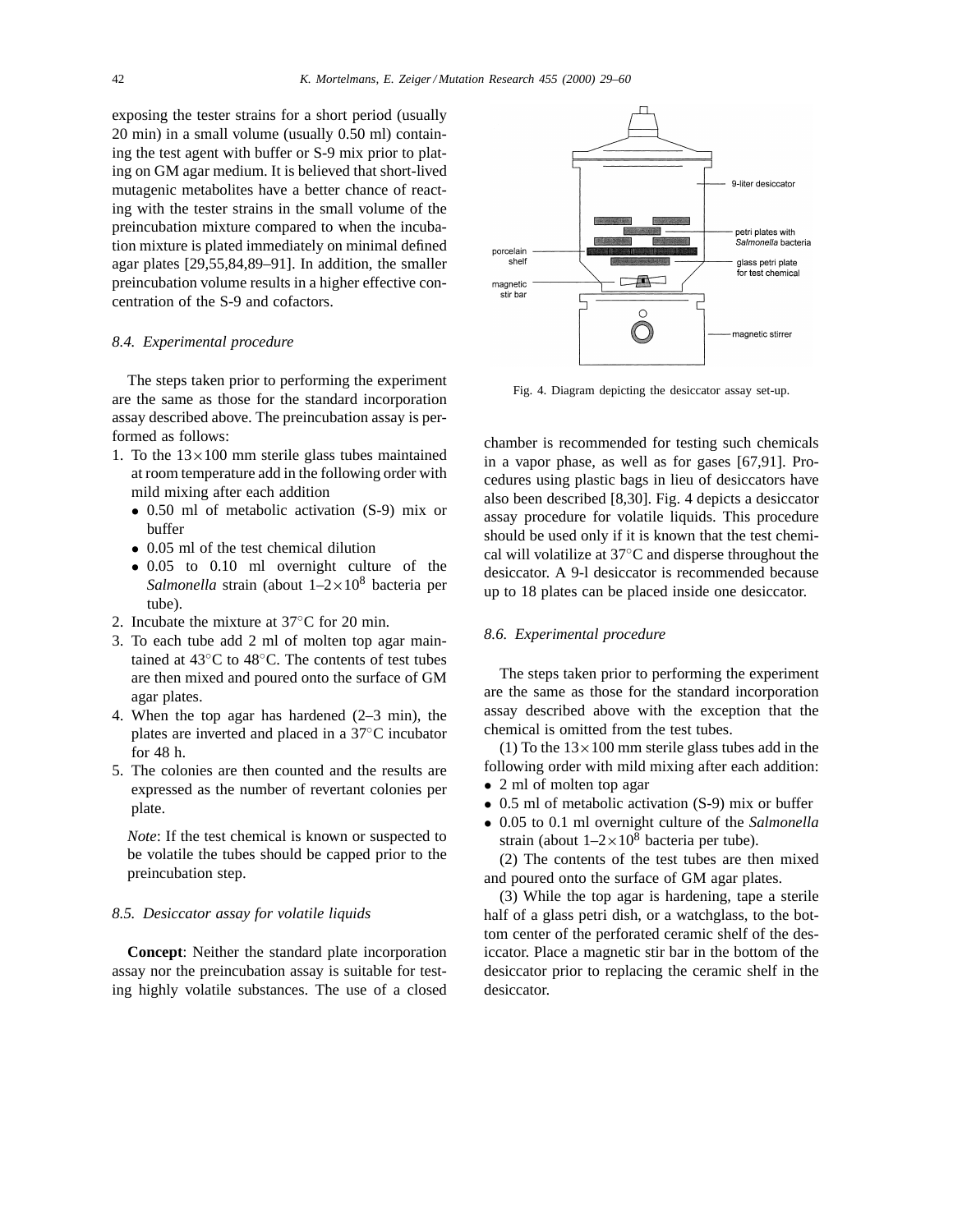(4) Remove the lids of the petri plates containing the *Salmonella* bacteria and S-9 mix or buffer and loosely stack the plates in the inverted position on the ceramic shelf.

(5) Add a predetermined volume of the liquid test chemical to the glass dish taped to the bottom of the ceramic shelf.

*Note*: for highly toxic liquid chemicals, a suitable solvent is needed for diluting the test chemical. In such a case, the control desiccator (no test chemical) should contain the highest volume of solvent used.

(6) Seal each desiccator and place on a magnetic stirrer in a 37◦C incubator or warm room for 24 h.

(7) The desiccators are then removed from the incubator and placed in a chemical safety hood and opened with caution; the plates are removed, their lids are put back on, and they are transferred to a 37◦C incubator for an additional 24 h.

(8) The colonies are then counted and the results are expressed as number of revertant colonies per plate per volume of test chemical per desiccator.

#### *8.7. Desiccator assay for gases*

**Concept**: Like volatile liquids, the testing of gases requires the use of a closed chamber such as a 9-l desiccator [67,91]. Procedures using plastic bags in lieu of desiccators have also been described [8,30].

#### *8.8. Experimental procedure*

The steps taken prior to performing the experiment are the same as those described for the desiccator assay for liquid chemicals with the exception that the gas is introduced into the desiccator after the lid of the desiccator is replaced.

*Note*: It is essential that each desiccator lid has an inlet that can be connected to a stopcock for transfer of the gas.

The assay is performed as follows.

(1) To the  $13\times100$  mm sterile glass tubes maintained at 43◦C, add in the following order with mild mixing after each addition:

- 2 ml of molten top agar
- 0.5 ml of metabolic activation (S-9) mix or buffer
- 0.05 to 0.10 ml of overnight culture of the *Salmonella* strain (about 1–2×108 bacteria per tube).

(2) The contents of test tubes are then poured onto the surface of GM agar plates.

(3) While the top agar is hardening, remove the ceramic shelf from a 9-l desiccator and place a magnetic stir bar in the bottom of the desiccator; replace the ceramic shelf in the desiccator.

(4) Remove the lids of the petri plates containing the *Salmonella* bacteria and S-9 mix or buffer and loosely stack the plates in the inverted position on the ceramic shelf.

(5) Seal the desiccator and evacuate a predetermined volume of air by using a pressure gauge.

(6) Introduce the test gas until atmospheric pressure is reached.

(7) Place each desiccator on a magnetic stirrer in a 37◦C incubator or 37◦C warm room for 24 h.

(8) The desiccators are then removed from the incubator and placed in a chemical safety hood and opened with caution; the plates are removed, their lids are put back on, and they are transferred to a 37◦C incubator for an additional 24 h.

(9) The colonies are then counted and the results are expressed as number of revertant colonies per plate based on moles of gas added to each desiccator. To calculate the moles of gas the following formula is used:

$$
n = \frac{PV}{RT}
$$

where *n* is the number of moles, *P* is 1 atm, *V* is volume in liters, *R* is the universal gas constant (0.0921 l atm/mol K) and *T* is temperature expressed in Kelvin.

#### *8.9. Reductive metabolism assay*

**Concept**: The procedure is a modification of the preincubation assay and employs a modified cofactor mix and the incubation mixture is shaken at 180 rpm for 90 min [58,59,62–64]. This assay is recommended for testing chemicals that contain azo bonds and other substances that may require enzymatic reduction.

#### *8.10. Experimental procedure*

The steps taken prior to performing the experiment are the same as those for the preincubation assay with the exception that a reductive metabolic activation system is used (see the section: Recipes for reagents and media). The assay is performed as follows: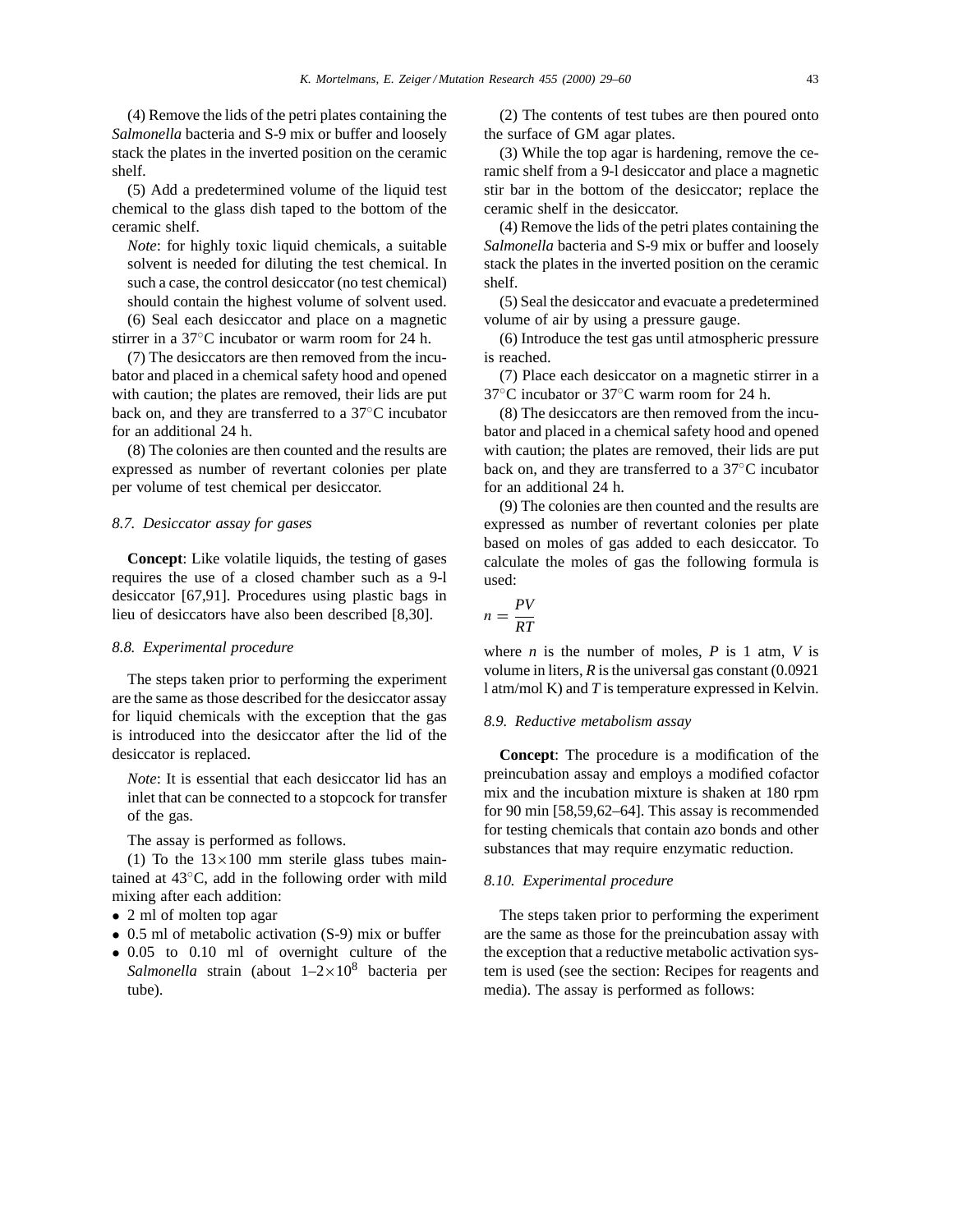- 1. To the  $13\times100$  mm sterile glass tubes add in the following order with mild mixing after each addition
	- 0.5 ml of reductive metabolic activation (S-9) mix or buffer
	- 0.05 ml of each dilution of the test chemical
	- 0.05 to 0.10 ml of overnight culture of the *Salmonella* strain (about  $1-2\times10^8$  bacteria per tube).
- 2. The mixture is incubated at 37◦C with shaking (180 rpm) for 20 min.
- 3. The top agar (2 ml) is then added to the incubation mixture. After mixing, the contents of the tubes are mixed and poured onto the surface of GM agar plates
- 4. When the top agar has hardened (2–3 min), the plates are inverted and placed in a 37◦C incubator for 48 h.
- 5. The colonies are then counted and the test results are expressed as the number of revertant colonies per plate.

# *8.11. Modified (Kado) Salmonella microsuspension assay*

**Concept**: This is a highly sensitive assay for testing the mutagenicity of biological samples, such as urine, and pure chemicals that are available only in small amounts [35]. The procedure is a modification of the preincubation assay and involves using smaller test tubes  $(10\times70$  mm) and shaking of the incubation mixture for 90 min. When urine samples are tested, a deconjugating enzyme system is usually included to detect substances that are excreted as inactive  $\beta$ -glucuronides [19].

## *8.12. Experimental procedure*

The steps taken prior to performing the experiment are the same as those for the preincubation assay with the exception that the overnight cultures of the *Salmonella* strains are washed two times in sodium phosphate buffer, 0.1 M, pH 7.4 and concentrated 10-fold. The assay is performed as follows:

1. To the  $10\times70$  mm test tubes placed in an ice bath, add in the following order with mild mixing after each addition:

- 0.1 ml of the 10-fold concentrated overnight *Salmonella* culture (about 1 to  $2 \times 10^9$  bacteria per tube)
- 0.1 ml of the metabolic activation system or buffer
- 0.001, 0.0025, 0.005, or 0.01 ml of test article (delivered with micropipettes)
- 0.1 ml of a deconjugating enzyme system (e.g., b-glucuronidase; when testing urine samples)
- Additional solvent to adjust final volume to 0.25 ml or  $0.35$  ml when  $\beta$ -glucuronidase is used.
- 2. The mixture is allowed to incubate for 90 min at  $37^{\circ}$ C with shaking (120 rpm).
- 3. The top agar (2 ml) is then added to the incubation mixture. After mixing, the contents of the tubes are poured onto the surface of GM agar plates.
- 4. When the top agar has hardened (1–2 min), the plates are inverted and placed in a 37◦C incubator for 48 h.
- 5. The colonies are then counted and the results are expressed as the number of revertant colonies per plate.

# **9. Important steps to follow for all assay procedures**

• The cofactors for preparing the S-9 mix are the same for each of the assay protocols, with the exception of the reductive metabolism assay. The preparation of the cofactors is described in the section: Recipes for reagents and media.

• It is important to quickly swirl the plates after addition of the top agar to the surface of the GM agar plates to ensure an even distribution of the top agar which contains the bacteria, test chemical and S-9 mix or buffer.

• When the plates are inspected after 48 h of incubation and growth retardation is seen as evidenced by smaller than anticipated colony sizes, the plates should be incubated for an additional 12–24 h. All plates from an experiment should be incubated for the same length of time in the same incubator, so that all plates from an experiment that show retarded growth at only the higher test chemical concentrations are incubated for the additional time.

• If colonies cannot be counted immediately after the 48-h incubation, the plates can be stored in a re-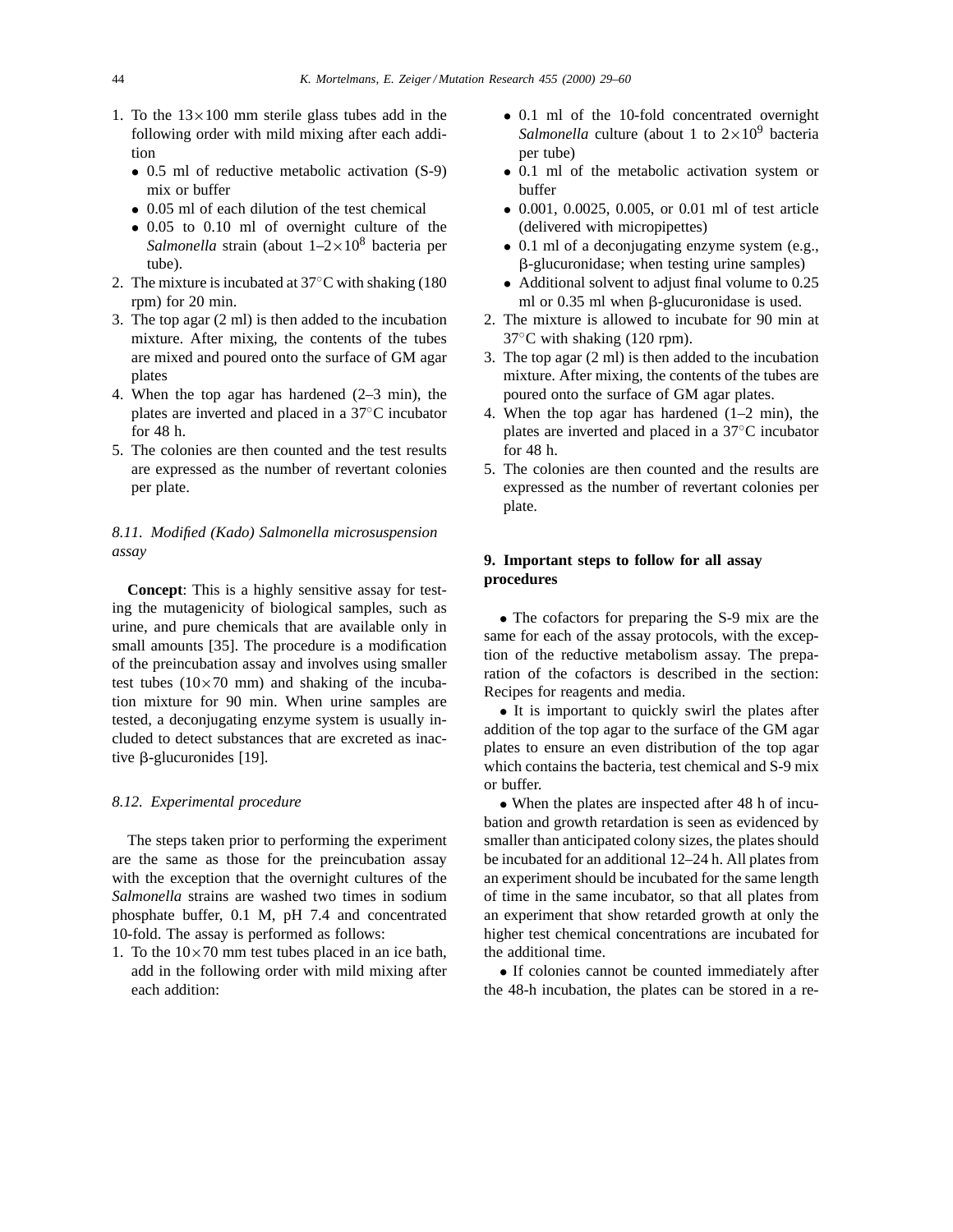frigerator for up to 2 days. All plates must be removed from the incubator, and be counted, at the same time.

• Hand-counting may be needed if a potent mutagen is being tested or when strains TA102 and TA104 are used because the automatic colony counter may not be effective if the colony density on each plate is too high. In this case, quadrants of the agar plates may be hand counted with appropriate adjustment of the counts, provided the colonies are evenly distributed over the entire surface of the agar plate.

• If precipitate or lack of contrast between the colonies is observed on some plates, especially at the higher dose levels, hand-counting is required of all plates (including the control plates).

• A check for genetic integrity should be performed with every experiment. For this strain check, it is sufficient to monitor the *rfa* mutation and ampicillin and tetracycline resistance using disks impregnated with the appropriate concentration of each component [94].

## **10. Experimental design**

The Ames *Salmonella* test is a versatile assay as evidenced by the different procedural variations that are available, in addition to the numbers of strains and types of metabolic activation systems that can be used. Before initiating an Ames test, a number of critical parameters will need to be evaluated.

## *10.1. Assay procedure*

For liquid chemicals the assay of choice is the preincubation assay because many of these chemicals may be volatile. For most other chemicals the standard plate incorporation assay or the pre-incubation assay may be used. However, some researchers believe the pre-incubation assay to be somewhat more selective in detecting mutagens compared to the plate incorporation assay. The reason may be that short-lived mutagenic metabolites have a better chance of reacting with the tester strains in the small volume of the preincubation mixture. For general screening purposes the laboratory should adopt one testing procedure that will help in developing a historical database for the negative control, and the solvent and positive control chemicals.

The modified (Kado) *Salmonella* microsuspension assay is recommended for testing samples that are available in only small (i.e., mg) amounts or complex mixtures such as urine. The reductive metabolism assay is recommended for chemicals that require reduction for their activation such as azo dyes. The desiccator assays are recommended for volatile liquids and for gaseous substances.

# *10.2. Solvents*

The solvent of choice is sterile distilled water. Chemicals that do not dissolve in water should be dissolved in dimethyl sulfoxide (DMSO). Other solvents that may be considered are: acetone, ethyl alcohol (95%), tetrahydrofuran, dimethylformamide and methyl ethyl ketone (MEK). These other solvents may be toxic to the bacteria at higher concentrations. Therefore, a toxicity assay with these solvents should be determined in a preliminary assay to determine the maximum concentration that can be used without interfering with bacterial growth and survival. Some of the solvents may also interfere with the metabolic activation system. In such case, the concentration of the S-9 fraction may have to be adjusted. For a comprehensive study on the compatibility of solvents with the Ames *Salmonella* test see Maron et al. [46].

## *10.3. Positive and negative (solvent) controls*

Each experiment should include solvent controls and diagnostic positive control chemicals specific for each strain and for the metabolic activation system Table 4 lists the representative positive controls.

# *10.4. Dose selection*

#### *10.4.1. Preliminary toxicity determination*

It is recommended that a preliminary toxic dose range experiment be performed to determine an appropriate dose range for the mutagenicity assay. If more than one tester strain will be used in the mutagenicity assay, it is sufficient to perform the toxicity assay with strain TA100 with and without metabolic activation. Otherwise, the toxicity assay should be performed with the strain that will be used in the definitive assay. The toxicity determination can also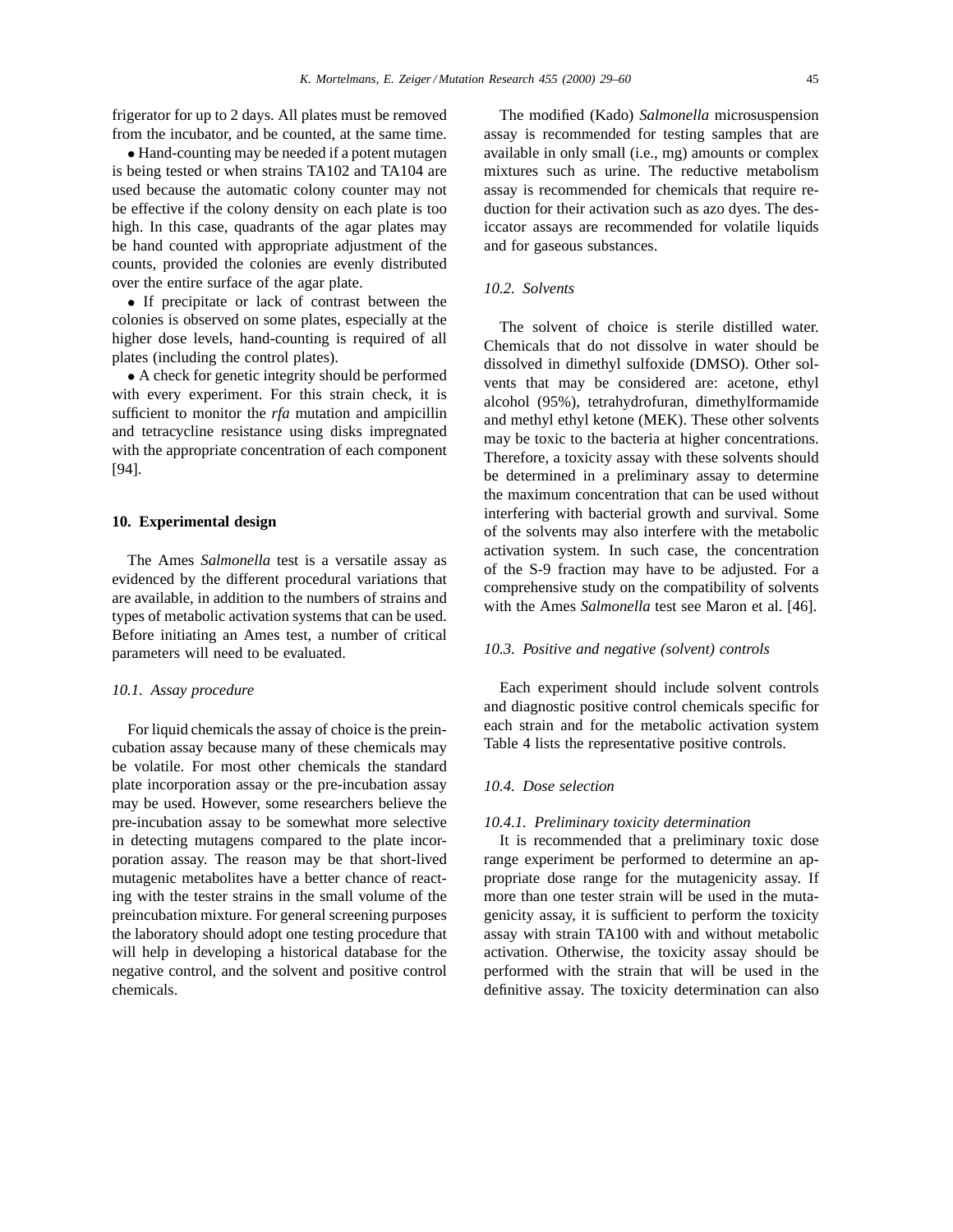| Strain       | Control chemical $(\mu g$ /plate) <sup>a</sup> |                            |  |
|--------------|------------------------------------------------|----------------------------|--|
|              | Without activation                             | With activation            |  |
| TA97         | 9-Aminoacridine (50)                           | 2-Aminoanthracene $(1-5)$  |  |
| TA98         | 4-Nitro- $o$ -phenylenediamine (2.5)           | 2-Aminoanthracene $(1-5)$  |  |
| <b>TA100</b> | Sodium azide (5)                               | 2-Aminoanthracene $(1-5)$  |  |
| TA102        | Mitomycin $C(0.5)$                             | 2-Aminoanthracene $(5-10)$ |  |
| TA104        | Methyl methane sulfonate (250)                 | 2-Aminoanthracene $(5-10)$ |  |
| TA1535       | Sodium azide (5)                               | 2-Aminoanthracene $(2-10)$ |  |
| TA1537       | 9-aminoacridine (50)                           | 2-Aminoanthracene $(2-10)$ |  |
| TA1538       | $4-Nitro-o-phenylenediamine (2.5)$             | 2-Aminoanthracene $(2-10)$ |  |

Table 4 Representative positive control chemicals

<sup>a</sup>Concentration based on  $100 \times 15$ -mm petri plate containing 20 to 25 ml of GM agar.

be performed using an alternate toxicity assay developed by Waleh et al. [79].

The chemical should be tested for toxicity over a wide range of concentrations with a total of eight concentrations, spaced in half-log intervals, with the highest dose limited by solubility, or by an arbitrary value (usually 5000 or 10,000  $\mu$ g/plate). For volatile liquids that are tested in desiccators, 0.5 and 5 ml should be used as the low and high dose, respectively. For gases tested in desiccators, the low and high dose should be 0.5 and 4.5 l, respectively.

The preliminary toxicity assay should be performed in the absence and in the presence of the metabolic activation system that is to be used in the definitive mutagenicity assay. Positive and solvent control chemicals need to be included in the assay; one plate per dose level should be sufficient. As mentioned in the Toxicity determination section, it is important that the same number of bacteria be used in the preliminary toxicity assay as well as in the definitive mutagenicity assay. Exposing a diluted culture to the chemical could result in an erroneous higher toxicity level [79].

#### *10.4.2. Doses for definitive assay*

A minimum of five dose levels covering a range of at least three logs should be selected for the definitive test. Two or three plates should be used for each dose level and for the controls. For toxic chemicals, only the highest dose used should exhibit toxicity. For non-toxic chemicals, a high dose of 5000 or 10,000 mg/plate is acceptable. Non-soluble chemicals may be tested as a suspension up to a dose level that does not interfere with handling of the suspension with pipets or pipet tips. For non-toxic volatile liquids that are tested in desiccators, 5 ml should be used as the high dose. For non-toxic gases tested in desiccators, the high dose should be 4.5 l.

*Note*: Each test should be performed using a single batch of reagents, media, and agar. The use of different batches of bottom agar plates, top agar, buffer, solvents, cofactors, or S-9 batches within an experiment can lead to excess variation in the results, or clear demarcations of results between the different batches.

## *10.5. Strain selection and testing strategies*

There has been no evidence to show that the specific tester strains, or the number of tester strains mutated by a chemical, is related to the chemical's potency in other test systems, or the predictivity of the test result for cancer induction or other effects. Therefore, it may not be necessary to test all chemicals with the full complement of strains. Although a single strain is sufficient to demonstrate a mutagenic response, it is generally accepted that a negative result can be defined using 4–5 tester strains. Strains TA98, TA100, and TA97 or TA1537 are always considered necessary. The other strains usually used are TA1535 and/or TA102.

When planning to test a large number of chemicals, it may be most time and cost efficient to perform the testing in stages. For example, it has been shown that testing with strains TA98 and TA100 without metabolic activation and with S-9 from rats or hamsters was sufficient to identify approximately 90% of the mutagens in a population containing about 35% mutagenic chemicals [95]. Using such a strategy, the chemicals not mutagenic or equivocal in these two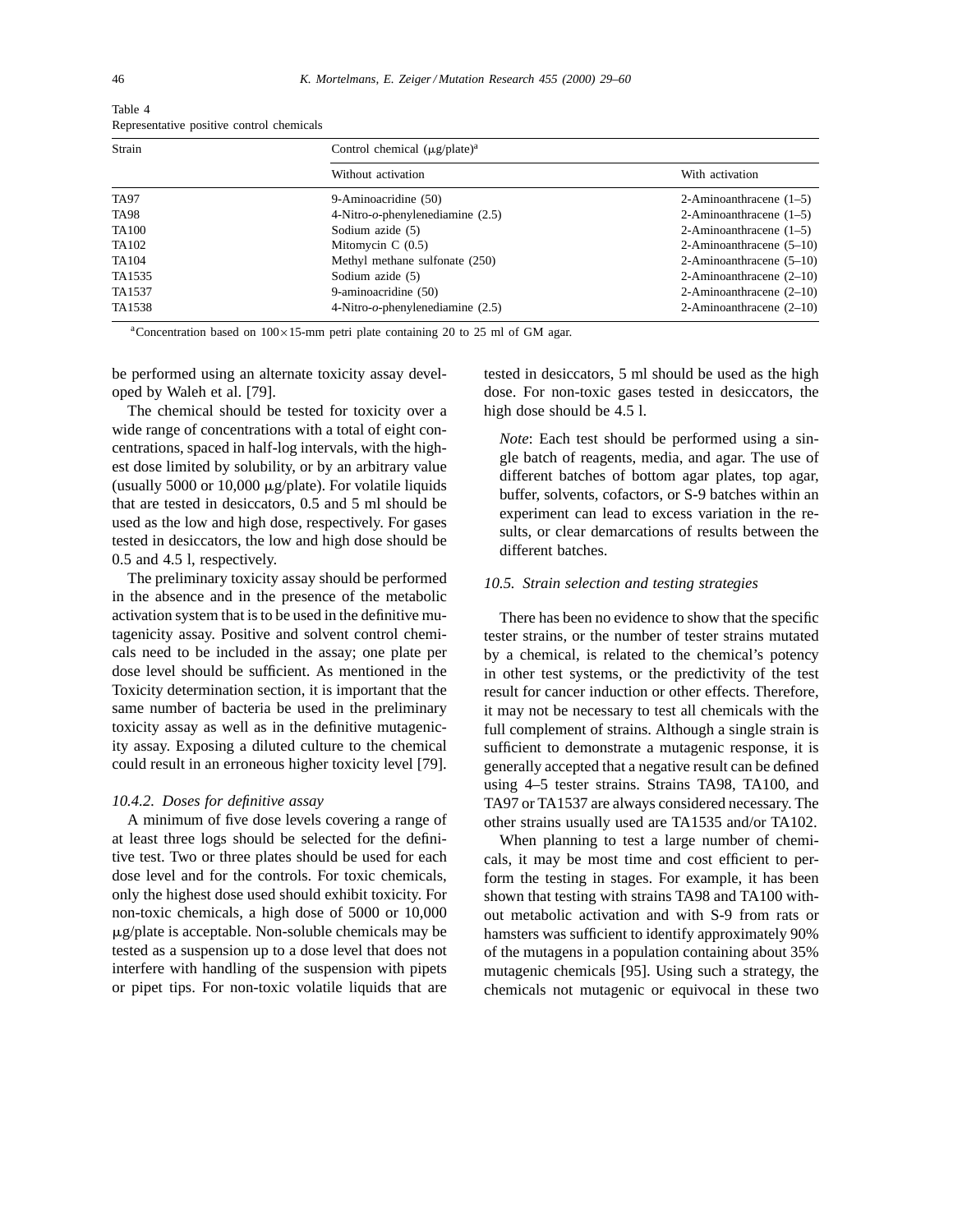strains can be tested in additional strains. The higher the anticipated number of mutagens among the chemicals to be tested, the more cost effective the staged testing strategy will be.

If there is prior information about the chemical or class of chemicals to be tested that indicates the need for specific treatment conditions, or that the chemical is likely to induce a certain type of DNA damage, the testing strategy should be directed appropriately. For example, if the chemicals are of a structure that is known to require metabolic activation, the initial screen could be performed only with S-9 mix, or if the chemicals are structurally related to a class known to produce only base-pair substitutions, the initial testing could use only the appropriate target strains.

# *10.5.1. Tier approach*

Unless required by specific guidelines, it is recommended that for general screening purposes a tier approach be used using strains TA98 and TA100 with and without metabolic activation

If a positive response is obtained the assay is repeated only using the condition(s) and strain(s) that elicited the positive response. If needed, the dose range may be adjusted to better clarify a dose response. If equivocal or weak positive responses are obtained, the corresponding plasmid-free strains, TA1538 and TA1535, respectively, should be used. Justification for the use of TA1535 comes from a number of reports about unique positive results in TA1535 [12,16,29,52,60,86]. Demonstration of a unique response in strain TA1538 is more challenging because few databases have data available compared to databases that have strain TA1535 included. However, specific examples of strain TA1538 giving a unique response exist.

If negative results are obtained in the initial mutagenicity test with strain TA98 and TA100, other strains such as TA1535 and TA97 are used with and without metabolic activation. A confirmation experiment is performed if a positive response is obtained using only the condition(s) and strain(s) in which the mutagenic response was observed. If equivocal results or a weak response are obtained in strain TA97, strain TA1537 can be used in an attempt to clarify the results.

Strains TA102 and TA104 may be used if it is suspected that the chemical may induce oxidative damage (i.e., free radical production), or be a DNA cross-linking agent. Strain TA102 is especially sensitive for detecting DNA cross-linking damage because it has an intact (wild-type) DNA excision repair mechanism which is required for the repair of such damage. Fig. 5 depicts the tier approach experimental design described above which is based on the procedure described by Zeiger et al. [89].

If prior to testing information is available about the potential mutagenicity of the chemical or chemical class, the initial testing is performed with the strain(s) most likely to yield a positive response.

#### *10.5.2. Battery approach*

A battery approach employs a fixed set of tester strains for testing a chemical in the presence and absence of a metabolic activation system. For general mutagenicity testing it is recommended that strains TA97, TA98, TA100 and TA102 be used. However, some laboratories use strain TA1535 instead of strain TA102 when a tier approach is used in the selection of tester strains [91]. As in the tier approach, strains TA1538 and TA1535 are used when equivocal results are obtained with their respective pKM101-carrying strains, TA98 and TA100. Strain TA1537 can detect mutagens not detected by strain TA97. Strain TA104, though in some laboratories tested in parallel with TA102, is recommended when negative results are obtained in strain TA102 especially if it is suspected that a chemical may cause oxidative DNA damage.

#### *10.6. Metabolic activation*

Prior to performing an experiment, the S-9 fraction is added to the enzymic cofactors containing NADP to make up the S-9 mix to be used in the assay. The S-9 fraction concentration is usually expressed as "% v/v". It is important to note that both the cofactors and S-9 fraction should be stored frozen. They should be thawed at room temperature and quickly transferred to ice. Once the S-9 mix is prepared it should be kept on ice for the duration of the experiment. Because the metabolic conversion of different chemicals to their mutagenic form may require different optimum levels of S-9 fraction, the amount of S-9 fraction used is variable; it can range from 4% to 30% (v/v) in the S-9 mix [7,47].

Aroclor 1254-induced rat liver is the most widely used source of activating enzymes [7]. In the ab-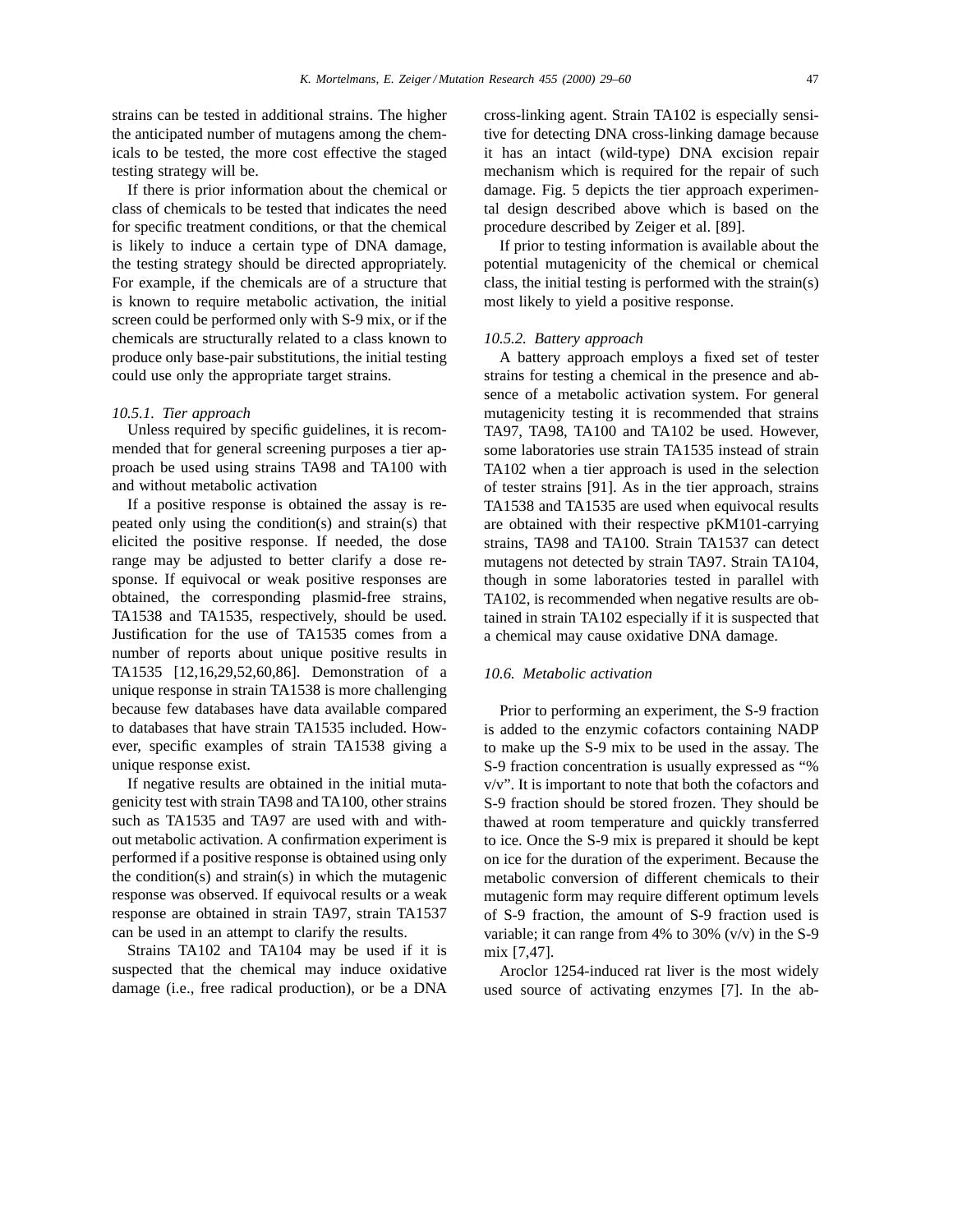

Flow Diagram of Tier Approach

Fig. 5. Diagram of tier approach testing strategy.

sence of specific information about the optimizing S-9 concentration, it is recommended that between 5% and 30% (v/v in the cofactor mix) of the S-9 fraction be used. Some laboratories use a low S-9 concentration (e.g., 5% or 10%) in the first mutagenicity assay. If negative results are obtained, a subsequent test with a high S-9 level (30%) is performed. Other laboratories use the higher level of S-9 first, and use the low level in the second experiment if negative results are obtained in the initial experiment.

Procedures for preparing the S-9 fraction have been described in detail [7,47,93]. If the S-9 fraction is prepared in the testing laboratory, it is recommended that more than one animal be used and the tissue homogenate be pooled in order to minimize animal-to-animal variation among batches. Some laboratories standardize the S-9 concentration based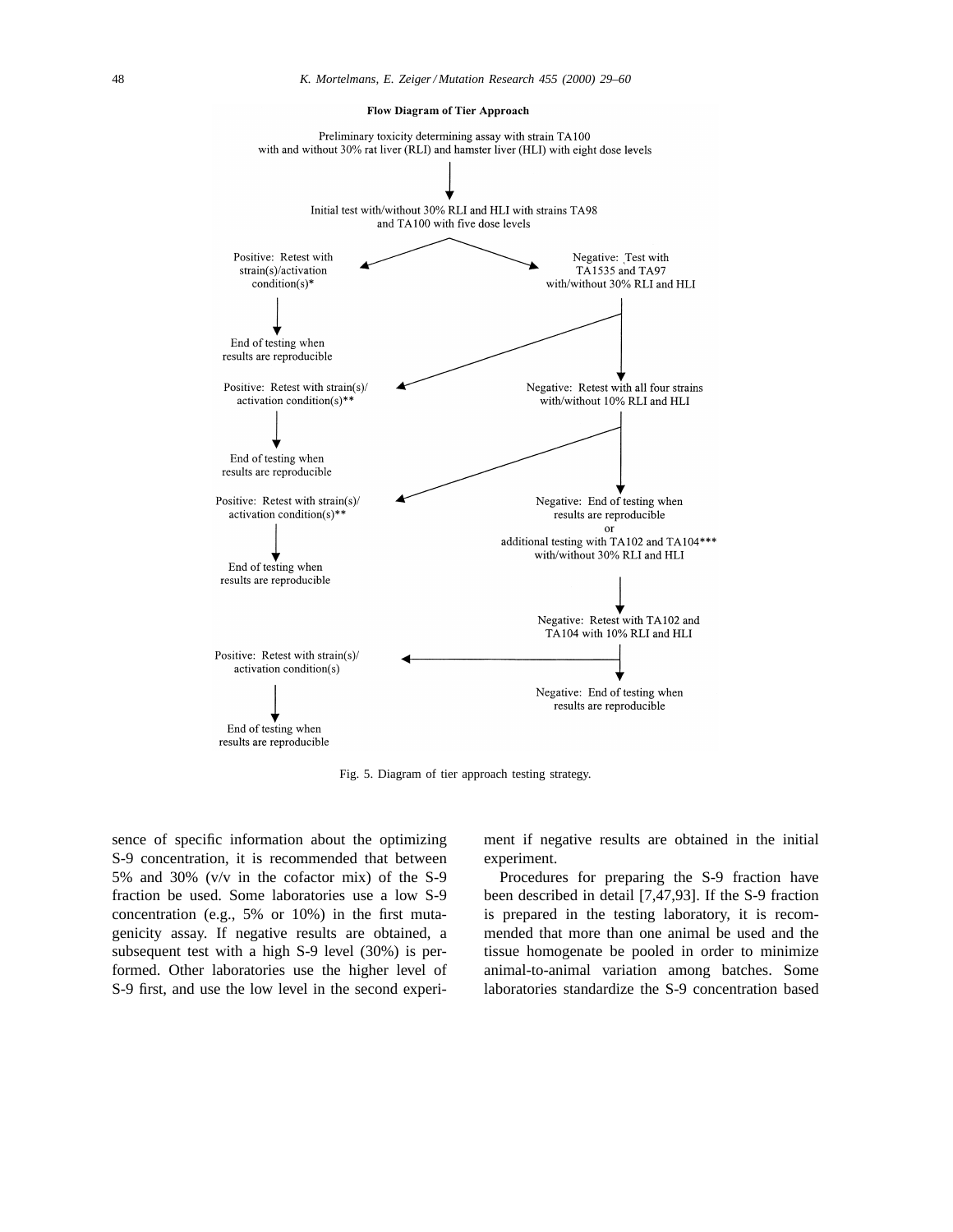on measured protein content while other laboratories standardize the S-9 fraction on the assumption that 1 ml of the S-9 fraction contains microsomes from about 250 mg of wet livers with a protein concentration of 40 mg/ml. S-9 fractions may be stored frozen in small aliquots for up to 1 year at  $-80^\circ$ C.

*Note*: When using live animals, it is required that all protocols be reviewed and approved first by an Institutional Animal Care and Use Committee (IACUC). Officially approved procedures must be followed for the care and use of the animals.

A number of commercial vendors are now providing S-9 preparations. This has the advantage that information is provided about enzyme activities and effectiveness against standard mutagens, and it may be more cost-effective than purchasing and maintaining animals for this purpose. In the United States, a supplier for rodent post mitochondrial supernatant (S-9) is Molecular Toxicology, 157 Industrial Park Drive, Boone, NC 28607, Phone: +1-828-264-9099.

## *10.7. Positive control chemicals*

Diagnostic mutagens (positive control chemicals) must be included in each experiment to confirm the reversion properties and specificity of each tester strain, and the efficacy of the metabolic activation system. Table 4 lists the positive control chemicals with their respective concentrations/plate that have been routinely used in the authors' laboratories. Other chemicals can be selected as positive controls [7,37,47]. Where the test chemicals are members of a specific chemical class, a positive control chemical with a similar structure, or requiring similar metabolism, should be used. The optimum positive control concentration should be determined for each new batch of metabolic activation (S-9). Some researchers have suggested that 2-aminoanthracene should not be recommended as the only positive control to evaluate the metabolizing activity of the S-9 fraction [23], because it has been shown that 2-aminoanthracene may be activated by enzymes other than the microsomal cytochrome P450 family [10].

#### *10.8. Number of replicates and repeat experiments*

It is recommended that at least three plates per dose level are used with at least five dose levels and a sol-

vent control. When positive results are obtained, the test should be repeated using the identical conditions that yielded the positive response in order to confirm the response. It is recommended that only the strain(s) and condition(s) that yielded the mutagenic response are used for the confirming assay. The dose levels may be changed to better establish the dose response. If negative results are obtained, a repeat assay is recommended in both the tier and battery approach which may include a slight modification of the procedure by using a different concentration of the S-9 fraction, or a different procedure (e.g., preincubation instead of plate incorporation).

#### **11. Interpretation and reporting**

#### *11.1. Counting of histidine revertant colonies*

After the plates are removed from the incubator, the colonies are counted and the results are expressed as revertant colonies per plate. For this purpose, an electronic counter is a convenient way to count the colonies, especially for strains TA100 and TA97 which usually have a spontaneous background above 100 colonies/plate. However, hand-counting is required when strains TA102 and TA104 are used because of the high number of spontaneous revertant colonies, usually above 200 colonies/plate. Hand-counting is also required when precipitate is present on the plate, when there is poor contrast between the colony and the agar, or when a test chemical discolors the agar which prevents sufficient light from passing through the agar. If precipitate is present on the plates at the higher dose levels, all plates, including the solvent control plates, should be hand-counted. Also, all plates from a single experiment, including positive and negative control plates, should be counted using the same method at the same time, because the cells on the plate will continue dividing and produce more mutant colonies with increased storage time.

At the time the plates are scored, their background lawns should be examined by eye and by using a  $40\times$ dissecting microscope for thinning, which indicates toxicity, and for the presence of precipitate. Slight toxicity or precipitate will not invalidate the experiment, or the doses at which they were found, but they may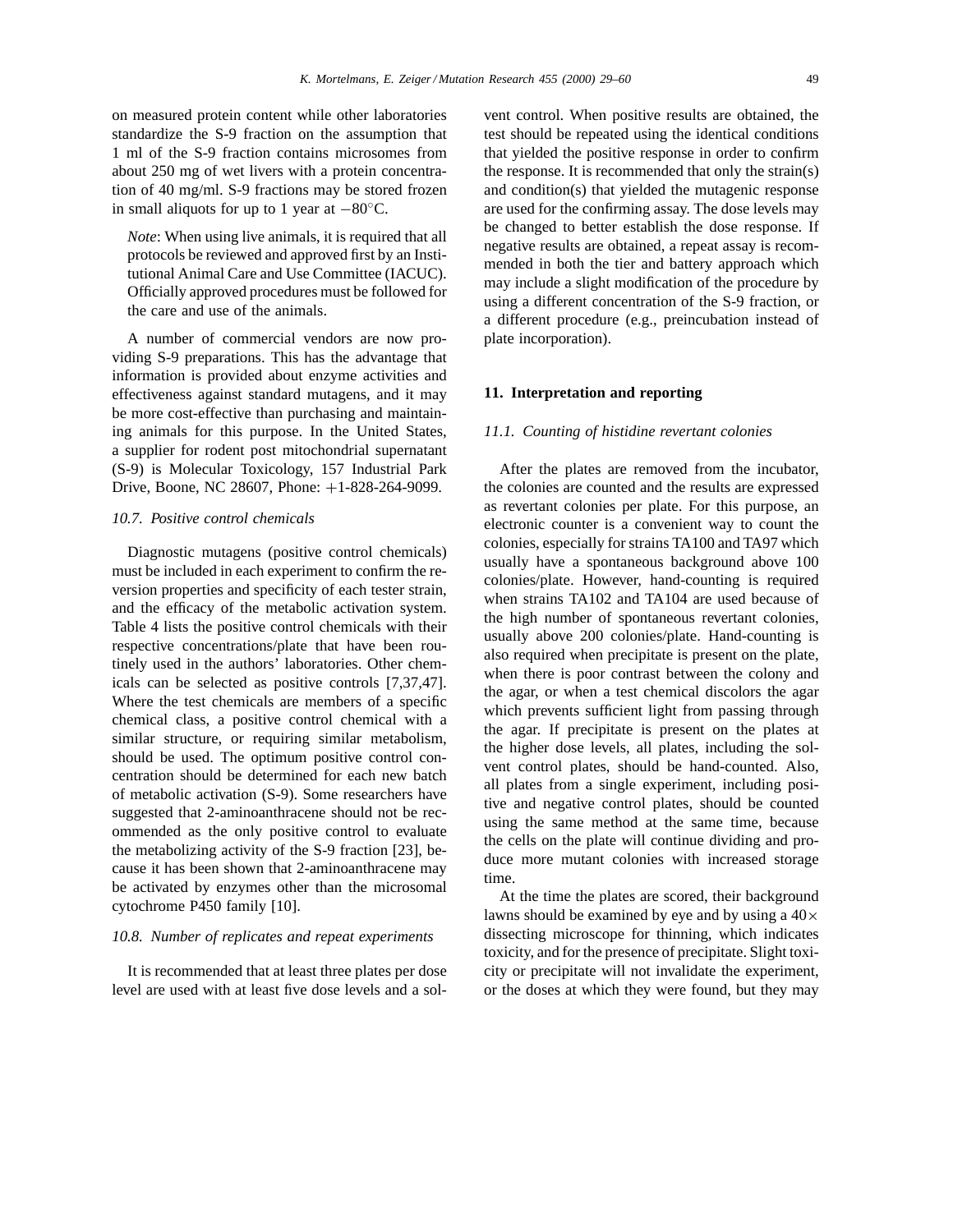affect the interpretation of the results and the design of follow-up experiments.

# *11.2. Data reporting*

The results are generally reported as mean revertant colonies per plate±the S.D. or S.E.M. for the test chemical and the controls. The concentration of the test chemical is expressed as mg or  $\mu$ g/plate, or milliliter or mole in the desiccator procedure for volatile liquids and gases, respectively. Information regarding toxicity and/or precipitation of the test chemical should also be included. The results can also be expressed as the fold-increase over the solvent control value, but this must be done in addition to the mean plate count. Fold-increase, alone, may not be sufficient to allow an objective evaluation of the data, or of the effectiveness of the experiment.

#### *11.3. Data evaluation*

## *11.3.1. Statistical procedures*

A number of statistical programs have been developed for analyzing *Salmonella* mutagenicity data, and all have their strengths and weaknesses [13,20,36,44,70,76,81]. Another approach that has been widely used is to set a minimum fold increase, usually 2–3 fold, in revertants (over the solvent control) as the cut-off between a mutagenic and nonmutagenic response [42]. This approach also has its weaknesses, for example, if a two-fold increase is required, a change in the average plate count by one revertant out of one or a few hundred can be the difference between calling a chemical mutagenic or nonmutagenic. Also, it has been shown [15] that the two-fold rule may be too insensitive for *Salmonella* strains with relatively high reversion frequencies, such as TA100, TA97, and TA102, and too sensitive for chemicals with low reversion frequencies, such as TA1535 and TA1537.

#### *11.3.2. Non-statistical procedure*

A non-statistical procedure has been established to evaluate the results of *Salmonella* experiments [91]. Using this procedure the following criteria are used to interpret results.

 $\bullet$  *Positive*: A compound is considered a mutagen if it produces a reproducible, dose-related increase in the

number of revertant colonies in one or more strains. A compound is considered a weak mutagen if it produces a reproducible, dose-related increase in the number of revertant colonies in one or more strains but the number of revertants is not double the background number of colonies.

• *Negative*: A compound is considered a nonmutagen if no dose-related increase in the number of revertant colonies is observed in at least two independent experiments. The maximum dose level tested for nontoxic compounds is 5 or 10 mg/plate (unless otherwise dictated by solubility). For volatile liquids and gases, the maximum dose level tested in desiccators is 5 ml and 4.5 l, respectively. For toxic compounds, ideally only the highest dose level should exhibit evidence of toxicity (e.g., thinning or complete absence of background lawn with or without the presence of pinpoint colonies.

• Inconclusive: If a compound cannot be identified clearly as a mutagen or a nonmutagen, the results are classified as inconclusive (e.g., if there is a scattering of slightly elevated revertant counts or one elevated count).

Regardless of whether a statistical or non-statistical approach is used for data evaluation, it should be adequately described and consistent across strains and activation procedures. Responses that are judged to be weakly positive or equivocal should be considered for additional testing, using a modification of the exposure protocol, or a change in the dose range tested or S-9 mix concentration used.

Because control ranges vary among laboratories, each laboratory should establish its own solvent and positive control ranges for each tester strain, with and without S-9. This range should be used to develop acceptance criteria for individual experiments, and experiments should be rejected if solvent controls are outside the acceptable range, or if positive control chemicals do not respond appropriately.

## **12. Safety considerations**

## *12.1. Aseptic technique*

It is important that basic bacteriological laboratory procedures be used to minimize exposure to the *Salmonella* tester strains. Surface areas must be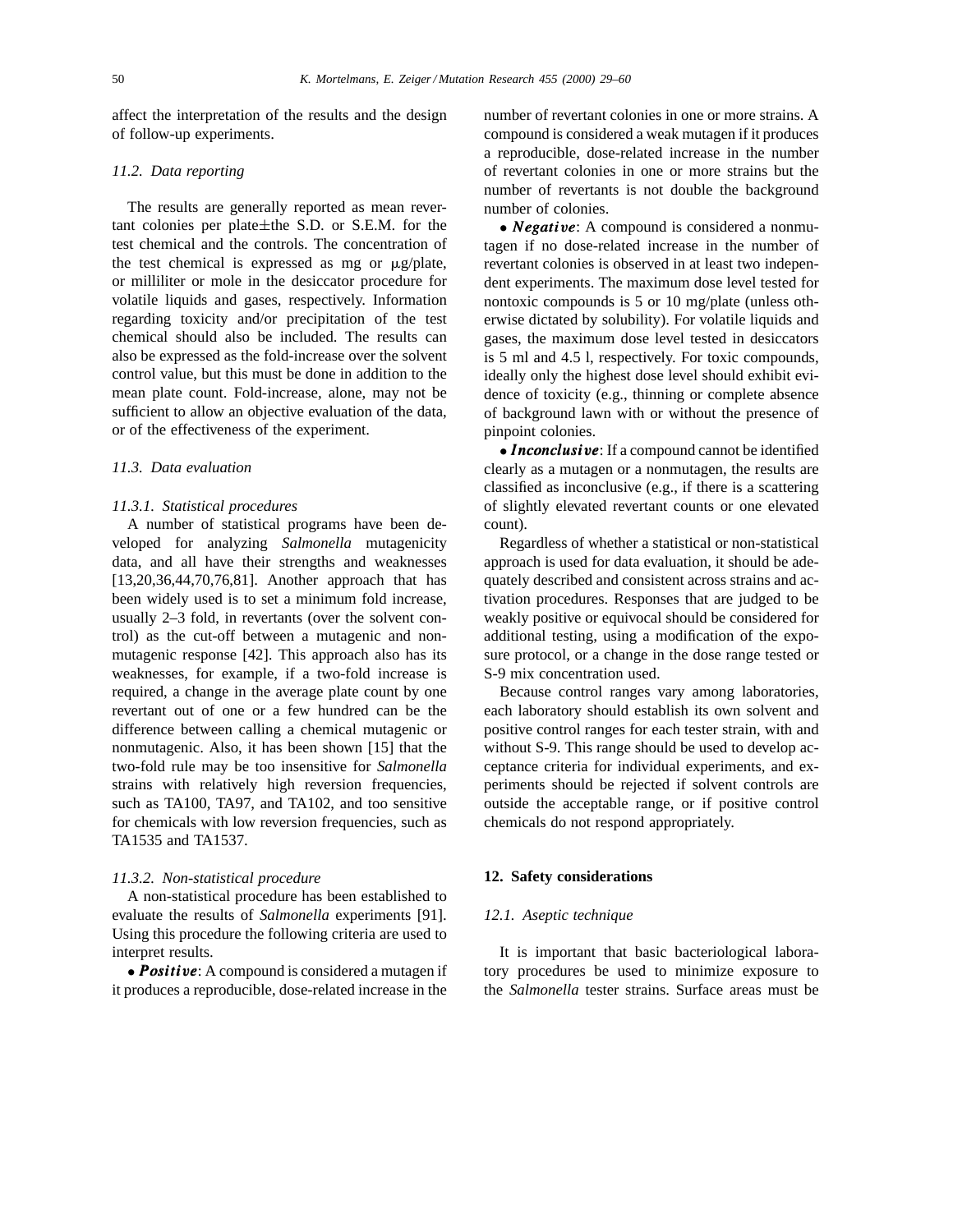properly disinfected before and after use. Though wild-type *S. typhimurium* can cause diarrhea and food poisoning, the *gal* and *rfa* (deep rough) mutations that are present in all the *Salmonella* tester strains described here eliminate to different levels, the polysaccharide side chain of the LPS layer that coats the bacterial surface which makes the bacteria non-pathogenic [5,83]. It is nevertheless prudent to use caution at all times and to practice standard laboratory safety procedures such as using plugged pipettes and autoclaving all contaminated material. Mouth-pipetting as a general rule should never be practiced. Aseptic techniques, being part of basic bacteriological laboratory procedures, are also essential to prevent contamination of the overnight cultures, GM agar plates, and the solutions and reagents. Contaminated frozen permanent and working cultures of the *Salmonella* tester strains will be useless and should be discarded.

## *12.2. Safety procedures*

As a general rule, it is prudent to consider all chemicals as if they were mutagens and carcinogens. All handling of chemicals, as well as the test itself, should be performed in a chemical safety cabinet. Workers should protect themselves from chemical exposure by wearing gowns, eye glasses and gloves. Wearers of contact lenses should wear regular eye glasses since some volatile chemicals might react with the contact lens. All contaminated material (e.g., test tubes, pipets and pipet tips, gowns and gloves) should be properly disposed of as well as the unused chemical dilutions and stock solutions of the test chemical, and positive control chemicals.

## **13. Mutagenicity information**

## *13.1. Available databases*

There are a couple of databases publicly available through the internet. The Environmental Mutagen Information Center (EMIC) database can be entered through http://toxnet.nlm.nih.gov/servlets/simple-search? 1.25.0.3876. In this database, information can be retrieved regarding the test organisms used and endpoints examined.

The other database is that of the U.S. National Toxicology Program's genetic toxicology testing program. Results have been published on more than 1500 chemicals, which are summarized and referenced in Zeiger [87]. The summary test results for specific chemicals, published and unpublished, can be retrieved from http://ntp-server.niehs.nih.gov/cgi/iH Indexes/ Res Stat/iH Res Stat Frames.html.

# **14. Troubleshooting**

Following are some problems that are frequently encountered and a brief description of their probable causes and suggested solutions.

- **PROBLEM**: The spontaneous revertant count is too low **Cause**: (1) Toxicity is associated with a new batch of agar (2) The wrong tester strain may have been used (3) Too little histidine was added to the top agar **Solution:** (1) Each new batch of agar should be
	- checked for toxicity prior to using it on a routine basis (2) Double check the identity of the strain, and if needed, reisolate the strain selecting a clone that gives rise to a spontaneous reversion rate in the proper range (3) Prepare new top agar ensuring that the proper concentration of histidine is
- **PROBLEM:** The spontaneous revertant count is too high

used

**Cause**: (1) Too much histidine was added to the top agar (2) The initial inoculum, from the frozen working culture, contained an unusually high number of  $His<sup>+</sup>$  bacteria (jack-pot effect) (3) Petri plates may have been sterilized with ethylene oxide with residual levels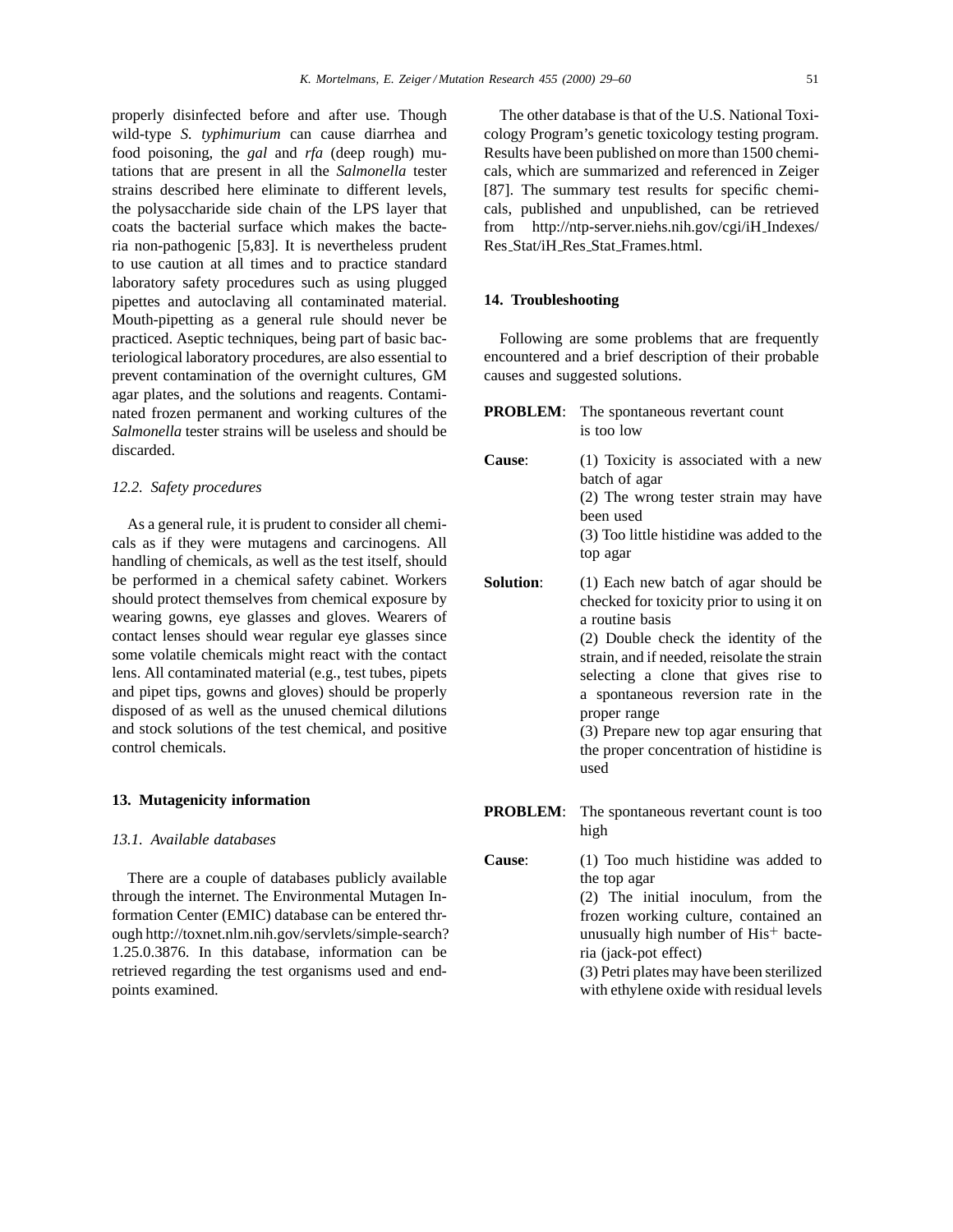inducing mutations in strains TA1535 and TA100

(4) Contamination may be present

**Solutions**: (1) Inspect the background lawn. A heavier than normal background lawn indicates that too much histidine was present in the top agar. Prepare new top agar ensuring that the proper concentration of histidine is used. It is also possible that the test sample may contain histidine. This is often the case when biological fluids such as urine, or food-related items, such as proteins and meat extracts, have been tested

(2) Check a few frozen working stock ampoules for spontaneous reversion. If the problem persists, reisolate the strain selecting a clone that gives rise to a spontaneous reversion rate in the proper range

(3) Use radiation-sterilized plates, or allow plates to off-gas for one day in a chemical or biological fume hood (4) Reisolate strain

| <b>PROBLEM:</b> The positive control does not work |  |  |  |
|----------------------------------------------------|--|--|--|
|----------------------------------------------------|--|--|--|

| Cause:    | (1) The wrong positive control chemi-<br>cal may have been used<br>(2) The chemical may have deteriorated<br>during storage<br>(3) The metabolic activation system<br>may have been omitted<br>(4) The metabolic activation system has<br>lost its activity<br>(5) The wrong tester strain was used                                             |
|-----------|-------------------------------------------------------------------------------------------------------------------------------------------------------------------------------------------------------------------------------------------------------------------------------------------------------------------------------------------------|
| Solution: | (1) Double check the positive control<br>chemical ensuring that it is tested with<br>the proper strain<br>(2) Prepare a new batch of the positive<br>control chemical<br>(3) Retest the positive control ensur-<br>ing that the metabolic activation sys-<br>tem is included. If the problem persists,<br>prepare a fresh solution of the posi- |

tive control and retest. If the problem

persists, it is possible that the S-9 fraction or cofactors may have lost activity (4) Prepare a new batch of cofactors and test with the S-9 fraction against the positive control. If the problem persists obtain a fresh batch of S-9 fraction (5) Confirm the identity of the strain

- **PROBLEM:** There are few if any revertant colonies on the plate
- **Cause**: (1) The chemical is highly toxic (2) The temperature of the top agar was too high (3) The solvent is toxic
- **Solution**: (1) When a chemical is highly toxic, most if not all of the plated bacteria will be killed and not enough survivors will be present to revert to histidine independence. If this is the case, an inspection of the plate under  $40\times$  magnification should reveal thinning or an absence of background lawn. A lower dose range of the chemical should be used (2) Care should be taken that the tem-

perature of the top agar does not exceed 48◦C. Ideally the top agar should be maintained at 43◦C

(3) If the solvent is toxic and the preincubation assay was used, repeat the assay using the plate incorporation assay. If the problem persists, try another solvent, or dilute the solvent with one that is less toxic

- **PROBLEM:** Most of the colonies are concentrated on one half of the plate
- **Cause**: The bottom and/or top agar were allowed to solidify on a slant
- **Solution:** The petri plates should be level whenever the plates are poured and when the top agar is added to the plates

**PROBLEM**: The top agar does not solidify properly

**Cause**: (1) The top agar concentration was too low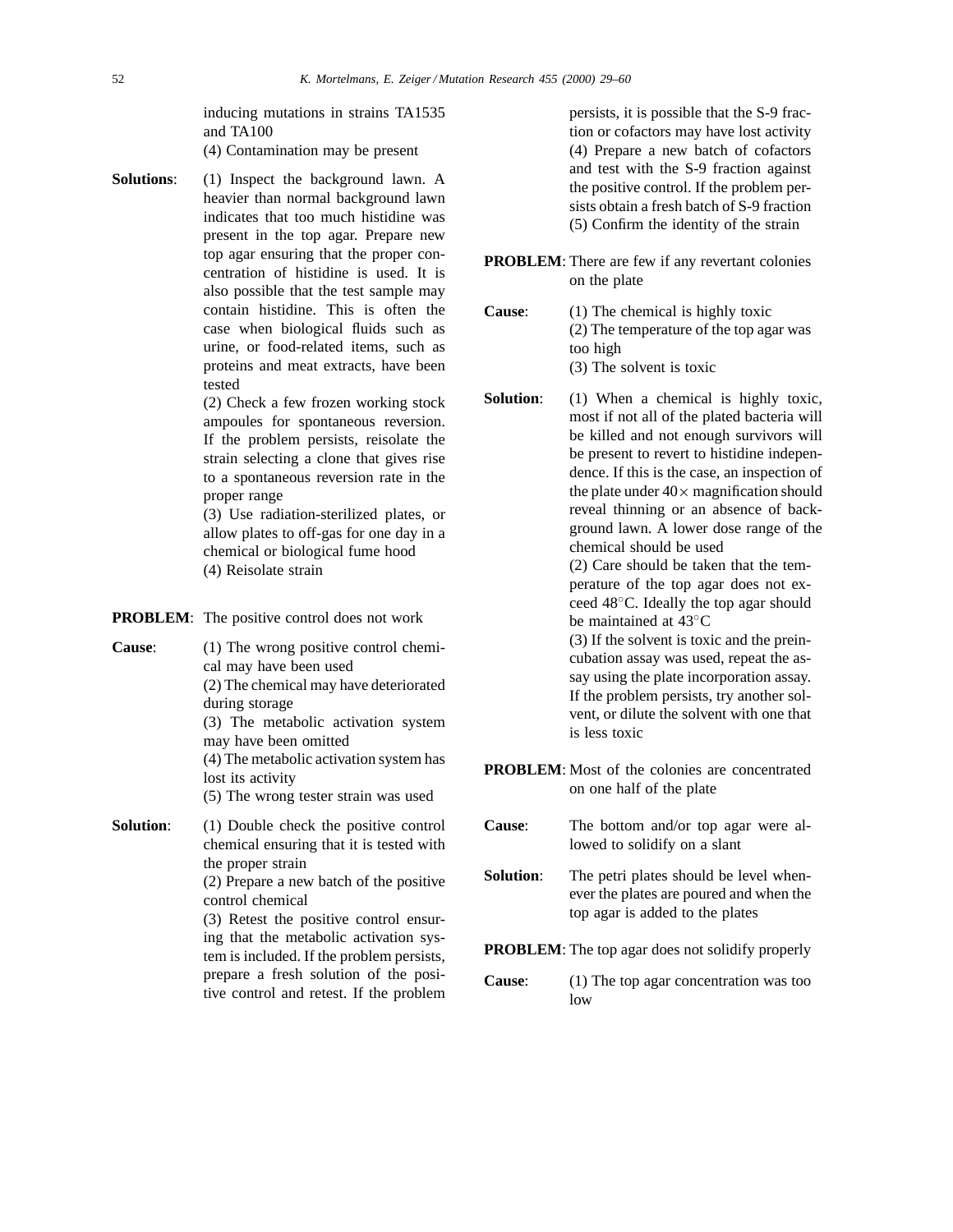(2) Gelling of the agar is retarded by acid pH

- **Solution:** (1) The recommended concentration of the agar is  $0.6\%$  (w/v) (2) Additional buffering capacity should be added to the agar, or the pH of the chemical should be adjusted
- **PROBLEM**: The top agar slips out of place
- **Cause**: The surface of the bottom agar was too wet
- **Solution:** Prior to use, inspect the surface of the bottom agar plate. If moisture is present, do not use the plate. If there is a recurring problem with too much moisture being present on the GM plates, place the plates in a 37◦C incubator overnight prior to use
- **PROBLEM**: The bottom agar slips out of the plate
- **Cause**: Insufficient agar was used when the GM plates were prepared
- **Solution**: The recommended concentration for the bottom agar is 1.5%, w/v

## **15. Recipes for reagents and media**

*15.1. Vogel–Bonner (VB salts) medium E (50*×*)*

Use: salts for the GM agar plates

| Ingredients                                              | Per liter |
|----------------------------------------------------------|-----------|
| Warm distilled water (about $50^{\circ}$ C)              | 650 ml    |
| Magnesium sulfate $(MgSO4·H2O)$                          | 10g       |
| Citric acid monohydrate                                  | 100 g     |
| Potassium phosphate, dibasic,                            | 500 g     |
| anhydrous $(K_2HPO_4)$                                   |           |
| Sodium ammonium<br>phos-<br>phate $(Na_2NH_2PO_4.4H_2O)$ | 175g      |

Add the above ingredients in the order indicated to warm water in a 2-l flask making sure that each salt is dissolved thoroughly by stirring on a magnetic stirrer before adding the next salt. It takes about 1 h to dis-

solve all ingredients. Adjust volume to 1 l. Distribute in 20-ml aliquots and autoclave, loosely capped, for 30 min at 121◦C. When the solutions have cooled, tighten the caps and store at room temperature in the dark.

## *15.2. Glucose solution (10% v/v)*

Use: as carbon source for the GM agar plates

| Ingredients     | Per liter |
|-----------------|-----------|
| Distilled water | 700 ml    |
| Dextrose        | 100g      |

Add the dextrose to the water in a 3-l flask. Stir on a magnetic stirrer until mixture is clear. Add additional water to bring the final volume to 1000 ml. Dispense 50-ml aliquots into 250 ml screw-cap bottles. Label as 10% glucose with date. Autoclave 121◦C for 20 min making sure the caps are on loosely. When cooled, tighten the caps and store at 4◦C.

# *15.3. GM agar plates*

Use: bottom agar for mutagenicity assay

| Ingredients                           | Per liter       |
|---------------------------------------|-----------------|
| Distilled water                       | 900 ml          |
| Agar                                  | 15g             |
| VB salt solution $(50\times)$         | $20 \text{ ml}$ |
| Glucose solution $(10\% \text{ v/v})$ | 50 ml           |

Add the agar to the water in a 3-l flask. Autoclave for 30 min at 121◦C. Let cool for about 45 min to about 65◦C. Add 20-ml of sterile VB salts and mix thoroughly, then add the 50 ml of a sterile glucose (10% v/v) solution; again swirl thoroughly. Dispense the agar medium in  $100 \times 15$  mm petri dishes (approximately 25 ml/plate). When solidified, the plates can be stored at 4◦C for several weeks when placed in sealed plastic bags. Before use, the plates should be warmed up to room temperature and examined for excess moisture. If too much moisture is present, incubate the plates overnight at 37◦C prior to use. It takes about 12 l of agar medium to prepare one case of petri plates (500 plates).

*Note*: A precipitate may form when the VB salts are added. However, thorough mixing will solubi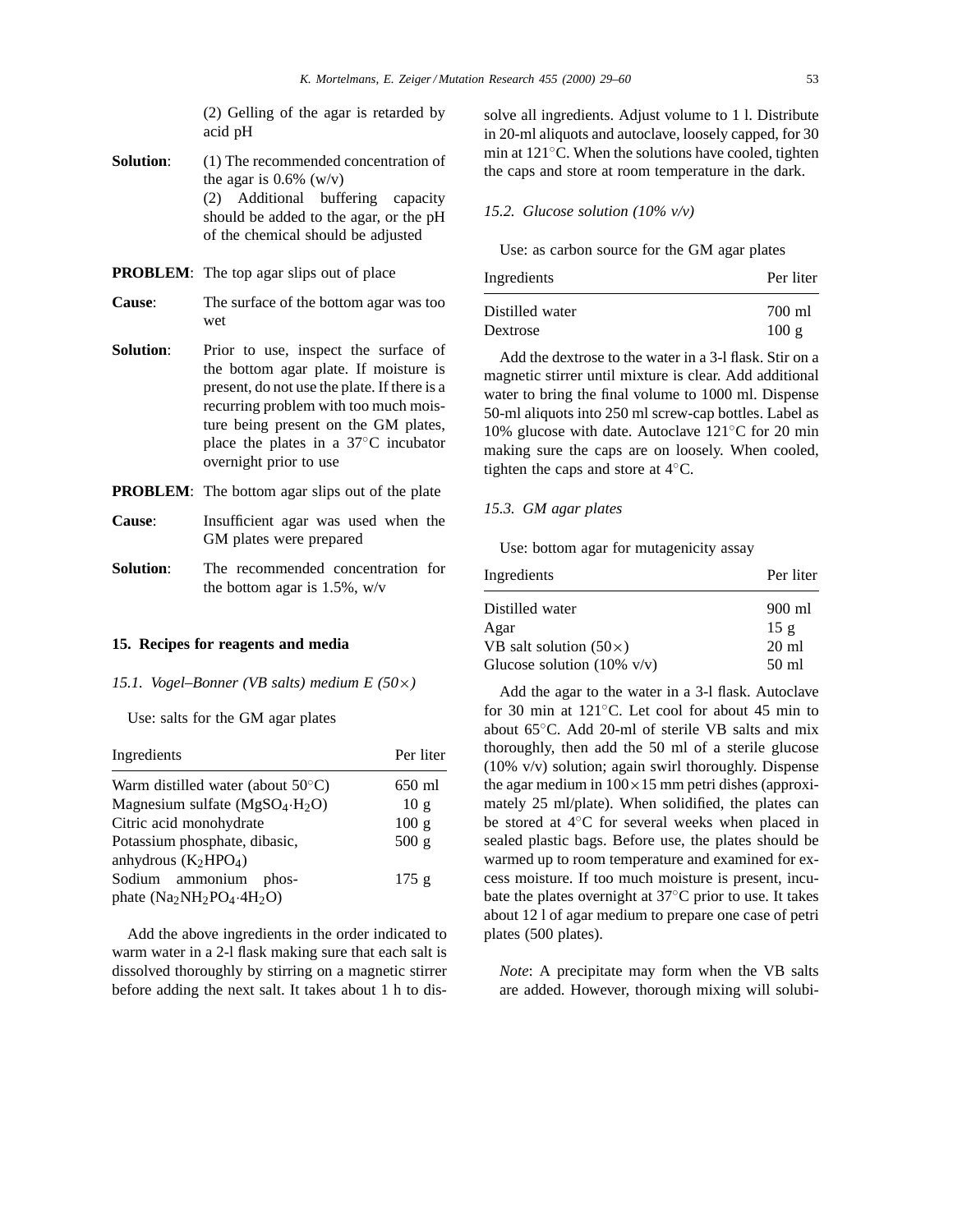lize the salts. The agar should never be autoclaved together with the VB salts and glucose. The GM plates prepared this way will not fully support the growth of the *Salmonella* tester strains.

#### *15.4. Histidine/biotin solution (0.5 mM)*

Use: to supplement top agar with excess biotin and a trace amount of histidine

| Per liter        |  |
|------------------|--|
| $1000$ ml        |  |
| $124 \text{ mg}$ |  |
| $96 \text{ mg}$  |  |
|                  |  |

Bring water to a boil and add the biotin and histidine. It may take the biotin a little while to completely dissolve; histidine is readily dissolved. If used immediately, follow the procedure for making top agar. If not used immediately sterilize the solution either by filtration through a  $0.45 \mu m$  membrane filter or by autoclaving for 20 min at 121◦C. Store at 4◦C in a glass bottle.

#### *15.5. Top agar supplemented with histidine/biotin*

Use: to deliver the bacteria, chemical and buffer or S-9 mix to the bottom agar

| Ingredients                                  | Per liter        |
|----------------------------------------------|------------------|
| Distilled water                              | 900 ml           |
| Agar                                         | 6g               |
| Sodium chloride                              | 6g               |
| Histidine/biotin solution $(0.5 \text{ mM})$ | $100 \text{ ml}$ |

Add the agar and sodium chloride to a 3-l flask containing 900 ml of distilled water. Heat for 10 min in an autoclave, liquid cycle, to melt the agar. Then, add 100 ml of limited histidine and biotion solution (0.5 mM). Dispense 200-ml aliquots in 500-ml screw-cap bottles. Label as TA with date with the date of preparation. Autoclave for 30◦C and store at room temperature in the dark. When ready to use, melt the top agar in a microwave oven or in boiling water.

# *15.6. Nutrient broth*

Use: to grow the tester strains overnight

| Ingredients               | Per liter         |
|---------------------------|-------------------|
| Distilled water           | $1000 \text{ ml}$ |
| Oxoid nutrient broth $#2$ | 25g               |

Add the nutrient broth powder to the water and stir to dissolve. Dispense 50 ml in 125 ml Erlenmeyer flasks or 5 ml in  $100 \times 16$  mm test tubes. Autoclave for 20 min. When cooled, store in the dark at room temperature.

*Note*: Difco nutrient broth can also be used but the overnight cultures are usually less dense compared to when Oxoid nutrient broth is used. Follow the manufacturer's directions for preparing the Difco nutrient broth.

## *15.7. Sodium phosphate buffer, 0.1 mM, pH 7.4*

Use: for testing chemicals in the absence of metabolic activation

| Ingredients                                | Per liter        |
|--------------------------------------------|------------------|
| Sodium phosphate, monobasic (0.1 M)        | $120 \text{ ml}$ |
| To a 1 l water add 13.8 g $NaH_2PO_4.H_2O$ |                  |
| Sodium phosphate, dibasic (0.1 M)          | 880 ml           |
| To a 1 l water add 14.2 g $Na2HPO4.H2O$    |                  |

After mixing the two ingredients, mix well. Adjust pH to 7.4 using 0.1 M dibasic sodium phosphate solution. Dispense 100 ml aliquots in 250 ml screw-cap bottles and label as "Buffer, 0.1 M, pH 7.4" with date. Autoclave for 30 min at 121◦C. Make sure the caps fit loosely during autoclaving. When cooled, tighten the caps and store the bottles at room temperature in the dark.

# *15.8. Co-factors for S-9 mix*

Use: to provide the NADH regenerating system

| Ingredients                                                                           | Per liter        |
|---------------------------------------------------------------------------------------|------------------|
| Distilled water                                                                       | 900 ml           |
| D-Glucose-6-phosphate                                                                 | 1.6g             |
| Nicotinamide adenine dinucleotide                                                     | 3.5 g            |
| phosphate (NADP)                                                                      |                  |
| Magnesium chloride (MgCl)                                                             | 1.8 <sub>g</sub> |
| Potassium chloride (KCl)                                                              | 2.7 g            |
| Sodium phosphate, dibasic (Na <sub>2</sub> HPO <sub>4</sub> ·H <sub>2</sub> O) 12.8 g |                  |
| Sodium phosphate, monobasic                                                           | 2.8 g            |
| $(NaH_2PO_4·H_2O)$                                                                    |                  |
|                                                                                       |                  |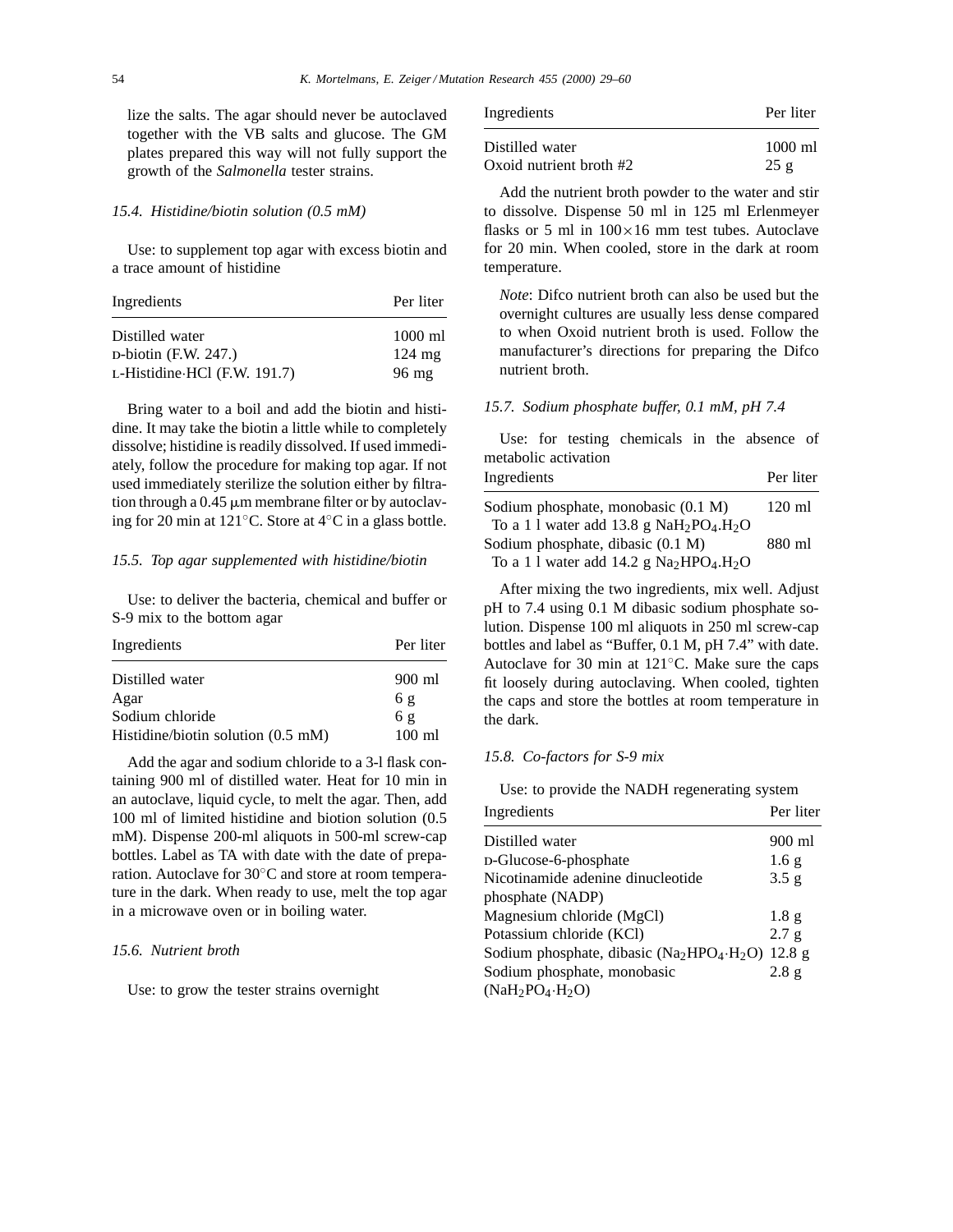To 900 ml of water, add each ingredient sequentially making sure that each ingredient is dissolved before adding the next one. This process may take up to 1 h. When all ingredients are dissolved, filter sterilize the cofactors  $(0.45 \mu m)$  filter). Dispense in sterile glass bottles in aliquots of 7, 9 and 9.5 ml, or multiples of these volumes, for convenient use when in need of 30%, 10% or 5% S-9, respectively, in the final S-9 mix (10 ml volumes). Label "Cofactors" with date and store at −20◦C.

*Note*: Prior to each experiment thaw sufficient co-factors and S-9 fraction and keep on ice as soon as the S-9 mix is prepared. A volume of 0.5 ml of the S-9 mix is usually added per plate.

#### *15.9. Co-factors for reductive metabolism*

Use: to provide a reductive environment for the metabolic activation system

| Per $100$ ml                                                        |
|---------------------------------------------------------------------|
| 63 ml                                                               |
| $423 \text{ mg}$                                                    |
| $142 \text{ mg}$                                                    |
|                                                                     |
|                                                                     |
| 280 U (2.8)                                                         |
| $U/ml$ final)                                                       |
| 30 ml                                                               |
|                                                                     |
| 96 mg in 7 ml<br>of water (filter<br>sterilized and<br>kept on ice) |
|                                                                     |

To a 250 ml sterile Erlenmeyer flask, add the co-factors that have been allowed to thaw at room temperature. Add the D-glucose-6-phosphate and NADH. When dissolved, filter sterilize through a 0.45 mm filter. Aseptically add the glucose-6-phosphate dehydrogenase to the co-factor mix followed by 30 ml of liver S-9 fraction. Just prior to performing the experiment add the FMN solution. The final S-9 mix should be kept on ice for the duration of the experiment.

## *15.10. Enriched GM agar plates*

Use: to provide medium supplemented with essential nutrients and antibiotics for the strain check or propagation of the strains and preparation of stock culture master plates.

Prior to preparing the 1-l GM agar plates (see recipe above) add the following item(s) as required to the flasks containing the GM agar medium; mix well before dispensing.

- Biotin (B) plates: 8 ml of 0.01% solution.
- Histidine (H) plates (excess histidine): 8 ml of 0.5% solution.
- Biotin/Histidine (BH) plates: 8 ml of 0.01% biotin and 0.5% histidine solution.
- Biotin/Histidine/Ampicillin (BHA) plates: same as BH plates but add 3 ml of ampicillin solution (8 mg/ml) to give a final concentration of ampicillin of 24  $\mu$ g/ml.
- Biotin/Histidine/Tetracycline (BHT) plates: same as BH plates but add 0.25 ml of tetracycline solution (8 mg/ml) which will give a final concentration of  $2 \mu g/ml$ .
- Biotin/Histidine/Ampicillin/Tetracycline (BHAT) plates: same as BH plates but add 3 ml of ampicillin solution (8 mg/ml) and 0.25 ml of tetracycline (8 mg/ml), to give a final concentration of 24 and 2  $\mu$ g/ml, respectively.

#### *15.11. Biotin solution (0.01%, w/v)*

Use: to enrich GM agar plates for strain check, reisolation of strain and stock culture master plate.

| Per $100 \text{ ml}$ |
|----------------------|
| 100 ml               |
| $10 \text{ mg}$      |
|                      |

Heat water to a boil and add the biotin; stir until dissolved. Filter sterilize using a 0.45  $\mu$ m filter. Store at 4◦C.

## *15.12. Histidine solution (0.5%, w/v)*

Use: to enrich GM agar plates for strain check, reisolation of strain and stock culture master plate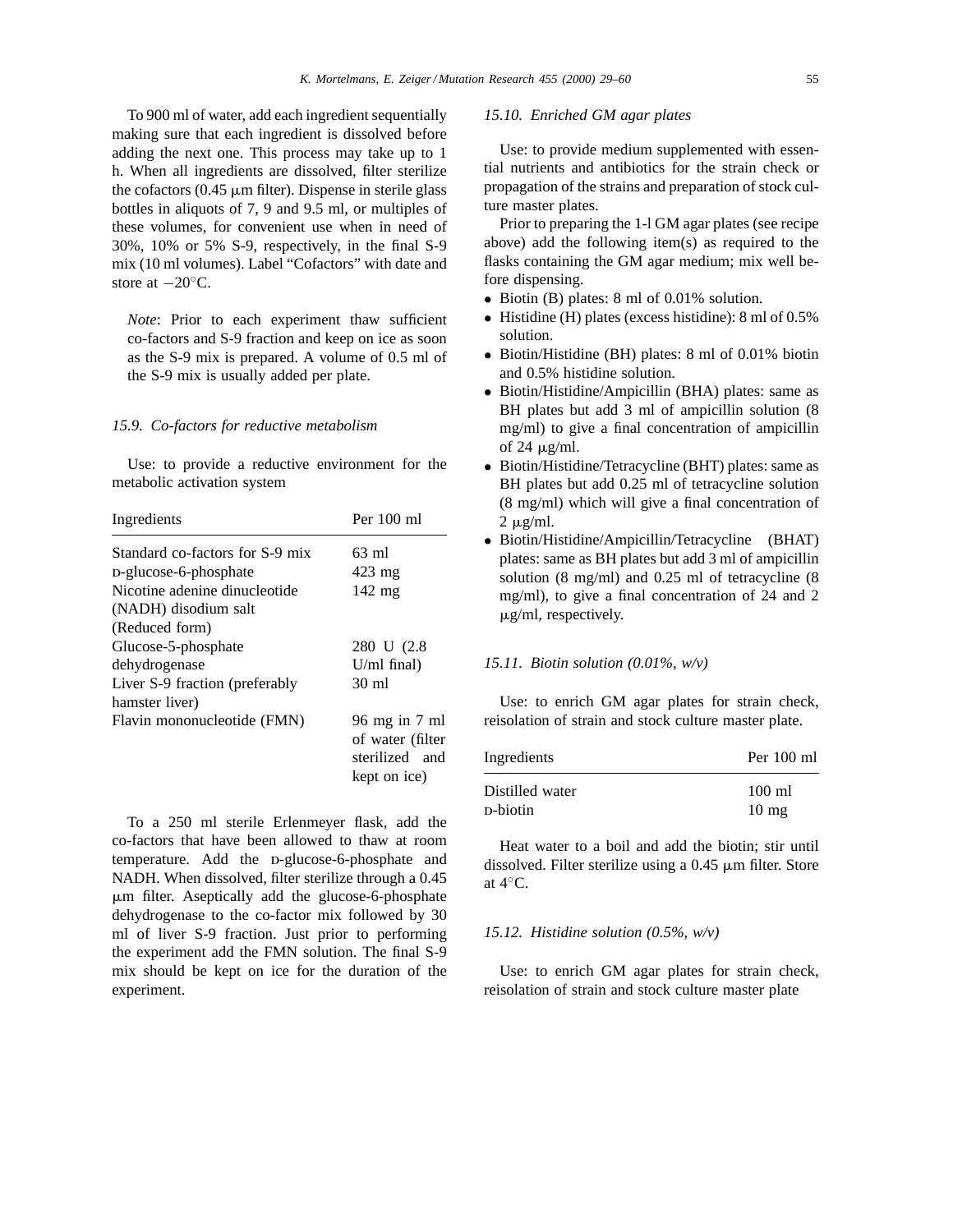| Ingredients     | Per 100 ml       |
|-----------------|------------------|
| Distilled water | 100 ml           |
| L-histidine     | $500 \text{ mg}$ |

Dissolve the histidine in the water. Autoclave for 15 min at 121◦C. Store at 4◦C.

# *15.13. Ampicillin solution (0.8%, w/v)*

Use: to confirm the presence of plasmid pKM101 in strain TA97, TA98, TA100 and TA102 and preparation of master plates for plasmid-carrying strains.

| Per 100 ml                         |
|------------------------------------|
| $100 \text{ ml}$<br>$8 \text{ mg}$ |
|                                    |

Dissolve the ampicillin in warm (65◦C) water. Filter sterilize using a 0.45  $\mu$ m filter. Store at 4 $°C$ .

#### *15.14. Tetracycline solution (0.8%, w/v)*

Use: to confirm the presence of plasmid pAQ1 in strain TA102 and preparing master plate for strain TA102.

*Note*: the stock culture master plate for strain TA102 should contain both ampicillin and tetracycline.

| Ingredients                          | Per 100 ml       |
|--------------------------------------|------------------|
| Hydrochloric acid $(0.02 \text{ N})$ | $100 \text{ ml}$ |
| Tetracycline                         | $8 \text{ mg}$   |

Dissolve the tetracycline in the 0.02 N HCl. Filter sterilize using a  $0.45 \mu m$  filter. Dispense in 10 ml aliquots in sterile test tubes. Store at 4◦C in the dark to protect against light (tetracycline is light sensitive).

## *15.15. Crystal violet solution (0.1%, w/v)*

Use: to confirm the presence of the *rfa* mutation in all the tester strains

| Ingredients     | Per 100 ml       |
|-----------------|------------------|
| Distilled water | $100 \text{ ml}$ |
| Crystal violet  | $100 \text{ mg}$ |

Dissolve the crystal violet in the 100 ml of water. Mix well and store at  $4°C$  in a brown glass bottle to protect against light.

## *15.16. Nutrient agar plates*

Use: (1) to streak newly received cultures for single colonies, (2) to test for crystal violet sensitivity (*rfa*) in lieu of using GM agar plates supplemented with excess histidine and biotin, (3) to test for viability of bacteria

| Ingredients             | Per 100 ml               |
|-------------------------|--------------------------|
| Distilled water<br>Agar | $1000 \text{ ml}$<br>15g |
| Oxoid Nutrient Broth #2 | 25g                      |

Add the agar to the water in a 3-l flask and heat to dissolve. Add the nutrient broth powder and stir until dissolved. Autoclave for 20 min at 121◦C. Let the agar cool to about 65◦C. Dispense 20 to 25 ml in sterile petri plates. Store upside down in sealed plastic bags at 4◦C.

## **16. Equipment and supplies**

The following items are needed for performing the mutagenicity protocols.

#### *16.1. Supplies*

- Petri plates  $(100 \times 15$ -mm)
- Sterile glass tubes  $(100 \times 13$ -mm and  $150 \times 16$ -mm)
- Test tube racks
- General laboratory glassware (flasks, bottles, graduated cylinders)
- Pipets  $(1, 2, 5 \text{ and } 10 \text{ ml})$
- Pipettors (adjustable volumes up to 200 and 500  $\mu$ l)
- Pipet tips
- Dispensers for delivering top agar, buffer and S-9 mix to the test tubes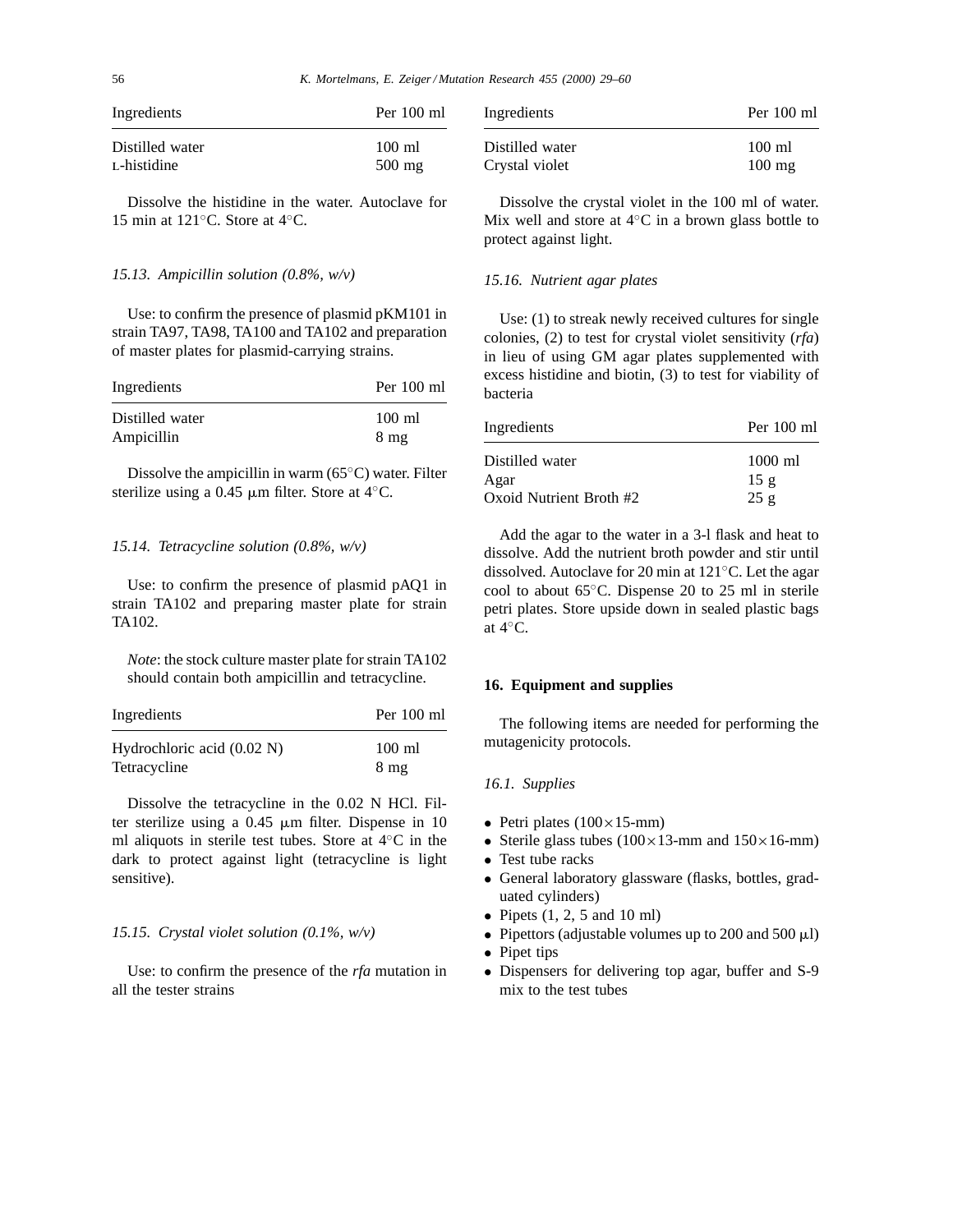- Cryogenic tubes for freezing down permanent and working cultures
- Sterile glycerol
- Magnetic stir bars
- Reagents and media (as described in section 15)
- Mammalian tissue homogenate (S-9 fraction)
- Dimethylsulfoxide and other solvents
- Positive control chemicals
- Gloves
- Gowns
- Goggles or protective eye wear
- Biohazard bags
- Protective covers for work space

# *16.2. Equipment*

- Colony counter (manual or electronic)
- Autoclave
- Shaking incubator set at 120 rpm and 37◦C for growing the overnight cultures
- Incubator for incubating the GM agar plates equipped with electrical outlet for Desiccator assays
- Oven, heating or water bath set at 43<sup>°</sup>C to 48<sup>°</sup>C to maintain temperature of top agar
- Gas line for keeping aseptic techniques while inoculating cultures
- Boiling water bath or microwave oven for melting top agar
- Desiccator (9 l)
- Magnetic stirrers
- Balances
- Water purification system to generate distilled water
- Spectrophotometer
- Centrifuge (up to 8000 rpm)
- Revco freezer or liquid nitrogen tank
- Refrigerator/freezer
- Chemical/biological safety hood
- Liquid waste disposal
- Vacuum pump
- Solid waste disposal

## **References**

- [1] A.J. Alldrick, I.R. Rowland, Activation of the food mutagens IQ and MeIQ by hepatic S-9 fractions derived from various species, Mutat. Res. 144 (1985) 59–62.
- [2] B.N. Ames, The detection of chemical mutagens with enteric bacteria, in: A. Hollaender (Ed.), Chemical Mutagens,

Principles and Methods for Their Detection vol. 1 Plenum, New York, 1971, pp. 267–282.

- [3] B.N. Ames, J. McCann, Detection of carcinogens as mutagens in the *Salmonella*/microsome test: assay of 300 chemicals, Proc. Natl. Acad. Sci. U.S.A. 73 (1976) 950–954, Discussion.
- [4] B.N. Ames, H.J. Whitfield Jr., Frameshift mutagenesis in *Salmonella*, Cold Spring Harbor Symp. Quant. Biol. 23 (1966) 221–225.
- [5] B.N. Ames, F.D. Lee, W.E. Durston, An improved bacterial test system for the detection and classification of mutagens and carcinogens, Proc. Natl. Acad. Sci. U.S.A. 70 (1973) 782–786.
- [6] B.N. Ames, W.E. Durston, E. Yamasaki, F.D. Lee, Carcinogens are mutagens: a simple test system combining liver homogenates for activation and bacteria for detection, Proc. Natl. Acad. Sci. U.S.A. 70 (1973) 2281–2285.
- [7] B.N. Ames, J. McCann, E. Yamasaki, Methods for detecting carcinogens and mutagens with the *Salmonella*/mammalian-microsome mutagenicity test, Mutat. Res. 31 (1975) 347–364.
- [8] A. Araki, T. Noguchi, F. Kato, T. Matsushima, Improved method for mutagenicity testing of gaseous compounds by using a gas sampling bag, Mutat. Res. 307 (1994) 335–344.
- [9] A.E. Auletta, K.L. Dearfield, M.C. Cimino, Mutagenicity test schemes and guidelines: U.S. EPA Office of Pollution Prevention and Toxics and Office of Pesticide Programs, Environ. Mol. Mutagen. 21 (1993) 38–45.
- [10] A. Ayrton, S. Neville, C. Ioannides, Cytosolic activation of 2-aminoanthracene: implications in its use as a diagnostic mutagen in the Ames test, Mutat. Res. 265 (1992) 1–8.
- [11] W. Barnes, E. Tuley, E. Eisenstadt, Base-sequence analysis of His+ revertants of the *hiG46* missense mutation in *Salmonella typhimurium*, Environ. Mutagen. 4 (1982) 297(abstr. Aa-1).
- [12] B.A. Bridges, E. Zeiger, D.B. McGregor, Summary report on the performance of bacterial mutation assays, in: F.J. de Serres, J. Ashby (Eds.), Evaluation of Short-Term Tests for Carcinogens, Progress in Mutation Research vol. 1 Elsevier, New York, 1981, 49–67.
- [13] L.S. Bernstein, J. Kaldor, J. McCann, M.C. Pike, An empirical approach to the statistical analysis of mutagenesis data from the *Salmonella* test, Mutat. Res. 97 (1982) 267–281.
- [14] W.J. Bruyninckx, H.S. Mason, S.A. Morse, Are physiological oxygen concentrations mutagenic? Nature 274 (1978) 606– 607.
- [15] N.F. Cariello, W.W. Piegorsch, The Ames test: the two-fold rule revisited, Mutat. Res. 369 (1996) 23–31.
- [16] S. DeFlora, P. Zanacchi, S. Camoirano, B. Bennicelli, G.S. Badolati, Genotoxic activity and potency of 135 compounds in the Ames reversion test and in a bacterial DNA-repair test, Mutat. Res. 133 (1984) 161–198.
- [17] V.C. Dunkel, E. Zeiger, D. Brusick, E. McCoy, D. McGregor, K. Mortelmans, H.S. Rosenkranz, V.F. Simmon, Reproducibility of microbial mutagenicity assay: 1. Test with *Salmonella typhimurium* and *Escherichia coli* using a standardized protocol, Environ. Mutagen. 6 (Suppl. 2) (1984) 1–254.
- [18] V.C. Dunkel, E. Zeiger, D. Brusick, E. McCoy, D. McGregor, K. Mortelmans, H.S. Rosenkranz, V.F. Simmon,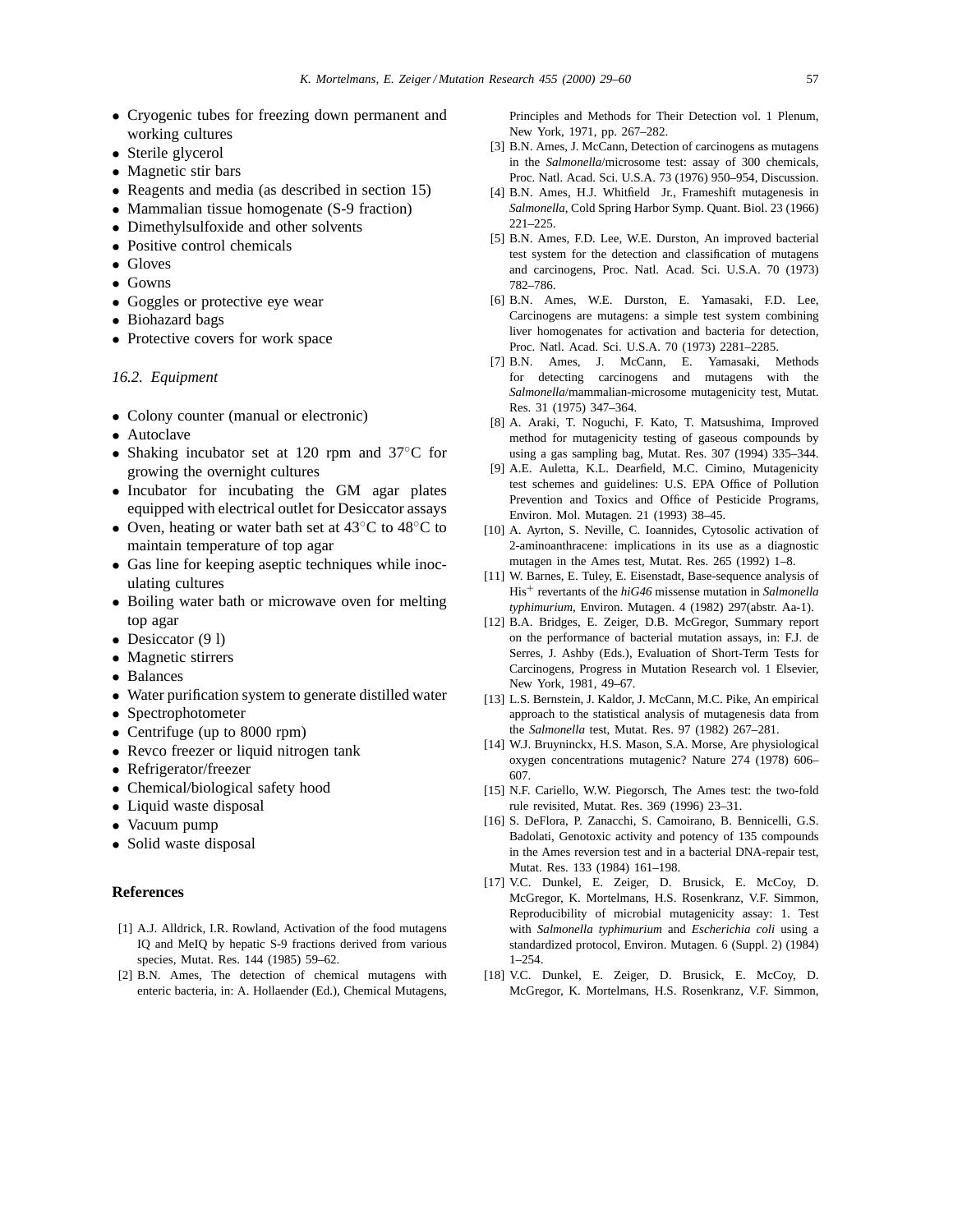Reproducibility of microbial mutagenicity assays: II. Testing of carcinogens and noncarcinogens in *Salmonella typhimurium* and *Escherichia coli*, Environ. Mutagen. 7 (Suppl. 5) (1985) 1–248.

- [19] W.E. Durston, B.N. Ames, A simple method for the detection of mutagens in urine: studies with the carcinogen 2-acetylaminofluorene, Proc. Natl. Acad. Sci. U.S.A. 71 (1974) 737–741.
- [20] L. Edler, Statistical methods for short-term tests in genetic toxicology: the first fifteen years, Mutat. Res. 277 (1992) 11–33.
- [21] FDA, Toxicological Principles for the Safety Assessment of Direct Food Additives and Color Additives Used in Food "Redbook II" [Draft]. FDA, Center for Food Safety and Applied Nutrition, Washington D.C., 1993.
- [22] R.C. Garner, E.C. Miller, J.A. Miller, Liver microsomal metabolism of aflatoxin B1 to a reactive derivative toxic to *Salmonella typhimurium* TA1530, Cancer Res. 32 (1972) 2058–2066.
- [23] D. Gatehouse, S. Haworth, T. Cebula, E. Gocke, L. Kier, T. Matsushima, C. Melcion, T. Nohmi, T. Ohta, S. Venitt, E. Zeiger, Recommendations for the performance of bacterial mutation assays, Mutat. Res. 312 (1994) 217–233.
- [24] P. Gee, D.M. Maron, B.N. Ames, Detection and classification of mutagens: a set of base-specific *Salmonella* tester strains, Proc. Natl. Acad. Sci. U.S.A. 91 (1994) 11606–11610.
- [25] P. Gee, C.H. Sommers, A.S. Melick, X.M. Gidrol, M.D. Todd, R.B. Burris, M.E. Nelson, R.C. Klemm, E. Zeiger, Comparison of responses of base-specific *Salmonella* tester strains with the traditional strains for identifying mutagens: the results of a validation study, Mutat. Res. 412 (1998) 115– 130.
- [26] M.H.L. Green, W.J. Muriel, Mutagen testing using Trp+ reversion in *E. coli*, Mutat. Res. 38 (1976) 3–32.
- [27] P.E. Hartman, Z. Hartman, R.C. Stahl, B.N. Ames, Classification and mapping of spontaneous and induced mutations in the histidine operon of *Salmonella*, Adv. Genet. 16 (1971) 1–34.
- [28] Z. Hartman, P.E. Hartman, W.M. Barnes, E. Tuley, Spontaneous mutation frequencies in *Salmonella*: enhancement of G/C to A/T transitions and depression of deletion and frameshift mutation frequencies afforded by anoxic incubation, Environ. Mol. Mutagen. 6 (1984) 633–650.
- [29] S. Haworth, T. Lawlor, K. Mortelmans, W. Speck, E. Zeiger, *Salmonella* mutagenicity results for 250 chemicals, Environ. Mutagen. 5 (1983) 3–142(Suppl.).
- [30] T.J. Hughes, D.M. Simmons, L.G. Monteith, L.D. Claxton, Vaporization technique to measure mutagenic activity of volatile organic chemicals in the Ames/*Salmonella* assay, Environ. Mutagen. 9 (1987) 421–441.
- [31] Y. Ishida, C. Negishi, A. Umemoto, Y. Fujita, S. Sato, T. Sugimura, S.S. Thorgeirsson, R.H. Adamson, Activation of mutagenic and carcinogenic heterocyclic amines by S-9 from the liver of a rhesus monkey, Toxicol. in Vitro 1 (1987) 45–48.
- [32] ICH (International Commission on Harmonization), Guidance on Specific Aspects of Regulatory Genotoxicity Tests for Pharmaceuticals, International Commission on

Harmonisation of Technical Requirements for Registration of Pharmaceuticals for Human Use, 1995.

- [33] K. Isono, J. Yourno, Chemical carcinogens as frameshift mutagens: *Salmonella* DNA sequence sensitive to mutagenesis by polycyclic carcinogens, Proc. Natl. Acad. Sci. U.S.A. 71 (1974) 1612–1617.
- [34] V.N. Iyer, W. Szybalski, Two simple methods for the detection of chemical mutagens, Appl. Microbiol. 6 (1958) 23–29.
- [35] N.Y. Kado, D. Langley, E. Eisenstadt, A simple modification of the *Salmonella* liquid incubation assay: increased sensitivity for detecting mutagens in human urine, Mutat. Res. 122 (1983) 25–32.
- [36] A.J. Katz, Design and analysis of experiments on mutagenicity: II. Assays involving microorganisms, Mutat. Res. 64 (1979) 61–77.
- [37] L.E. Kier, D.J. Brusick, A.E. Auletta, E.S. Von Halle, M.M. Brown, V.F. Simmon, V. Dunkel, J. McCann, K. Mortelmans, M. Prival, T.K. Rao, V. Ray, The *Salmonella typhimurium*/mammalian microsomal assay. A report to the U.S. Environmental Protection Agency Gene-Tox Program, Mutat. Res. 168 (1986) 69–240.
- [38] D.J. Kirkland, Genetic toxicology testing requirements: official and unofficial views from Europe, Environ. Mol. Mutagen. 21 (1993) 8–14.
- [39] D.E. Levin, E. Yamasaki, B.N. Ames, A new *Salmonella* tester strain for the detection of frameshift mutagens: a run of cytosines as a mutational hot-spot, Mutat. Res. 94 (1982) 315–330.
- [40] D.E. Levin, M.C. Hollstein, M.F. Christman, E.A. Schwiers, B.N. Ames, A new *Salmonella* tester strain (TA102) with A:T base pairs at the site of mutation detects oxidative mutagens, Proc. Natl. Acad. Sci. U.S.A. 79 (1982) 7445–7449.
- [41] D.G. MacPhee, L.D. Jolly, Mutagenesis of anaerobic cultures of *Salmonella typhimurium* by nitrosoguanidine, diethyl sulfate and 9-aminoacridine, Mutat. Res. 143 (1985) 181–186.
- [42] G.A.T. Mahon, M.H.L. Green, B. Middleton, I. de G. Mitchell, W.D. Robinson, D.J. Tweats, Analysis of data from microbial colony assays, in: D.J. Kirkland (Ed.), UKEMS Sub-committee on Guidelines for Mutagenicity Testing. Report: Part III. Statistical Evaluation of Mutagenicity Test Data, Cambridge Univ. Press, Cambridge, 1989, pp. 28–65.
- [43] H.V. Malling, Dimethylnitrosamine: formation of mutagenic compounds by interaction with mouse liver microsomes, Mutat. Res. 13 (1971) 425–429.
- [44] B.H. Margolin, N. Kaplan, E. Zeiger, Statistical analysis of the Ames *Salmonella*/microsome test, Proc. Natl. Acad. Sci. U.S.A. 78 (1981) 3779–3783.
- [45] B.H. Margolin, K.J. Risko, M.D. Shelby, E. Zeiger, Sources of variability in Ames' *Salmonella typhimurium* tester strains: analysis of the International Collaborative Study on "Genetic Drift", Mutat. Res. 130 (1984) 11–25.
- [46] D. Maron, J. Katzenellenbogen, B.N. Ames, Compatibility of organic solvents with the *Salmonella*/microsome test, Mutat. Res. 88 (1981) 343–350.
- [47] D. Maron, B.N. Ames, Revised methods for the *Salmonella* mutagenicity test, Mutat. Res. 113 (1983) 173–215.
- [48] T. Matsushima, T. Yahagi, Y. Takamoto, M. Nagao, T. Sugimura, Species differences in microsomal activation of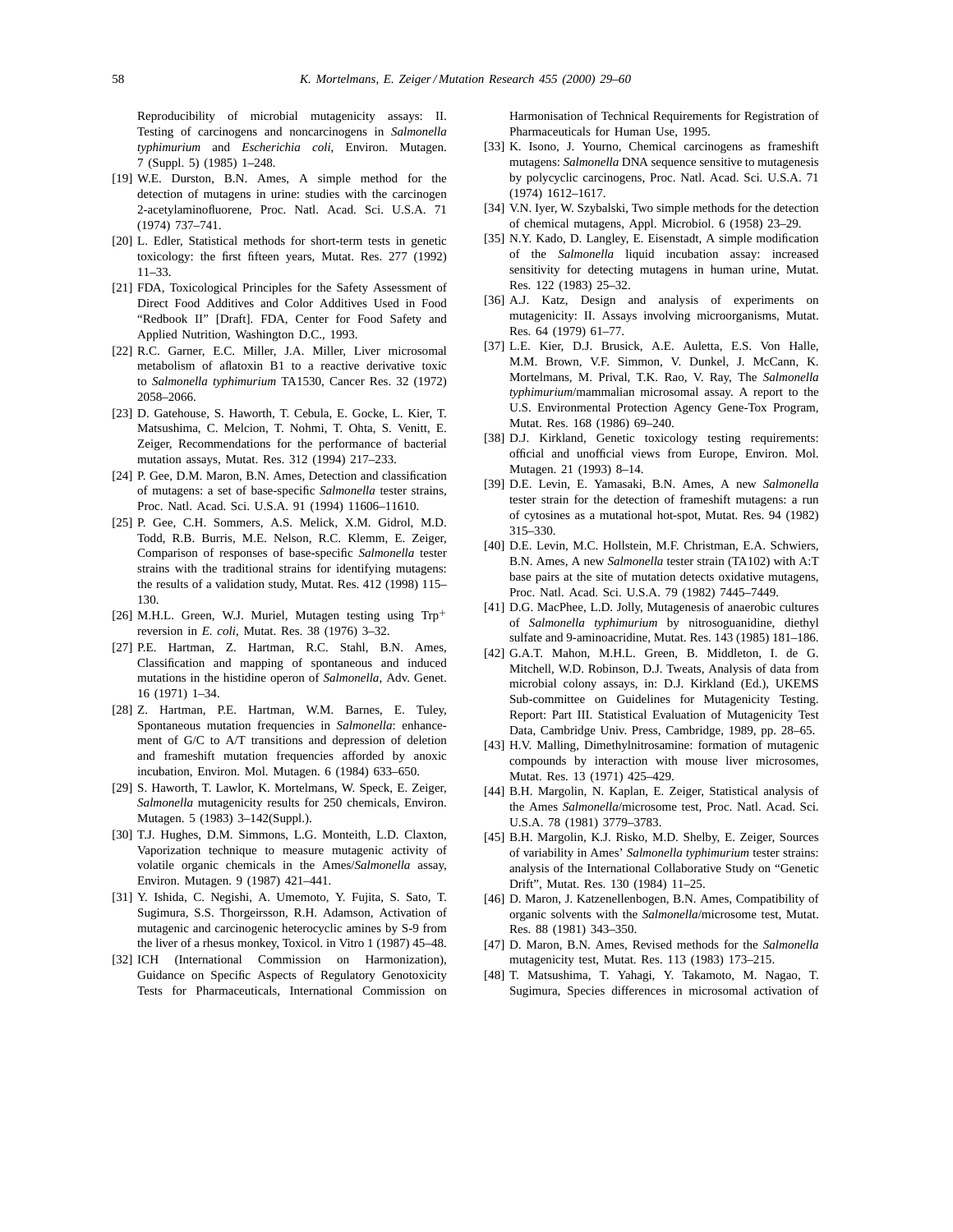mutagens and carcinogens, with special reference to new potent mutagens from pyrolysates of amino acids and proteins, M.J. Coon, A.H. Cooney, R.W. Estabrook, H. Gelboin, J.R. Gillette, P.J. O'Brien (Eds.), Microsomes, Drug Oxidations and Chemical Carcinogenesis, Academic Press, New York, 1980, pp. 1093–1102.

- [49] J. McCann, E. Choi, E. Yamasaki, B.N. Ames, Detection of carcinogens in the *Salmonella*/microsome test. Assay of 300 chemicals, Proc. Natl. Acad. Sci. U.S.A. 72 (1975) 5135– 5139.
- [50] J. McCann, N.E. Spingarn, J. Kobori, B.N. Ames, Detection of carcinogens as mutagens: bacterial tester strains with R factor plasmids, Proc. Natl. Acad. Sci. U.S.A. 72 (1975) 979– 983.
- [51] E.C. Miller, J.A. Miller, The mutagenicity of chemical carcinogens: correlations, problems and interpretations, in: A. Hollaender (Ed.), Chem. Mutagens vol. 1 Plenum, New York, 1971, pp. 83–119.
- [52] M. Moriya, T. Ohta, K. Watanabe, T. Miyazawa, K. Kato, Y. Shirasu, Further mutagenicity studies on pesticides in bacterial reversion assay systems, Mutat. Res. 116 (1983) 185–216.
- [53] K. Mortelmans, B.A.D. Stocker, Segregation of the mutator property of plasmid R46 from its ultraviolet-protection properties, Mol. Gen. Genet. 167 (1979) 317–327.
- [54] K. Mortelmans, M. Cox, Evidence that inhibitor(s) are formed which may interfere with the growth of revertant colonies in the Ames *Salmonella* and the *E. coli* tryptophan reverse mutation assays when strict anaerobic conditions are used, Environ. Mol. Mutagen. 20 (1992) 44–52.
- [55] K. Mortelmans, S. Haworth, T. Lawlor, W. Speck, B. Tainer, E. Zeiger, *Salmonella* mutagenicity tests: II. Results from the testing of 270 chemicals, Environ. Mutagen. 8 (Suppl. 7) (1986) 1–119.
- [56] OECD (Organisation for Economic Co-operation and Development) Guideline for Testing of Chemicals, Test Guideline 471: Bacterial Reverse Mutation Test, OECD, Paris, France, 1997.
- [57] W.W. Piegorsch, E. Zeiger, Measuring intra-assay agreement for the Ames *Salmonella* assay, in: L. Hothorn (Ed.), Statistical Methods in Toxicology, Lect. Notes Med. Informatics vol. 43 Springer, Heidelberg, 1991, pp. 35–41.
- [58] M.J. Prival, S.J. Bell, V.D. Mitchell, M.D. Peiperl, V.L. Vaughan, Mutagenicity of benzidine and benzidine-congenor dyes and selected monoazo dyes in a modified *Salmonella* assay, Mutat. Res. 136 (1984) 33–47.
- [59] M.J. Prival, V.D. Mitchell, Analysis of a method for testing azo dyes for mutagenic activity in *Salmonella typhimurium* in the presence of flavin mononucleotide and hamster liver S9, Mutat. Res. 97 (1982) 103–116.
- [60] M.J. Prival, E. Zeiger, Chemicals mutagenic in *Salmonella typhimurium* strain TA1535 but not in TA100, Mutat. Res. 412 (1988) 251–260.
- [61] I.F.H. Purchase, E. Longstaff, J. Ashby, J.A. Styles, D. Anderson, P.A. Lefevre, F.R. Westwood, An evaluation of 6 short-term tests for detecting organic chemical carcinogens, Br. J. Cancer 37 (1978) 873–959.
- [62] T.M. Reid, C.Y. Wang, C.M. King, K.C. Morton, Conversion of congo red and 2-azoxyfluorene to mutagens following in

vitro reduction by whole-cell rat cecal bacteria, Mutat. Res. 117 (1983) 105–112.

- [63] T.M. Reid, K.C. Morton, C.Y. Wang, C.M. King, Mutagenesis of azo dyes following metabolism by different reductive/oxidative systems, Environ. Mutagen. 6 (1984) 247–259.
- [64] T.M. Reid, C.Y. Wang, C.M. King, K.C. Morton, Mutagenicity of some benzidine congeners and their *N*-acetylated and *N*,*N*<sup> $\prime$ </sup>-diacetylated derivatives in different strains of *Salmonella typhimurium*, Environ. Mutagen. 6 (1984) 145–151.
- [65] W.G. Shanabruch, G.C. Walker, Localization of the plasmid (pKM101) gene(s) involved in *recA*+ *lexA*+-dependent mutagenesis, Mol. Gen. Genet. 179 (1980) 289–297.
- [66] T. Shimada, Y. Okuda, Metabolic activation of environmental carcinogens and mutagens by human liver microsomes, Biochem. Pharmacol. 37 (1988) 459–465.
- [67] V.F. Simmon, K. Kauhanen, R.G. Tardiff, Mutagenic activities of chemicals identified in drinking water, in: D. Scott, B.A. Bridges, F.H. Sobels (Eds.), Progress in Genetic Toxicology, Elsevier/North-Holland, Amsterdam, 1977, pp. 249–258.
- [68] T. Sofuni, Japanese guidelines for mutagenicity testing, Environ. Mol. Mutagen. 21 (1993) 2–7.
- [69] D.W.E. Smith, Mutagenicity of cycasin aglycone (methylazoxymethanol) a naturally occurring carcinogen, Science 192 (1966) 1273–1274.
- [70] A.G. Stead, J.P. Hasselblad, L. Claxton, Modeling the Ames test, Mutat. Res. 85 (1981) 13–27.
- [71] T. Sugimura, S. Sato, M. Nagao, T. Yahagi, T. Matsushima, Y. Seino, M. Takeuchi, T. Kawachi, Overlapping of carcinogens and mutagens, in: P.N. Magee, S. Takayama, T. Sugimura, T. Matsushima (Eds.), Fundamental of Cancer Prevention, University Park Press, Baltimore, 1976, pp. 191–215.
- [72] W. Szybalski, Special microbiological systems: 2. Observations on chemical mutagenesis in microorganisms, Ann. NY Acad. Sci. 76 (1958) 475–489.
- [73] R.W. Tennant, B.H. Margolin, M.D. Shelby, E. Zeiger, J.K. Haseman, J. Spalding, W. Resnick, M. Stasiewicz, B. Anderson, R. Minor, Prediction of chemical carcinogenicity in rodents from in vitro genetic toxicity assays, Science 236 (1987) 933–941.
- [74] S. Venitt, D. Bosworth, The development of anaerobic methods for bacterial mutation assays: aerobic and anaerobic fluctuations tests of human faecal extracts and reference mutagens, Carcinogenesis 4 (1983) 339–345.
- [75] S. Venitt, D. Bosworth, The bacterial mutagenicity of synthetic *all-trans* fecapentaene-12 changes when assayed under anaerobic conditions, Mutagenesis 3 (1988) 169–173.
- [76] S. Venitt, C. Crofton-Sleigh, Bacterial mutagenicity tests of phenazine methosulfate and three tetrazolium salts, Mutat. Res. 68 (1979) 107–116.
- [77] S. Venitt, C. Crofton-Sleigh, Mutagenicity of 42 coded compounds in a bacterial assay using *Escherichia coli* and *Salmonella typhimurium*, in: F.J. deSerres, J. Ashby (Eds.), Evaluation of Short-Term Tests for Carcinogens. Report of the International Collaborative Program, Progress in Mutation Research vol. 1 Elsevier, New York, 1981, pp. 351–360.